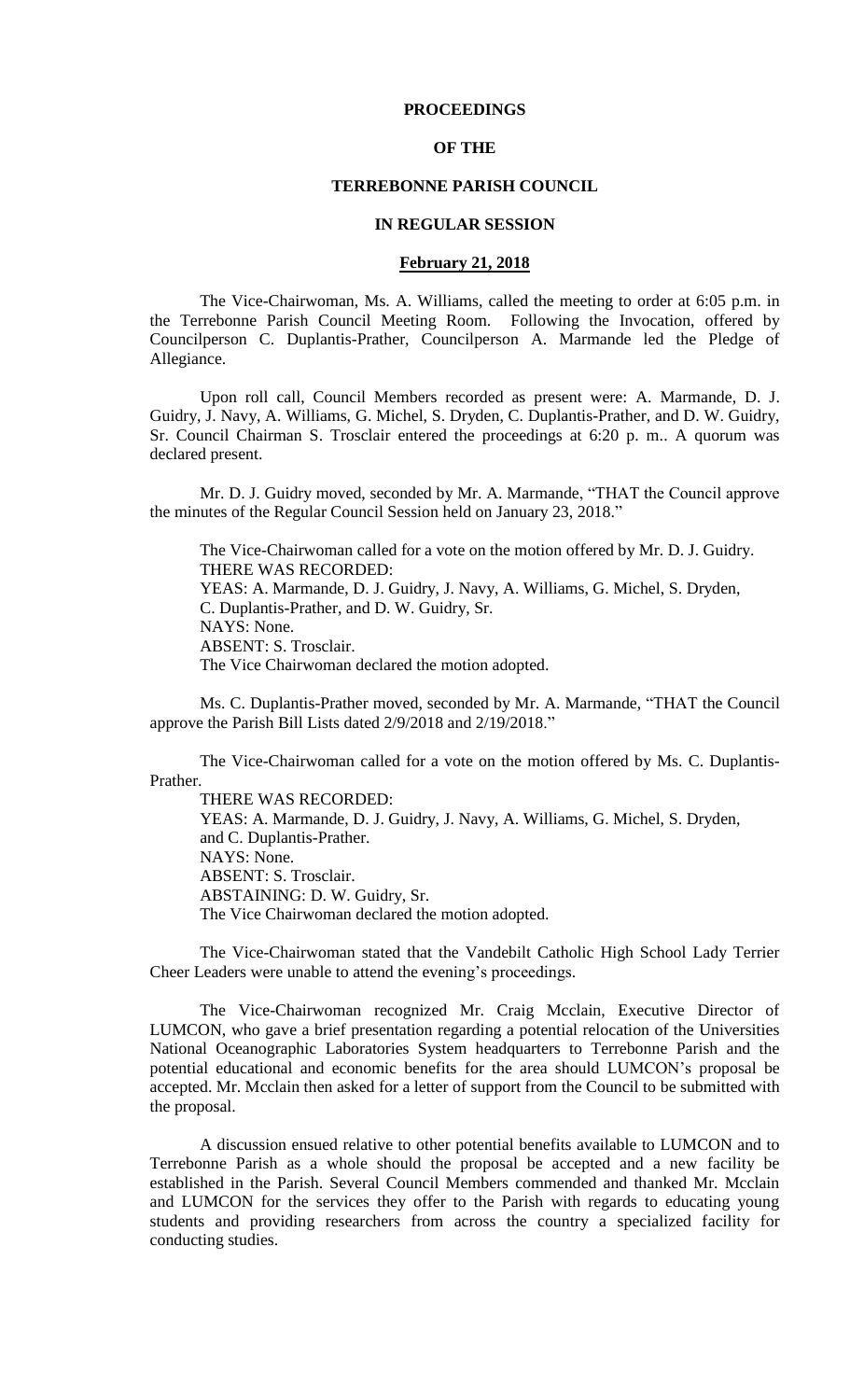Mr. Mcclain invited the public to attend an all-day open house event on April 21, 2018 at the LUMCON campus where food and music would be provided as well as an opportunity to inspect the facility and its operations which had undergone recent changes.

Chairman S. Trosclair was recorded as entering the proceedings at this time and assumed the Chair.

Ms. C. Duplantis-Prather moved, seconded unanimously, "THAT, the Council declares its support for LUMCON's proposal for hosting the UNOLS headquarters in Terrebonne Parish."

The Chairman called for a vote on the motion offered by Ms. C. Duplantis-Prather. THERE WAS RECORDED: YEAS: A. Marmande, D. J. Guidry, S. Trosclair, J. Navy, A. Williams, G. Michel, S. Dryden, C. Duplantis-Prather, and D. W. Guidry, Sr. NAYS: None. ABSENT: None. The Chairman declared the motion adopted.

The Chairman apologized for his tardiness in entering the meeting and thanked Vice-Chairwoman A. Williams for chairing the meeting during his absence.

The Chairman stated that Mr. Titus Savoie, Team Life Line and Suicide Awareness and Prevention Organization, was unable to attend the evening's proceedings to speak relative to "Suicide Awareness."

The Chairman recognized Mr. Lionel Lewis, Jr., Houma resident, spoke to the Council relative to comments made at a previous Council meeting regarding members of the public and shared his experiences connected to the comments after they were made. He then shared some suggestions for preventing incorrect assumptions between Council Members and members of the public.

Council Member J. Navy clarified that no names of members of the public were used during discussion at the previous Council meeting.

The Chairman called for a report on the Public Services Committee meeting held on 2/19/18, whereupon the Committee Chairman, noting ratification of minutes calls a public hearing on March 14, 2018 at 6:30 p.m., rendered the following:

# **PUBLIC SERVICES COMMITTEE**

### **FEBRUARY 19, 2018**

The Chairman, Alidore "Al" Marmande, called the Public Services Committee meeting to order at 5:31 p. m. in the Terrebonne Parish Council Meeting Room with an Invocation offered by Committee Member D. W. Guidry, Sr. and the Pledge of Allegiance led by Committee Member G. Michel. Upon roll call, Committee Members recorded as present were: A. Marmande, D. J. Guidry, S. Trosclair, J. Navy, A. Williams, G. Michel, S. Dryden, C. Duplantis-Prather and D. W. Guidry. A quorum was declared present.

| <b>OFFERED BY:</b>  | MR. D. J. GUIDRY |
|---------------------|------------------|
| <b>SECONDED BY:</b> | MS. A. WILLIAMS  |

# **RESOLUTION NO. 18-055**

# A RESOLUTION AUTHORIZING PAYMENT TO SABER POWER SERVICES FOR THE COMPLETION OF CRITICAL REPAIRS TO UNIT 16 GENERATOR OIL CIRCUIT BREAKER.

**WHEREAS,** on January 17, 2018, the Department of Utilities, Electric Generation Division, was notified by LEPA that the MISO reliability Coordinator declared a Max Generation Event Step 2c-d and NERC EEA 2. To avoid "Rolling Brown Outs", Unit 16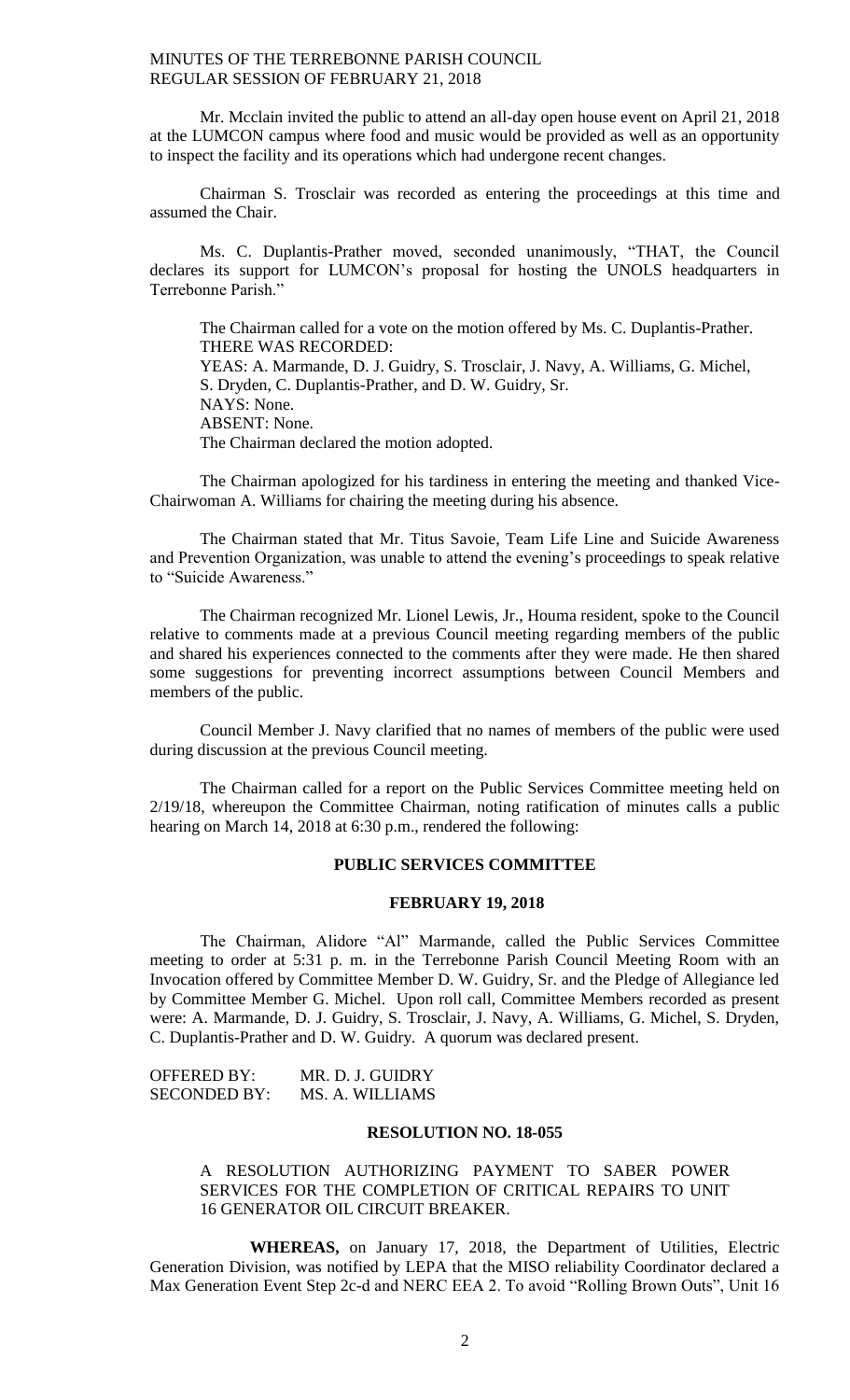Generator was in need of critical repairs to the Generator Oil Circuit Breaker to reinstate to operable status. Due to hazardous road conditions, Saber Power Services was the only available vendor to make the repairs on short notice, and,

**WHEREAS,** the Department of Utilities, Electric Generation Division estimates total charges of \$33,327.00, and

**NOW THEREFORE BE IT RESOLVED**, by the Terrebonne Parish Council on behalf of the Terrebonne Parish Consolidated Government, that the critical repairs from Saber Power Services be, and they are hereby, approved, and

**BE IT FURTHER RESOLVED**, that the Parish President, and all appropriate parties be, and they are hereby, authorized to execute payment for services provided for Unit 16 Generator Oil Circuit Breaker therewith.

### **THERE WAS RECORDED:**

YEAS: A. Marmande, D. J. Guidry, S. Trosclair, J. Navy, A. Williams, G. Michel, C. Duplantis-Prather, and D. W. Guidry, Sr. NAYS: None. ABSTAINING: None. ABSENT: S. Dryden. The Chairwoman declared the resolution adopted on this the 19th day of February 2018.

\* \* \* \* \* \* \* \* \*

Upon questioning from Committee Member C. Duplantis-Prather, Utilities Director E. Brown explained that the aforementioned project was an emergency and critical in nature. He noted that when there is a critical care emergency, no bids are necessary.

| <b>OFFERED BY:</b>  | MR. D. J. GUIDRY         |
|---------------------|--------------------------|
| <b>SECONDED BY:</b> | MS. C. DUPLANTIS-PRATHER |

# **RESOLUTION NO. 18-056**

A RESOLUTION AUTHORIZING AMENDMENT NO. 3 TO THE PROVIDENCE ENGINEERING AGREEMENT FOR THE LA HWY 57 UTILITY POLE RELOCATION PROJECT 15-UTL-20.

**WHEREAS,** it is anticipated associated costs will be eligible for reimbursement by LADOTD under a related Utility Relocation agreement, and

**WHEREAS,** Amendment No. 3 proposes to increase fees to include this addition to the scope of the project, and

**WHEREAS**, TPCG is desirous of having these services continued to provide task.

**NOW, THEREFORE BE IT RESOLVED** by the Terrebonne Parish Council, on behalf of the Terrebonne Parish Consolidated Government, that Amendment No. 3 of the Providence Engineering Agreement for the LA Hwy 57 Utility Pole Relocation Project 15- UTL-20 be, and is hereby, approved.

**BE IT FURTHER RESOLVED,** that the Parish President and all other appropriate parties be, and they are hereby authorized to execute any and all contract documents associated therewith.

# **THERE WAS RECORDED:**

YEAS: A. Marmande, D. J. Guidry, S. Trosclair, J. Navy, A. Williams, G. Michel, C. Duplantis-Prather, and D. W. Guidry, Sr. NAYS: None. ABSTAINING: None. ABSENT: S. Dryden. The Chairwoman declared the resolution adopted on this the 19th day of February 2018.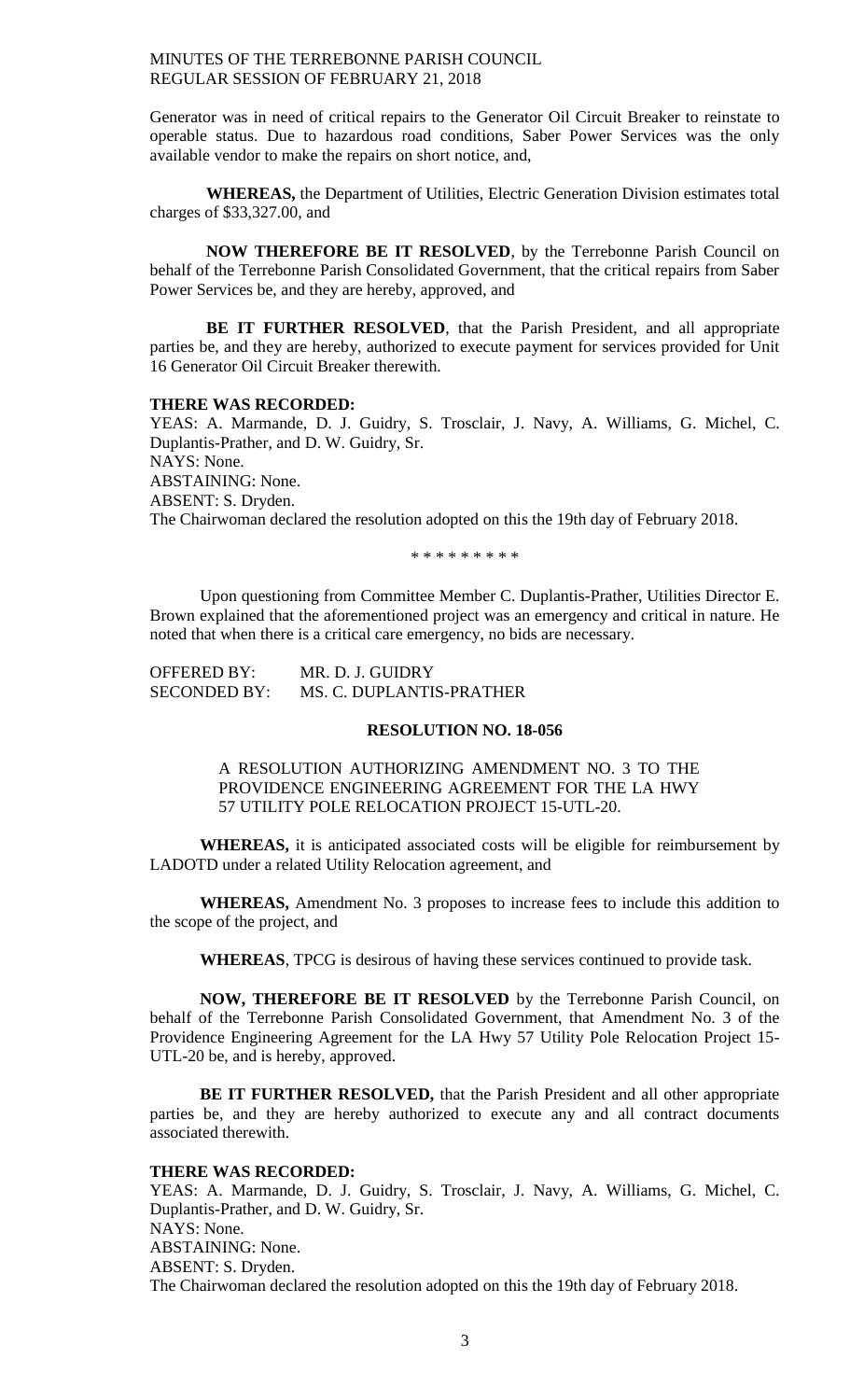\* \* \* \* \* \* \* \* \*

OFFERED BY: MR. J. NAVY

# SECONDED BY: MS. C. DUPLANTIS-PRATHER

#### **RESOLUTION NO. 18-057**

A RESOLUTION GIVING NOTICE OF INTENT TO ADOPT AN ORDINANCE TO AMEND THE PARISH CODES OF TERREBONNE PARISH, CHAPTER 18, SECTION 18-120 TO CONVERT THE CURRENT "1-WAY STOP" TO A "3-WAY STOP" AT THE INTERSECTION OF HIGH STREET AND DIVISION AVENUE.

**THEREFORE BE IT RESOLVED** by the Terrebonne Parish Council (Public Service Committee), on behalf of the Terrebonne Parish Consolidated Government, that notice of intent is given for adopting an ordinance to amend the Parish Codes of Terrebonne Parish, Chapter 18, Section 18-120 to convert the current "1-way stop: to a "3-way stop" at the intersection of High Street and Division Avenue; and,

**BE IT FURTHER RESOLVED** that a public hearing on said ordinance be called for March 14, 2018.

# **THERE WAS RECORDED:**

YEAS: A. Marmande, D. J. Guidry, S. Trosclair, J. Navy, A. Williams, G. Michel, S. Dryden, C. Duplantis-Prather, and D. W. Guidry, Sr. NAYS: None. ABSTAINING: None. ABSENT: None. The Chairwoman declared the resolution adopted on this the 19th day of February 2018.

\* \* \* \* \* \* \* \* \*

| OFFERED BY:         | MR. D. J. GUIDRY |
|---------------------|------------------|
| <b>SECONDED BY:</b> | MR. S. TROSCLAIR |

# **RESOLUTION NO. 18-058**

A RESOLUTION AUTHORIZING THE EXECUTION OF CHANGE ORDER NO. 6 FOR THE CONSTRUCTION AGREEMENT FOR PARISH PROJECT NO. 10-CDBG-R-LEV-63; WARD 7 LEVEE IMPROVEMENTS & EXTENSION PHASE III, BOUDREAUX CANAL TO LASHBROOK PUMP STATION, TERREBONNE PARISH, LOUISIANA.

**WHEREAS**, the Terrebonne Parish Consolidated Government entered into a contract dated January 26, 2016, with Phylway Construction, LLC, for the Ward 7 Levee Improvements & Extension Phase III, Boudreaux Canal to Lashbrook Pump Station, Parish Project No. 10-CDBG-R-LEV-63, Terrebonne Parish, Louisiana, and

**WHEREAS**, this change order is required to cover costs associated with reinstalling material along the levee berm in such a manner that the area will not slide. This change order will also cover costs associated with removing and replacing material in another location of the berm, and

**WHEREAS**, this change order will increase the Construction Cost by \$72,109.06, and

**WHEREAS,** this change order will not increase Contract Time, and

**WHEREAS**, this change order has been approved by the Louisiana Office of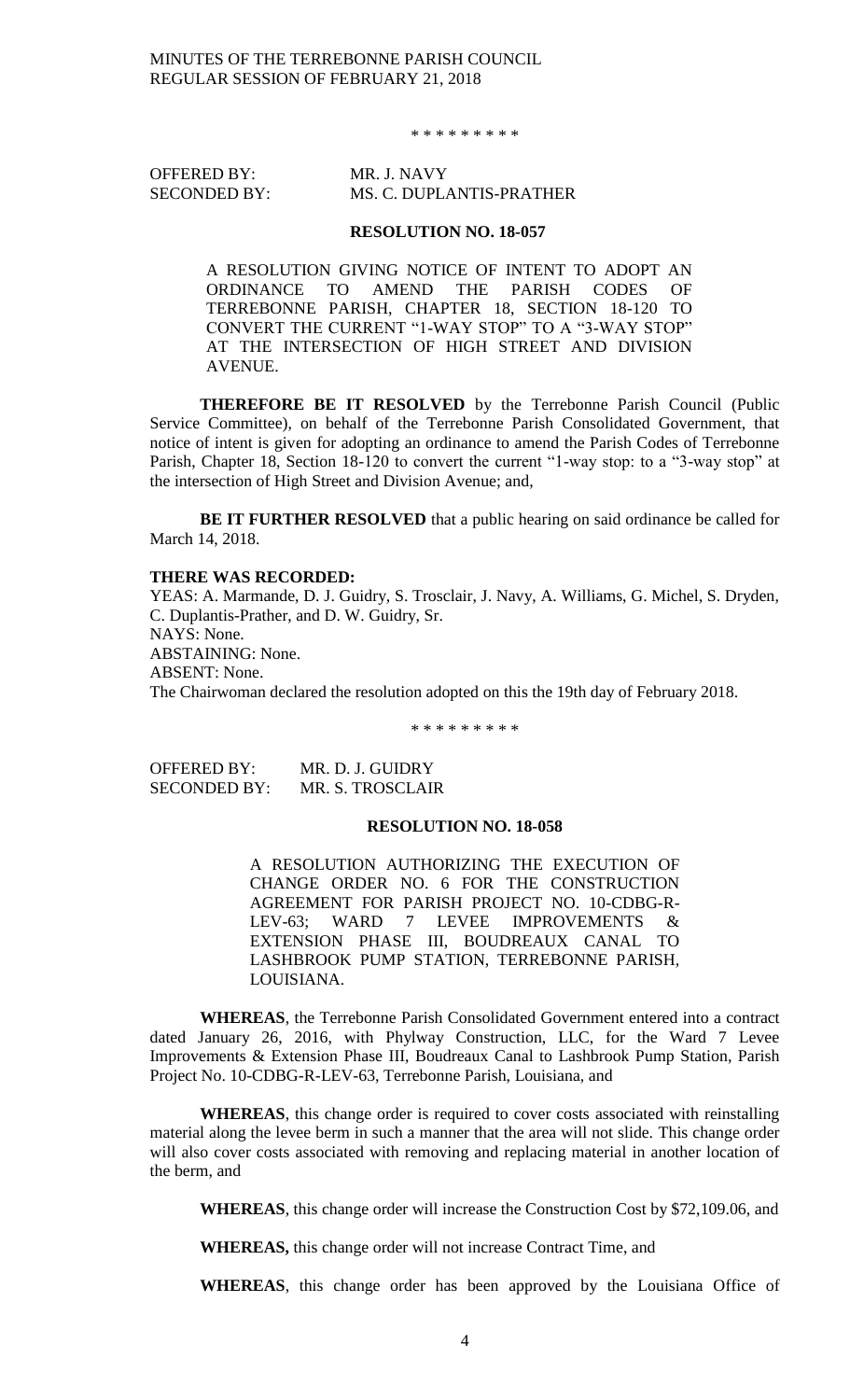#### Community Development (OCD), and

**WHEREAS**, this Change Order No. 6 has been recommended by the ENGINEER for this project, APTIM Coastal, Inc.

**NOW, THEREFORE BE IT RESOLVED** that the Terrebonne Parish Council, on behalf of the Terrebonne Parish Consolidated Government, does hereby approve and authorize the execution by Terrebonne Parish President Gordon E. Dove of Change Order No. 6 to the construction agreement with Phylway Construction, LLC, increasing the Construction cost by Seventy-Two Thousand, One Hundred Nine Dollars and Six Cents (\$72,109.06) and with no increase Contract Time, and

**BE IT FURTHER RESOLVED** that a certified copy of the resolution be forwarded to the Engineer, APTIM Coastal, Inc.

#### **THERE WAS RECORDED:**

YEAS: A. Marmande, D. J. Guidry, S. Trosclair, J. Navy, A. Williams, G. Michel, S. Dryden, C. Duplantis-Prather, and D. W. Guidry, Sr. NAYS: None. ABSTAINING: None. ABSENT: None. The Chairwoman declared the resolution adopted on this the 19th day of February 2018.

\* \* \* \* \* \* \* \* \*

OFFERED BY: MR. G. MICHEL SECONDED BY: MR. D. J. GUIDRY

### **RESOLUTION NO. 18-059**

A RESOLUTION PROVIDING APPROVAL OF AMENDMENT NO. 2 TO THE ENGINEERING AGREEMENT FOR PARISH PROJECT NO. 14-SEW-21, NORTH WASTEWATER TREATMENT PLANT<br>ELECTRICAL IMPROVEMENTS, TERREBONNE PARISH, IMPROVEMENTS, TERREBONNE PARISH, LOUISIANA.

**WHEREAS**, the Terrebonne Parish Consolidated Government entered into an original Engineering Agreement with Providence/GSE Associates, LLC, now known as Providence Engineering and Design, LLC, dated July 11, 2014, recordation number 1458023, for the project entitled North Wastewater Treatment Plant Electrical Improvements, Terrebonne Parish, Louisiana, and

**WHEREAS**, the Engineering Agreement between OWNER and ENGINEER provides for certain limitations for Additional Services, and

**WHEREAS**, the engineer has informed the Terrebonne Parish Consolidated Government that upon delivery of the Switchgear, it was determined that the overall footprint of Switchgear did not meet the project specifications, and the Modified Differential Ground Fault (MDGF) system was not installed per project specification and submittal documents, which required modifications, and

**WHEREAS**, the Terrebonne Parish Consolidated Government is desirous of having the services continued with an increase in Basic Services for Construction Administration of \$5,130.00 and an increase in Additional Services for Project Representation of \$3,780.00, for a combined increase in contract amount of \$8,910.00, and

**NOW, THEREFORE BE IT RESOLVED** by the Terrebonne Parish Council (Public Services Committee), on behalf of the Terrebonne Parish Consolidated Government, does hereby approve this Amendment No. 2 to the Engineering Agreement for an increase for Basic Services and Additional Services totaling the amount of \$8,910.00, and authorizes Parish President Gordon E. Dove to execute this Amendment No. 2 to the Engineering Agreement for North Wastewater Treatment Plant Electrical Improvements, Parish Project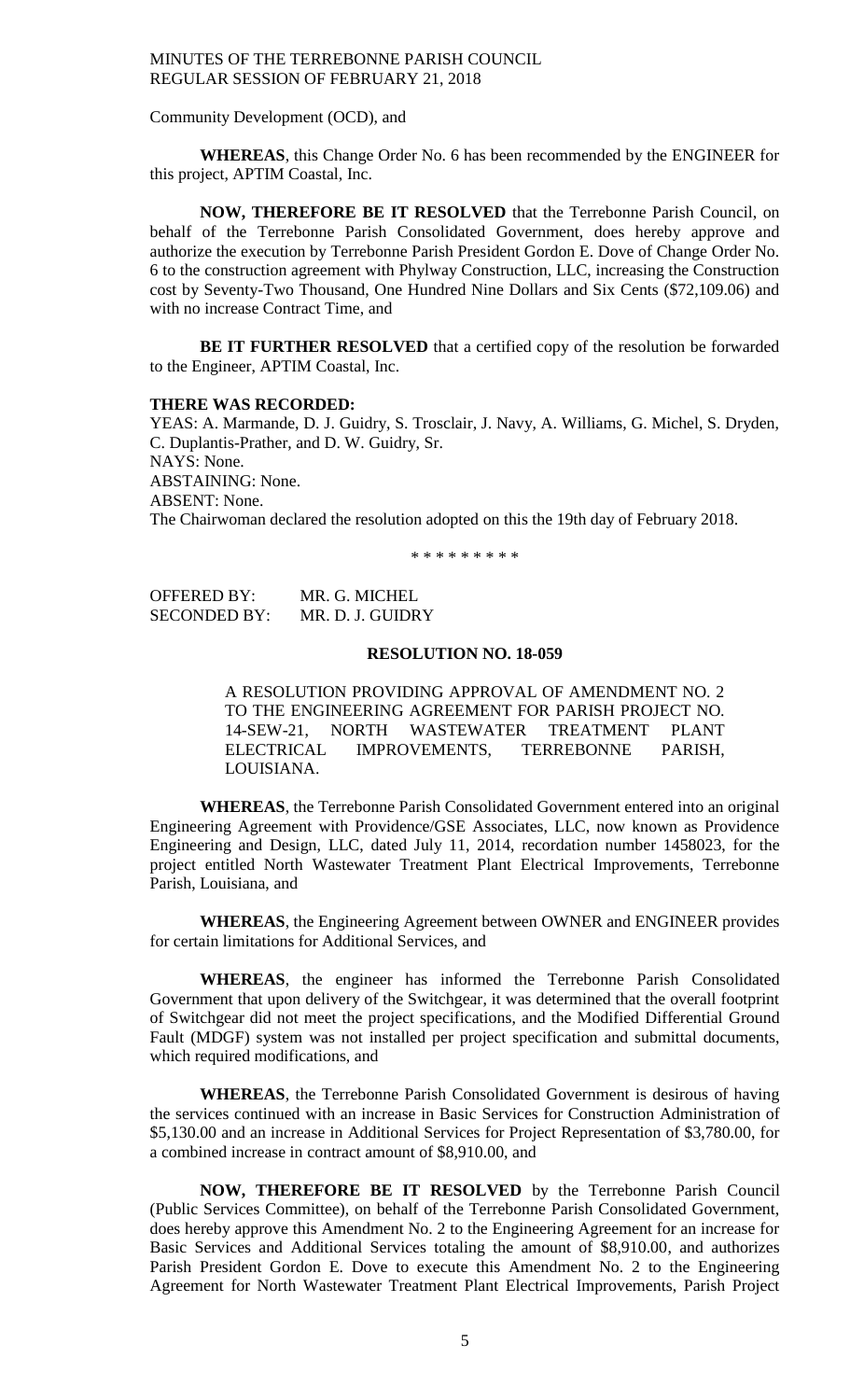No. 14-SEW-21, Terrebonne Parish, Louisiana, with Providence Engineering and Design, LLC, and

**BE IT FURTHER RESOLVED**, that a certified copy of the resolution is forwarded to the Engineer, Providence Engineering and Design, LLC.

#### **THERE WAS RECORDED:**

YEAS: A. Marmande, D. J. Guidry, S. Trosclair, J. Navy, A. Williams, G. Michel, S. Dryden, C. Duplantis-Prather, and D. W. Guidry, Sr. NAYS: None. ABSTAINING: None. ABSENT: None. The Chairwoman declared the resolution adopted on this the 19th day of February 2018.

\* \* \* \* \* \* \* \* \*

OFFERED BY: MR. D. J. GUIDRY SECONDED BY: MR. D. W. GUIDRY, SR.

### **RESOLUTION NO. 18-060**

A RESOLUTION PROVIDING FOR THE ACCEPTANCE OF WORK PERFORMED BY LIL MAN CONSTRUCTION, LLC, IN ACCORDANCE WITH THE CERTIFICATE OF SUBSTANTIAL COMPLETION FOR PARISH PROJECT NO. 16-SEW-12, SOUTH WASTEWATER TREATMENT PLANT LEVEE REHABILITATION, AND ALSO AUTHORIZING THE PARISH PRESIDENT TO EXECUTE THE APPROPRIATE ENGINEERING CONTRACT DOCUMENTS FOR THIS PROJECT.

**WHEREAS**, the Terrebonne Parish Consolidated Government entered into a contract dated May 17, 2017, with Lil Man Construction, LLC, Recordation Number 1534170, for Parish Project No. 16-SEW-12, South Wastewater Treatment Plant Levee Rehabilitation, Terrebonne Parish, Louisiana, and

**WHEREAS**, the work performed has been inspected by authorized representative of the Owner, Engineer and Contractor, and found to be substantially complete, and

**WHEREAS**, the Engineer for the project, GIS Engineering, LLC, recommends the acceptance of the Substantial Completion.

**NOW, THEREFORE BE IT RESOLVED**, that the Terrebonne Parish Council (Public Services Committee), on behalf of the Terrebonne Parish Consolidated Government, does hereby accept the work performed, effective as of the date of recording of this resolution, and does authorize and direct the Clerk of Court and Ex-Officio Recorder of Mortgages of Terrebonne Parish to note this acceptance thereof in the margin of the inscription of said contract under Entry No. 1534170 of the Records of Terrebonne Parish, Louisiana, and

**BE IT FURTHER RESOLVED** that a certified copy of the resolution be forwarded to the Engineer, GIS Engineering, LLC, and

**BE IT FURTHER RESOLVED** that a certified copy of the resolution be recorded in the office of the Clerk of Court of Terrebonne Parish to commence a 45-day clear lien period, and

**BE IT FUTHER RESOLVED** that the Administration is authorized to make payment of the retainage upon the presentation of a Clear Lien Certificate.

# **THERE WAS RECORDED:**

YEAS: A. Marmande, D. J. Guidry, S. Trosclair, J. Navy, A. Williams, G. Michel, S. Dryden, C. Duplantis-Prather, and D. W. Guidry, Sr. NAYS: None.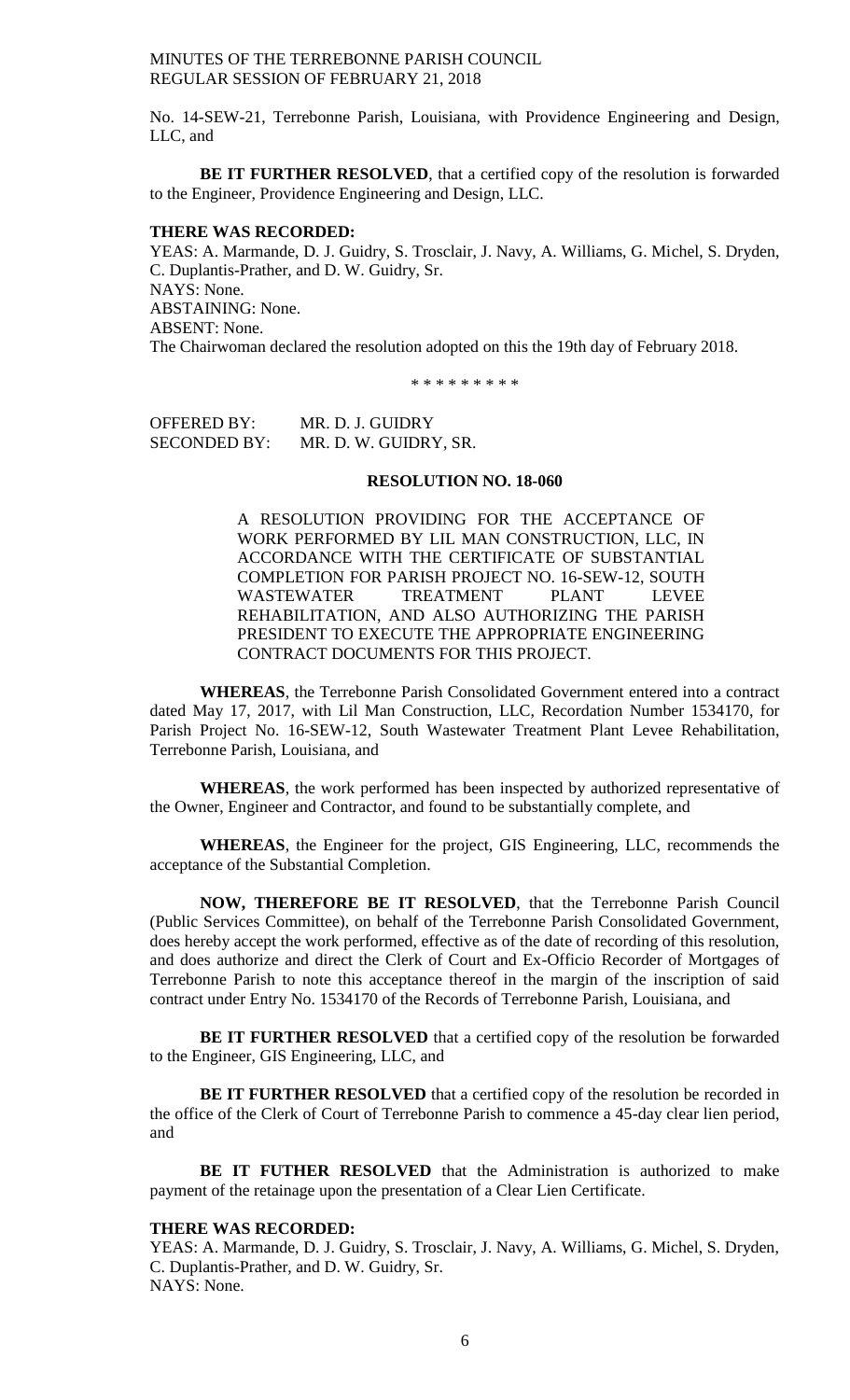ABSTAINING: None.

ABSENT: None.

The Chairwoman declared the resolution adopted on this the 19th day of February 2018.

\* \* \* \* \* \* \* \* \*

Mr. G. Michel moved, seconded by Mr. S. Trosclair, "THAT, there being no further business to come before the Public Services Committee, the meeting be adjourned."

The Chairman called for the vote on the motion offered by Mr. G. Michel. THERE WAS RECORDED: YEAS: A. Marmande, D. J. Guidry, S. Trosclair, J. Navy, A. Williams, G. Michel, S. Dryden, C. Duplantis-Prather and D. W. Guidry, Sr. NAYS: None. ABSENT: None. The Chairman declared the motion adopted and the meeting was adjourned at 5:36

p.m.

Alidore Marmande, Chairman

Tammy E. Triggs, Minute Clerk

Mr. A. Marmande moved, seconded by Mr. S. Dryden, "THAT the Council accept and ratify the minutes of the Public Services Committee meeting held on 2/19/18."

The Chairman called for a vote on the motion offered by Mr. A. Marmande. THERE WAS RECORDED: YEAS: A. Marmande, D. J. Guidry, S. Trosclair, J. Navy, A. Williams, G. Michel, S. Dryden, C. Duplantis-Prather, and D. W. Guidry, Sr. NAYS: None. ABSENT: None. The Chairman declared the motion adopted.

The Chairman called for a report on the Budget and Finance Committee meeting held on 2/19/18, whereupon the Committee Chairwoman, noting ratification of minutes calls public hearings on March 14, 2018 at 6:30 p.m., rendered the following:

# **BUDGET & FINANCE COMMITTEE**

# **FEBRUARY 19, 2018**

The Chairwoman, Arlanda Williams, called the Budget & Finance Committee meeting to order at 5:38 p.m. in the Terrebonne Parish Council Meeting Room with an Invocation offered by Committee Member J. Navy who asked for a moment of silence to honor the students killed in the recent Parkland, Florida school shooting, followed by the Pledge of Allegiance led by Committee Member D. J. Guidry. Upon roll call, Committee Members recorded as present were: A. Marmande, D. J. Guidry, S. Trosclair, J. Navy, A. Williams, G. Michel, S. Dryden, C. Duplantis-Prather and D. W. Guidry. A quorum was declared present.

| <b>OFFERED BY:</b>  | MR. D. J. GUIDRY |
|---------------------|------------------|
| <b>SECONDED BY:</b> | MR. S. TROSCLAIR |

#### **RESOLUTION NO. 18-061**

A RESOLUTION APPROVING THE HOLDING OF AN ELECTION IN FIRE PROTECTION DISTRICT NO. 7 OF THE PARISH OF TERREBONNE, STATE OF LOUISIANA, ON APRIL 28, 2018, TO AUTHORIZE THE RENEWAL OF A SPECIAL TAX THEREIN.

**WHEREAS**, the Board of Commissioners of Fire Protection District No. 7 of the Parish of Terrebonne, State of Louisiana (the "Governing Authority"), acting as the governing authority of Fire Protection District No. 7 of the Parish of Terrebonne, State of Louisiana (the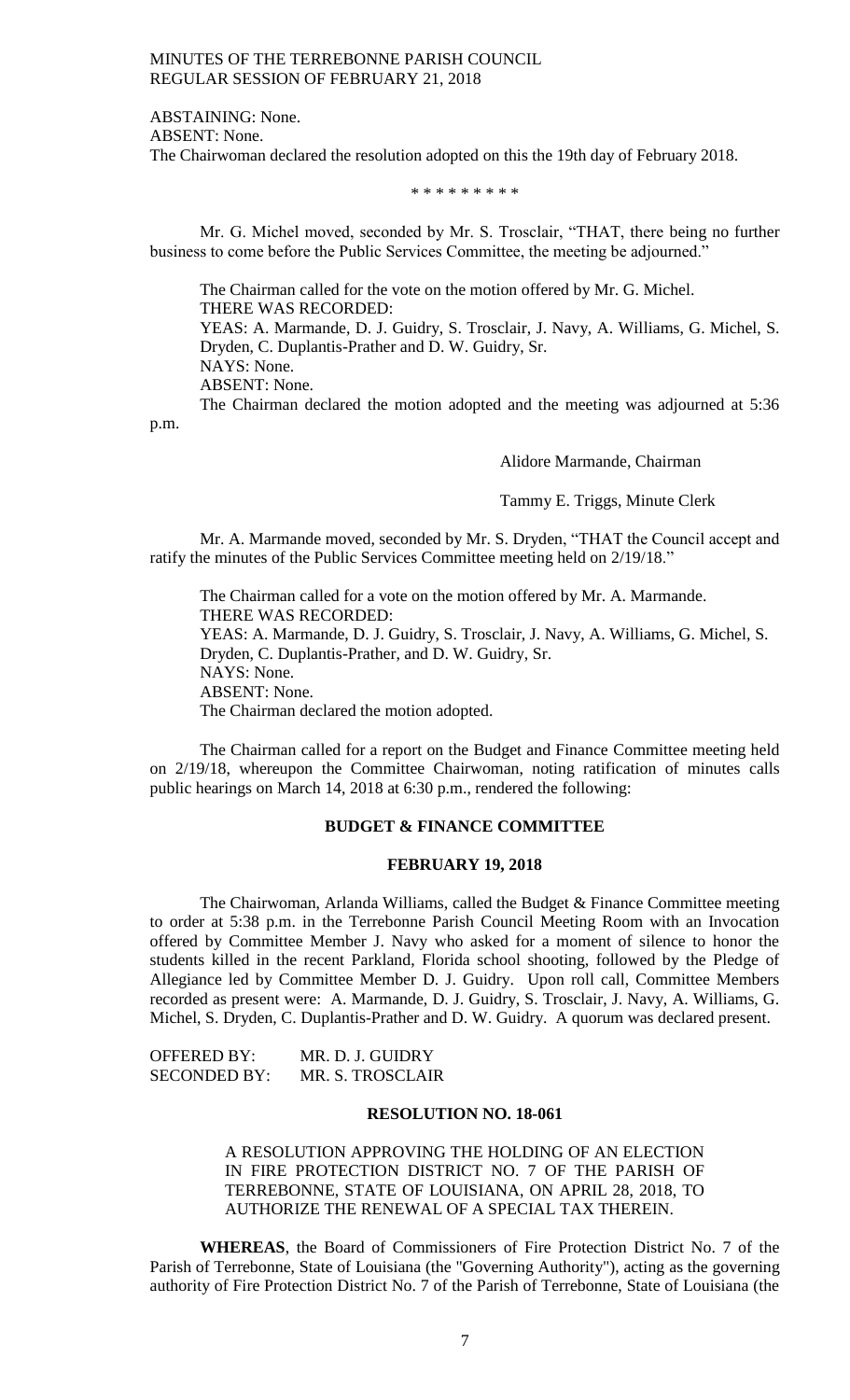"District"), adopted a resolution on January 25, 2018, calling a special election in the District on April 28, 2018, to authorize the renewal of a special tax therein; and

**WHEREAS**, the governing authority of the District has requested that this Parish Council, acting as the governing authority of the Parish of Terrebonne, State of Louisiana, give its consent and authority for the District to hold the aforesaid election, and in the event that the election carries to continue to levy and collect the special tax provided for therein; and

**WHEREAS**, as required by Article VI, Section 15 of the Constitution of the State of Louisiana of 1974, it is now the desire of this Parish Council to approve the holding of said election and in the event that the election carries, to continue to levy and collect the special tax provided for therein;

**NOW, THEREFORE, BE IT RESOLVED** by the Parish Council of the Parish of Terrebonne, State of Louisiana, acting as the governing authority of said Parish, that:

**SECTION 1**. In compliance with the provisions of Article VI, Section 15 of the constitution of the State of Louisiana of 1974, and in accordance with the request of the Board of Commissioners of Fire Protection District No. 7 of the Parish of Terrebonne, State of Louisiana, this Parish Council hereby approves the holding of an election in the District, on April 28, 2018, at which election there will be submitted the following proposition, to-wit:

# **PROPOSITION (MILLAGE RENEWAL)**

Shall the Fire Protection District No. 7 of the Parish of Terrebonne, State of Louisiana (the "District"), levy a sixteen and fifteen hundredths (16.15) mills tax on all property subject to taxation in said District (an estimated \$1,040,000 reasonably expected at this time to be collected from the levy of the tax for an entire year) for a period of ten (10) years, beginning with the year 2019 and ending with the year 2028, for the purpose of constructing, maintaining, and operating said District's fire protection facilities and emergency medical service facilities, for purchasing fire trucks and other firefighting or emergency medical service equipment and paying the cost of obtaining water for fire protection purposes including charges for fire hydrant rentals and service?

**SECTION 2.** In the event the election carries, this Parish Council does hereby further consent to and authorize the District to continue to levy and collect the special tax provided for therein.

### **THERE WAS RECORDED:**

YEAS: A. Marmande, D. J. Guidry, S. Trosclair, J. Navy, A. Williams, G. Michel, S. Dryden, C. Duplantis-Prather, and D. W. Guidry, Sr. NAYS: None. ABSTAINING: None. ABSENT: None. The Chairwoman declared the resolution adopted on this the 19th day of February 2018.

\*\*\*\*\*\*\*\*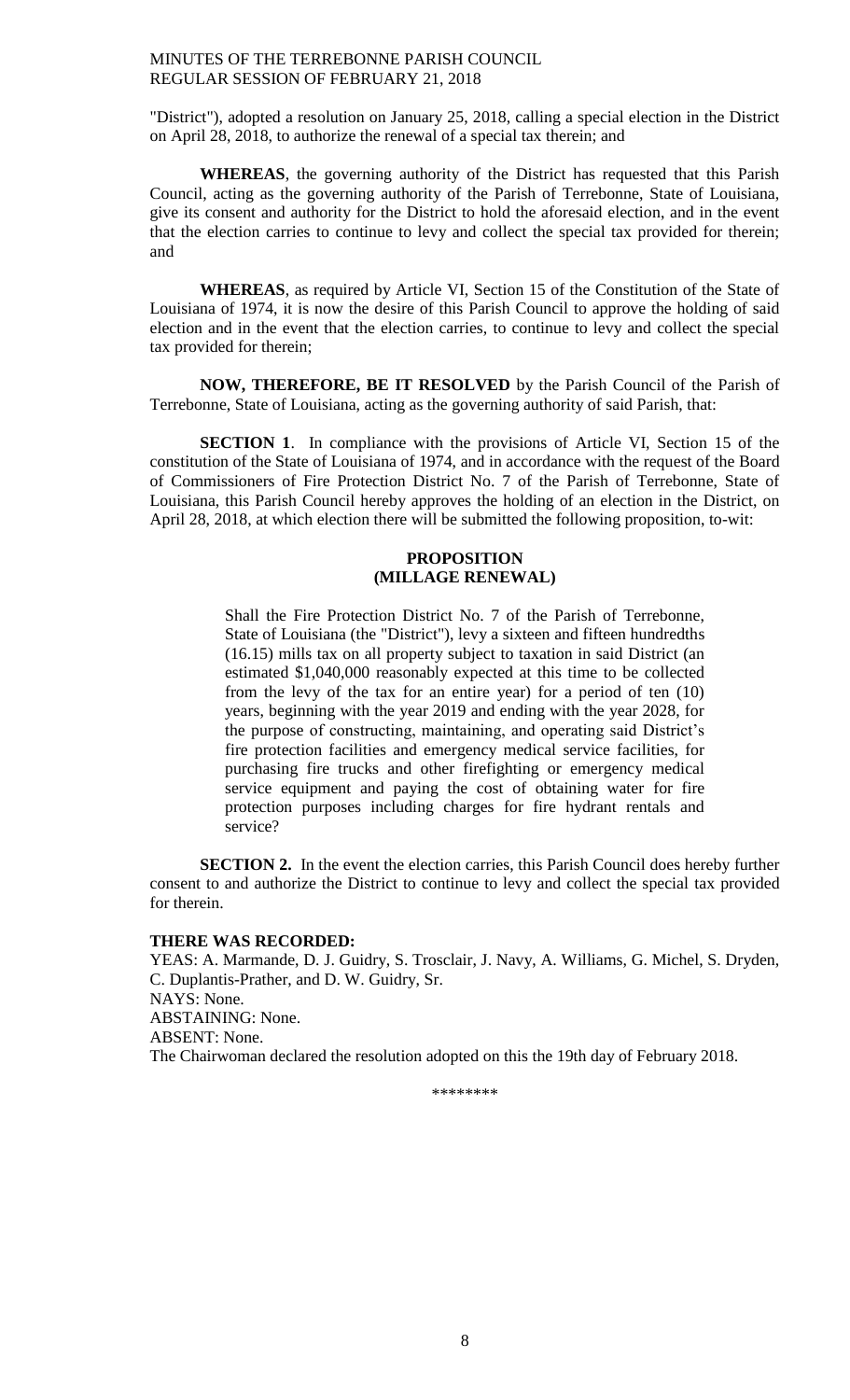OFFERED BY: MR. G. MICHEL SECONDED BY: MR. S. DRYDEN

### **RESOLUTION NO. 18-062**

**WHEREAS**, Terrebonne Parish Consolidated Government (TPCG) is authorized to provide Team Sports Insurance Coverage through its Department of Risk Management; and

**WHEREAS**, Administration and the Risk Management Department estimate the cost for Team Sports Insurance coverage for 2018 to be approximately \$65,000.00 to \$70,000.00 and submits a recommendation for Team Sports Insurance coverage; and

**WHEREAS**, it is the recommendation of Administration and the Risk Management Department that the Team Sports Insurance premiums become accepted effective for 2018.

**NOW THEREFORE BE IT RESOLVED**, by the Terrebonne Parish Council (Budget and Finance Committee) on behalf of the Terrebonne Parish Consolidated Government that the recommendation of Administration and the Risk Management Department is to accept the estimated amount for Team Sports premiums effective for 2018.

# **THERE WAS RECORDED:**

YEAS: A. Marmande, D. J. Guidry, S. Trosclair, J. Navy, A. Williams, G. Michel, S. Dryden, C. Duplantis-Prather, and D. W. Guidry, Sr. NAYS: None. ABSTAINING: None. ABSENT: None. The Chairwoman declared the resolution adopted on this the 19th day of February 2018.

\* \* \* \* \* \* \* \* \*

Mr. S. Trosclair moved, seconded by Mr. A. Marmande, "THAT, the Budget & Finance Committee introduce an ordinance declaring two street sweepers from Solid Waste Department as surplus; authorizing said items to be disposed of by any legally approved methods; and call a public hearing on Wednesday, March 14, 2018 at 6:30 p.m."

The Chairwoman called for the vote on the motion offered by Mr. S. Trosclair. THERE WAS RECORDED: YEAS: A. Marmande, D. J. Guidry, S. Trosclair, J. Navy, A. Williams, G. Michel, S. Dryden, C. Duplantis-Prather and D. W. Guidry, Sr. NAYS: None. ABSENT: None. The Chairwoman declared the motion adopted.

Mr. A. Marmande moved, seconded by Mr. S. Trosclair, "THAT, the Budget & Finance Committee introduce an ordinance to declare as surplus a tax property located at 225 Indigo Street adjudicated to the Terrebonne Parish Consolidated Government and to acquire authorization to dispose of said property in accordance with LA R.S. 47:2196; and call a public hearing on said maters on Wednesday, March 14, 2018 at 6:30 p.m."

The Chairwoman called for the vote on the motion offered by Mr. A. Marmande. THERE WAS RECORDED: YEAS: A. Marmande, D. J. Guidry, S. Trosclair, J. Navy, A. Williams, G. Michel, S. Dryden, C. Duplantis-Prather and D. W. Guidry, Sr. NAYS: None. ABSENT: None. The Chairwoman declared the motion adopted.

Mr. S. Trosclair moved, seconded by Mr. D. J. Guidry, "THAT, the Budget & Finance Committee introduce an ordinance to declare as surplus a tax property located at 124 Victor LeBoeuf Street adjudicated to the Terrebonne Parish Consolidated Government and to acquire authorization to dispose of said property in accordance with LA R.S. 47:2196; and call a public hearing on said maters on Wednesday, March 14, 2018 at 6:30 p.m."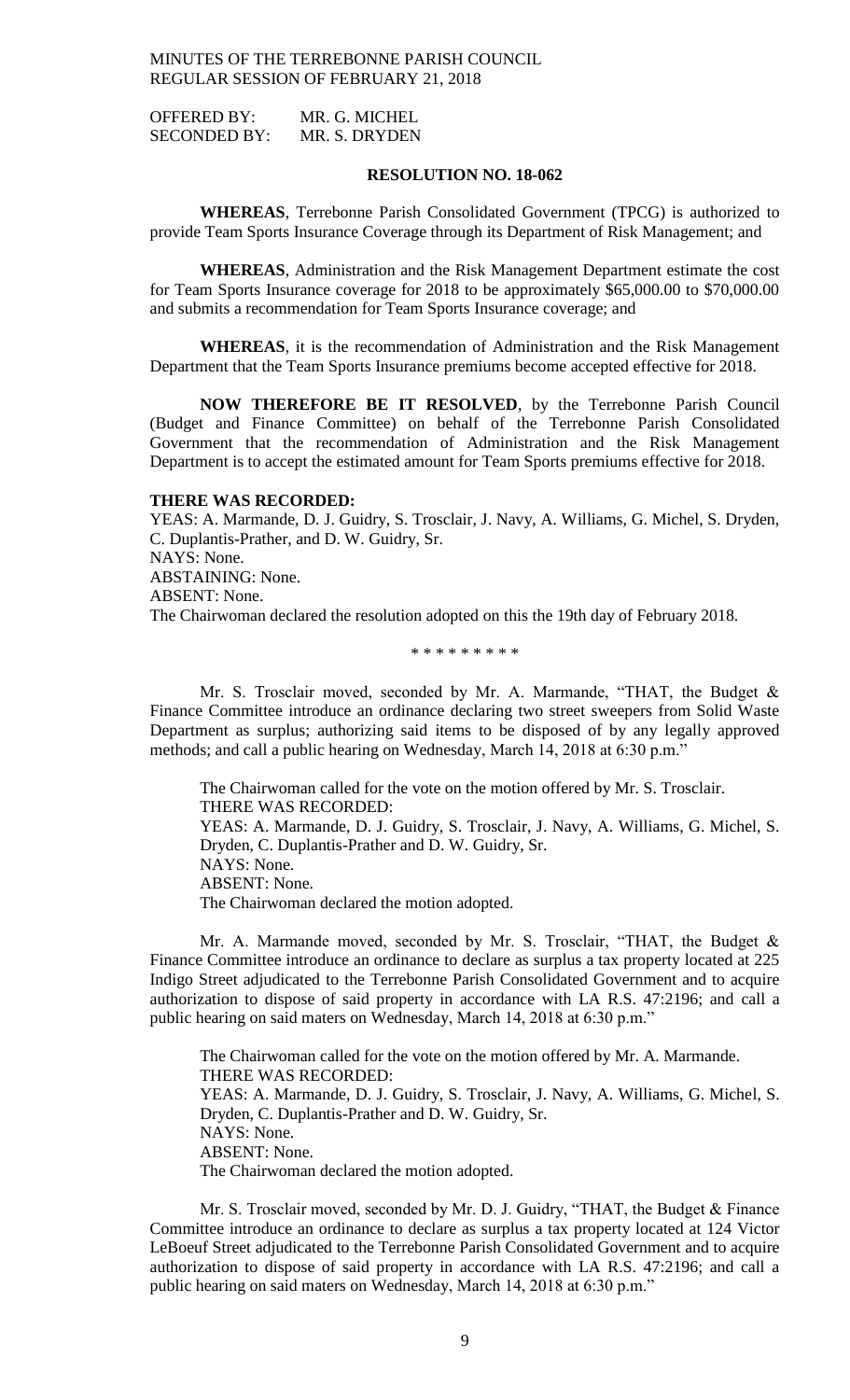The Chairwoman called for the vote on the motion offered by Mr. S. Trosclair. THERE WAS RECORDED: YEAS: A. Marmande, D. J. Guidry, S. Trosclair, J. Navy, A. Williams, G. Michel, S. Dryden, C. Duplantis-Prather and D. W. Guidry, Sr. NAYS: None. ABSENT: None. The Chairwoman declared the motion adopted.

Mr. D. J. Guidry moved, seconded by Mr. D. W. Guidry, Sr., "THAT, the Budget & Finance Committee introduce an ordinance to declare as surplus the following nine (9) tax properties adjudicated to the Terrebonne Parish Consolidated Government and to acquire authorization to dispose of said properties in accordance with LA R.S. 47:2196; and call a public hearing on said matters on Wednesday, March 14, 2018 at 6:30 p.m:

- 1. 119 S. Boudreaux St.
- 2. 113 Reynold St.
- 3. 6504 Shrimpers Row
- 4. 198 Boudreaux St.
- 5. 124 Banks Ave.
- 6. 320 R.J. Dr.
- 7. 7187 Main St.
- 8. 622 Point St.
- 9. 1130 ½ Daspit St."

The Chairwoman called for the vote on the motion offered by Mr. D. J. Guidry. THERE WAS RECORDED: YEAS: A. Marmande, D. J. Guidry, S. Trosclair, J. Navy, A. Williams, G. Michel, S. Dryden, C. Duplantis-Prather and D. W. Guidry, Sr. NAYS: None. ABSENT: None. The Chairwoman declared the motion adopted.

OFFERED BY: MR. A. MARMANDE SECONDED BY: MR. S. TROSCLAIR

# **RESOLUTION NO. 18-063**

**WHEREAS**, prices were obtained through the Louisiana State Commodity Catalog by the Terrebonne Parish Consolidated Government for the purpose of purchasing One (1) Case Motor Grader Model 885B for the Roads and Bridges Division of the Public Works Department under Louisiana State Contract #4400009870, and

**WHEREAS**, after careful review by David Luke, Roads, Bridges & Vegetation Superintendent and David Rome, Operations Manager it has been determined that the price of Two Hundred Twenty-Nine Thousand, Two Hundred Thirty-Six Dollars and Fifty-Eight Cents (\$229,236.58) should be accepted from CLN Equipment Company, Inc. as per the attached Louisiana State Contract #4400009870, and

**WHEREAS**, Parish Administration recommends acceptance of the purchase of the Case Motor Grader Model 885B for the Roads & Bridges Division at the aforementioned price from CLN Equipment Company Inc. as per the attached documents, and

**NOW, THEREFORE BE IT RESOLVED** by the Terrebonne Parish Council (Budget and Finance Committee), on behalf of the Terrebonne Parish Consolidated Government, that the recommendation of the Parish Administration be approved for the purchase the Case Motor Grader as per the attached documents.

# **THERE WAS RECORDED:**

YEAS: A. Marmande, D. J. Guidry, S. Trosclair, J. Navy, A. Williams, G. Michel, S. Dryden, C. Duplantis-Prather, and D. W. Guidry, Sr. NAYS: None.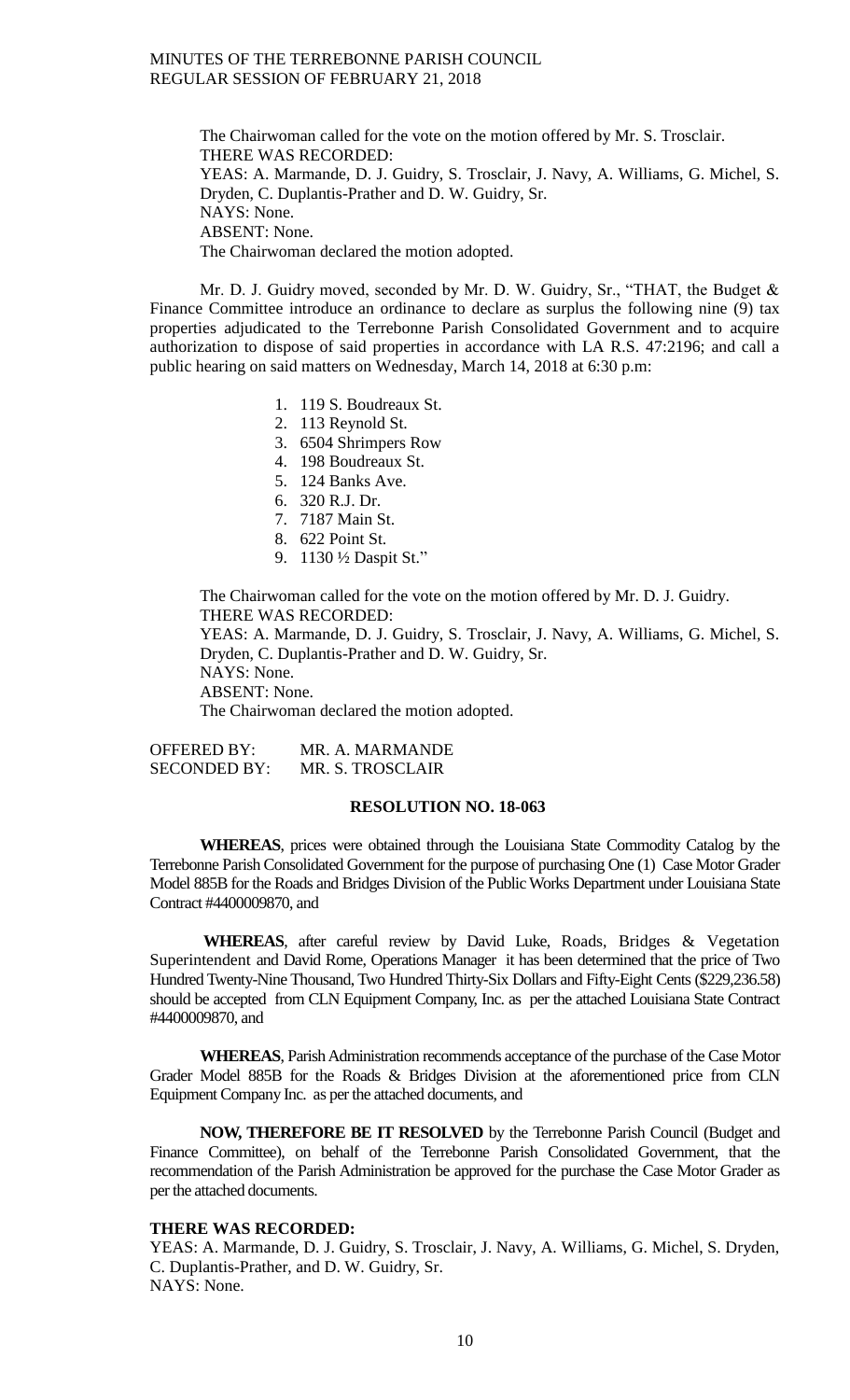ABSTAINING: None. ABSENT: None. The Chairwoman declared the resolution adopted on this the 19th day of February 2018.

\* \* \* \* \* \* \* \* \*

OFFERED BY: MR. D. J. GUIDRY SECONDED BY: MR. A. MARMANDE

### **RESOLUTION NO. 18-064**

**WHEREAS,** prices were obtained through the Louisiana State Commodity Catalog by the Terrebonne Parish Consolidated Government for the purpose of purchasing One (1) Case Forklift Model 586H for the Roads and Bridges Division of the Public Works Department under Louisiana State Contract #4400009870, and

**WHEREAS,** after careful review by David Luke, Roads, Bridges & Vegetation Superintendent and David Rome, Operations Manager it has been determined that the price of Forty-Six Thousand, Six Hundred Five Dollars and Twelve Cents (\$46,605.12) should be accepted from CLN Equipment Company, Inc. as per the attached Louisiana State Contract #4400009870, and

**WHEREAS,** Parish Administration recommends acceptance of the purchase of the Case Forklift Model 586H for the Roads & Bridges Division at the aforementioned price from CLN Equipment Company Inc. as per the attached documents, and

**NOW, THEREFORE BE IT RESOLVED** by the Terrebonne Parish Council (Budget and Finance Committee), on behalf of the Terrebonne Parish Consolidated Government, that the recommendation of the Parish Administration be approved for the purchase the Case Forklift as per the attached documents.

#### **THERE WAS RECORDED:**

YEAS: A. Marmande, D. J. Guidry, S. Trosclair, J. Navy, A. Williams, G. Michel, S. Dryden, C. Duplantis-Prather, and D. W. Guidry, Sr. NAYS: None. ABSTAINING: None. ABSENT: None. The Chairwoman declared the resolution adopted on this the 19th day of February 2018.

\* \* \* \* \* \* \* \* \*

OFFERED BY: MR. G. MICHEL SECONDED BY: MR. A. MARMANDE

#### **RESOLUTION NO. 18-065**

**WHEREAS,** prices were obtained through the Louisiana State Commodity Catalog by the Terrebonne Parish Consolidated Government for the purpose of purchasing One (1) Chevrolet Equinox for the Information Technology Division of the Finance Department under Louisiana State Contract #4400010203, and

**WHEREAS,** after careful review by Ben Smith, Information Technology Manager, it has been determined that the price of Twenty Thousand, Six Hundred Seventy-Three Dollars and Sixty-Two Cents (\$20,673.62) should be accepted from Gerry Lane Chevrolet as per the attached Louisiana State Contract #4400010203, and

**WHEREAS,** Parish Administration recommends acceptance of the purchase of the Chevrolet Equinox at the aforementioned price from Gerry Lane Chevrolet as per the attached documents, and

**NOW, THEREFORE BE IT RESOLVED** by the Terrebonne Parish Council (Budget and Finance Committee), on behalf of the Terrebonne Parish Consolidated Government, that the recommendation of the Parish Administration be approved for the purchase the vehicle as per the attached documents.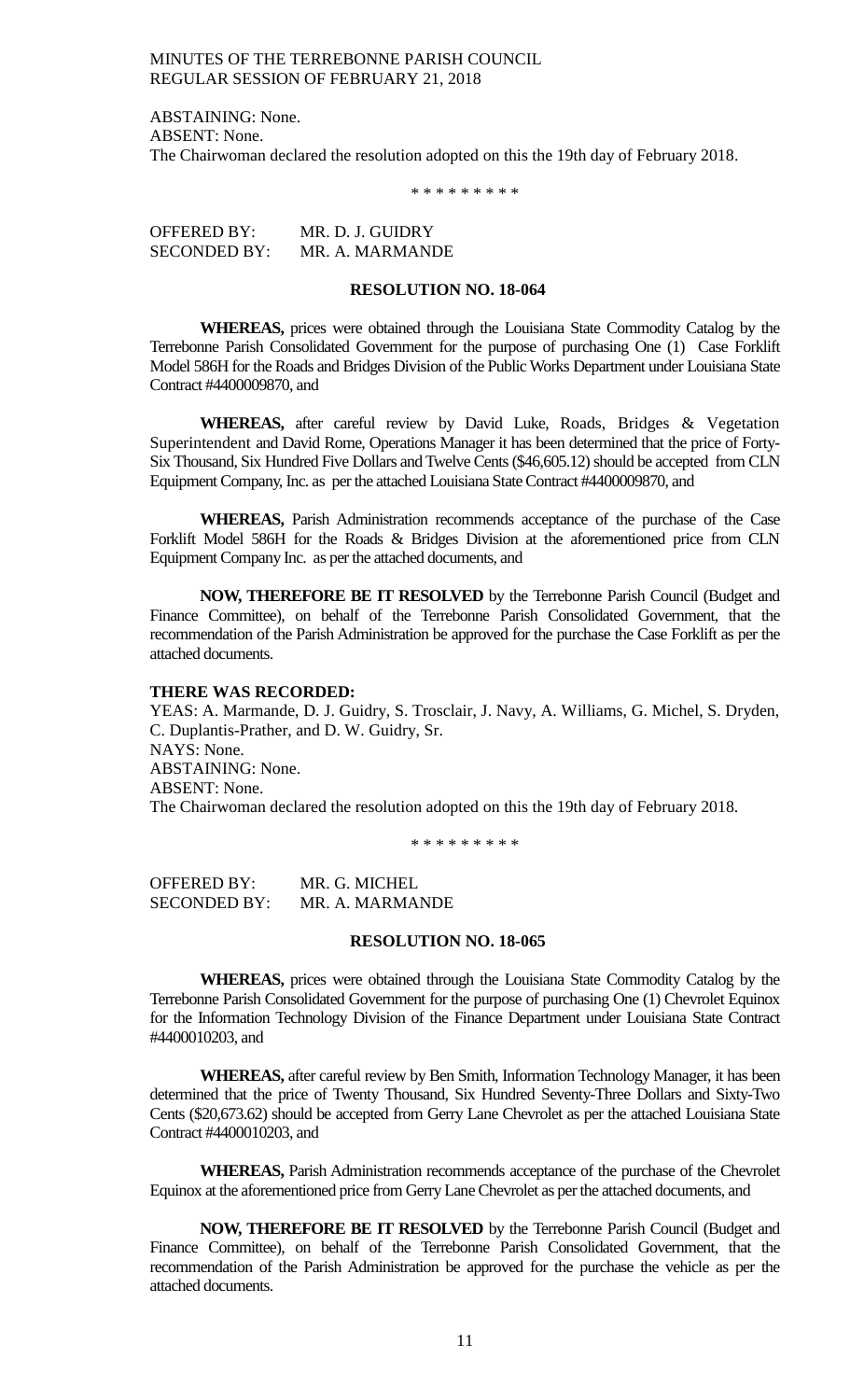#### **THERE WAS RECORDED:**

YEAS: A. Marmande, D. J. Guidry, S. Trosclair, J. Navy, A. Williams, G. Michel, S. Dryden, C. Duplantis-Prather, and D. W. Guidry, Sr. NAYS: None. ABSTAINING: None. ABSENT: None. The Chairwoman declared the resolution adopted on this the 19th day of February 2018.

\* \* \* \* \* \* \* \* \*

Upon questioning from Committee Member D. W. Guidry, Chief Financial Officer K. Mauldin explained that the aforementioned purchase is done with a state contract and she would have to confer with Purchasing Manager A. Guidry to find out the details of the purchase.

The Chairwoman stated that Agenda Item No.10 had been pulled prior to finalizing the agenda.

| OFFERED BY:         | MS. C. DUPLANTIS-PRATHER |
|---------------------|--------------------------|
| <b>SECONDED BY:</b> | MR. D. W. GUIDRY, SR.    |

### **RESOLUTION NO. 18-066**

A RESOLUTION IN ACCORDANCE WITH SECTION 21-90 OF THE TERREBONNE PARISH CODE OF ORDINANCES TO APPROVE MONETARY SPENDING FOR A PROJECT, CONTRACT OR PURCHASE WHICH LOUISIANA LAW REQUIRES BE LET FOR BID OR AWARDED THROUGH A REQUEST FOR PROPOSALS PROCESS, AS PROPOSED BY TERREBONNE PARISH RECREATION DISTRICT NO. 11 FOR PLAYGROUND EQUIPMENT FOR WRIGHT AVE. PARK.

**WHEREAS**, Section 21-90 of the Terrebonne Parish Code of Ordinances requires each recreation district within Terrebonne Parish to obtain Terrebonne Parish Council approval by resolution for "any monetary spending . . . which Louisiana law requires be let out for bid or be awarded through a request for proposals process";

**WHEREAS**, on February 8, 2018, in accordance with Section 21-90, Terrebonne Parish Recreation District Number 11 submitted its request for this Council's approval for the project, contract, or purchase as further described in the attachments to this resolution;

**WHEREAS**, The Board of the said District advises that the project, contract, or purchase, as proposed, is one which Louisiana law requires be let out for bid or be awarded through a request for proposals process, and, therefore, requests approval via resolution by the Terrebonne Parish Council prior to any action by the District Board; and

**WHEREAS**, the Terrebonne Parish Council finds the project, contract, or purchase, as proposed and attached hereto, to be acceptable; and

**NOW THEREFORE, BE IT RESOLVED** that the Terrebonne Parish Council approves the project, contract, or purchase as proposed by and for Terrebonne Parish Recreation District No. 11, and directs the District Board to comply with all local, state, and federal laws and regulations when managing the said project, contract, or purchase.

#### **THERE WAS RECORDED:**

YEAS: A. Marmande, D. J. Guidry, S. Trosclair, J. Navy, A. Williams, G. Michel, S. Dryden, C. Duplantis-Prather, and D. W. Guidry, Sr. NAYS: None. ABSTAINING: None. ABSENT: None. The Chairwoman declared the resolution adopted on this the 19th day of February 2018.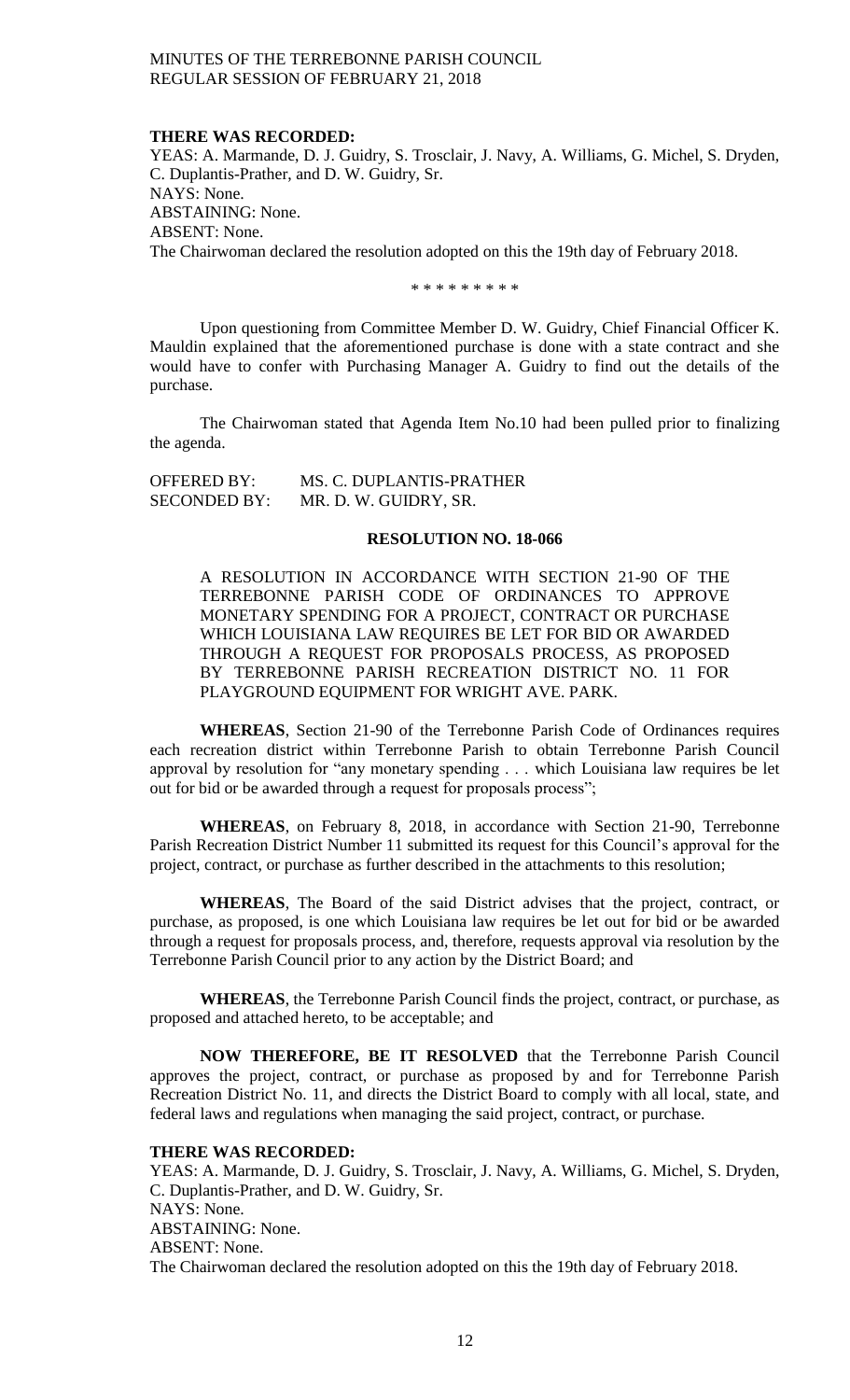\* \* \* \* \* \* \* \* \*

# OFFERED BY: MS. C. DUPLANTIS-PRATHER SECONDED BY: MR. D. W. GUIDRY, SR.

#### **RESOLUTION NO. 18-067**

A RESOLUTION IN ACCORDANCE WITH SECTION 21-90 OF THE TERREBONNE PARISH CODE OF ORDINANCES TO APPROVE MONETARY SPENDING FOR A PROJECT, CONTRACT OR PURCHASE WHICH LOUISIANA LAW REQUIRES BE LET FOR BID OR AWARDED THROUGH A REQUEST FOR PROPOSALS PROCESS, AS PROPOSED BY TERREBONNE PARISH RECREATION DISTRICT NO. 11 TO POUR CEMENT AND INSTALL POUR-N-PLAY FALL PROTECTION AT WRIGHT AVE AND VOISIN PARKS.

**WHEREAS**, Section 21-90 of the Terrebonne Parish Code of Ordinances requires each recreation district within Terrebonne Parish to obtain Terrebonne Parish Council approval by resolution for "any monetary spending . . . which Louisiana law requires be let out for bid or be awarded through a request for proposals process";

**WHEREAS**, on February 8, 2018, in accordance with Section 21-90, Terrebonne Parish Recreation District Number 11 submitted its request for this Council's approval for the project, contract, or purchase as further described in the attachments to this resolution;

**WHEREAS**, The Board of the said District advises that the project, contract, or purchase, as proposed, is one which Louisiana law requires be let out for bid or be awarded through a request for proposals process, and, therefore, requests approval via resolution by the Terrebonne Parish Council prior to any action by the District Board; and

**WHEREAS**, the Terrebonne Parish Council finds the project, contract, or purchase, as proposed and attached hereto, to be acceptable; and

**NOW THEREFORE, BE IT RESOLVED** that the Terrebonne Parish Council approves the project, contract, or purchase as proposed by and for Terrebonne Parish Recreation District No. 11, and directs the District Board to comply with all local, state, and federal laws and regulations when managing the said project, contract, or purchase.

### **THERE WAS RECORDED:**

YEAS: A. Marmande, D. J. Guidry, S. Trosclair, J. Navy, A. Williams, G. Michel, S. Dryden, C. Duplantis-Prather, and D. W. Guidry, Sr. NAYS: None. ABSTAINING: None. ABSENT: None. The Chairwoman declared the resolution adopted on this the 19th day of February 2018.

\* \* \* \* \* \* \* \* \*

OFFERED BY: MS. C. DUPLANTIS-PRATHER SECONDED BY: MR. D. W. GUIDRY, SR.

# **RESOLUTION NO. 18-068**

A RESOLUTION IN ACCORDANCE WITH SECTION 21-90 OF THE TERREBONNE PARISH CODE OF ORDINANCES TO APPROVE MONETARY SPENDING FOR A PROJECT, CONTRACT OR PURCHASE WHICH LOUISIANA LAW REQUIRES BE LET FOR BID OR AWARDED THROUGH A REQUEST FOR PROPOSALS PROCESS, AS PROPOSED BY TERREBONNE PARISH RECREATION DISTRICT NO. 11 TO INSTALL SHADES OVER NEW PLAYGROUND EQUIPMENT INSTALLED IN THREE PARKS.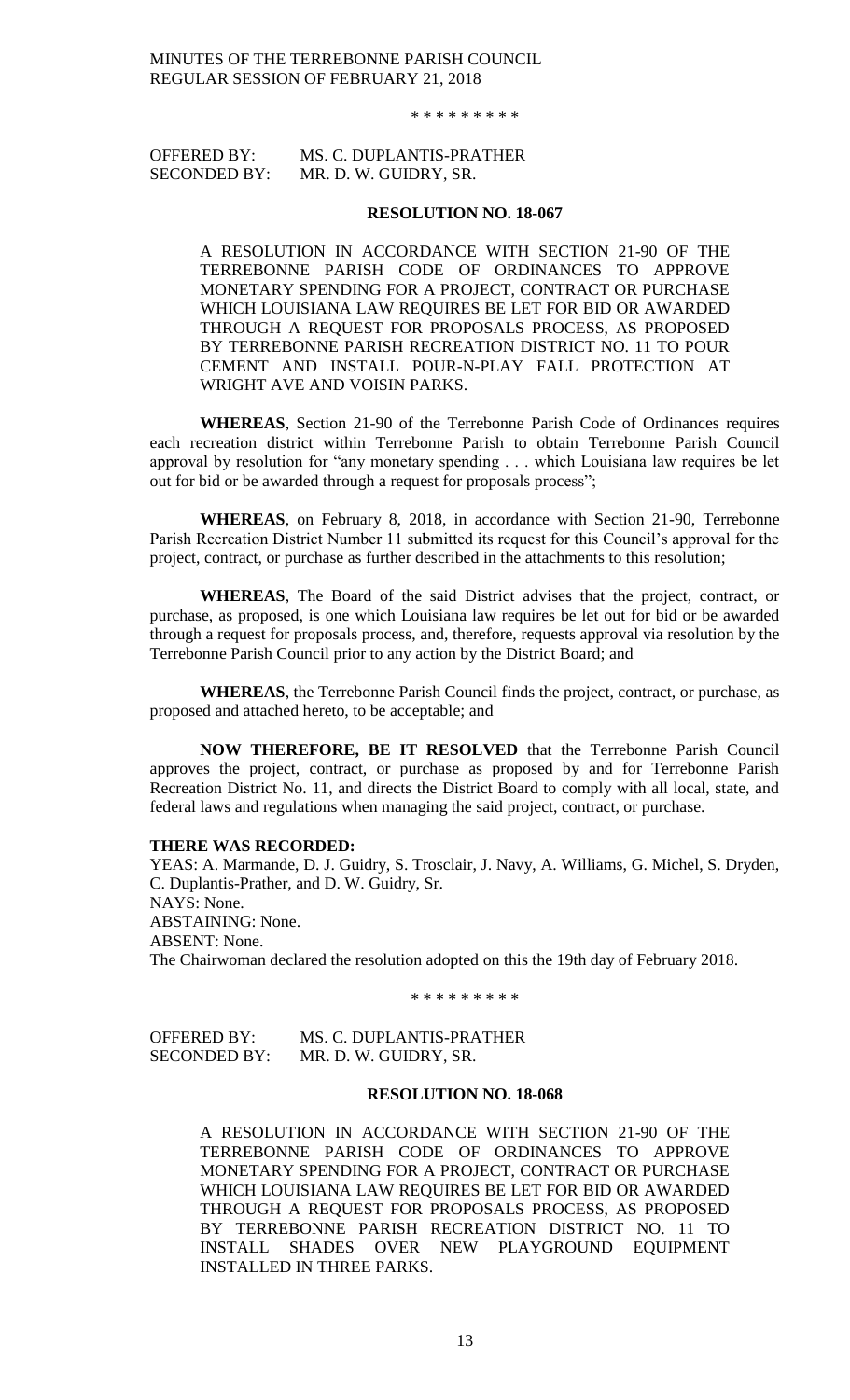**WHEREAS**, Section 21-90 of the Terrebonne Parish Code of Ordinances requires each recreation district within Terrebonne Parish to obtain Terrebonne Parish Council approval by resolution for "any monetary spending . . . which Louisiana law requires be let out for bid or be awarded through a request for proposals process";

**WHEREAS**, on February 8, 2018, in accordance with Section 21-90, Terrebonne Parish Recreation District Number 11 submitted its request for this Council's approval for the project, contract, or purchase as further described in the attachments to this resolution;

**WHEREAS**, The Board of the said District advises that the project, contract, or purchase, as proposed, is one which Louisiana law requires be let out for bid or be awarded through a request for proposals process, and, therefore, requests approval via resolution by the Terrebonne Parish Council prior to any action by the District Board; and

**WHEREAS**, the Terrebonne Parish Council finds the project, contract, or purchase, as proposed and attached hereto, to be acceptable; and

**NOW THEREFORE, BE IT RESOLVED** that the Terrebonne Parish Council approves the project, contract, or purchase as proposed by and for Terrebonne Parish Recreation District No. 11, and directs the District Board to comply with all local, state, and federal laws and regulations when managing the said project, contract, or purchase.

# **THERE WAS RECORDED:**

YEAS: A. Marmande, D. J. Guidry, S. Trosclair, J. Navy, A. Williams, G. Michel, S. Dryden, C. Duplantis-Prather, and D. W. Guidry, Sr. NAYS: None. ABSTAINING: None. ABSENT: None. The Chairwoman declared the resolution adopted on this the 19th day of February 2018.

\* \* \* \* \* \* \* \* \*

OFFERED BY: MS. C. DUPLANTIS-PRATHER SECONDED BY: MR. J. NAVY

# **RESOLUTION NO. 18-069**

A RESOLUTION IN ACCORDANCE WITH SECTION 21-90 OF THE TERREBONNE PARISH CODE OF ORDINANCES TO APPROVE MONETARY SPENDING FOR A PROJECT, CONTRACT OR PURCHASE WHICH LOUISIANA LAW REQUIRES BE LET FOR BID OR AWARDED THROUGH A REQUEST FOR PROPOSALS PROCESS, AS PROPOSED BY TERREBONNE PARISH RECREATION DISTRICT NO. 11 TO INSTALL SWING SETS AND LOOSE FILL FALL PROTECTION IN BORDERS AT MAHLER AND DUMAS GYMS.

**WHEREAS**, Section 21-90 of the Terrebonne Parish Code of Ordinances requires each recreation district within Terrebonne Parish to obtain Terrebonne Parish Council approval by resolution for "any monetary spending . . . which Louisiana law requires be let out for bid or be awarded through a request for proposals process";

**WHEREAS**, on February 8, 2018, in accordance with Section 21-90, Terrebonne Parish Recreation District Number 11 submitted its request for this Council's approval for the project, contract, or purchase as further described in the attachments to this resolution;

**WHEREAS**, The Board of the said District advises that the project, contract, or purchase, as proposed, is one which Louisiana law requires be let out for bid or be awarded through a request for proposals process, and, therefore, requests approval via resolution by the Terrebonne Parish Council prior to any action by the District Board; and

**WHEREAS**, the Terrebonne Parish Council finds the project, contract, or purchase, as proposed and attached hereto, to be acceptable; and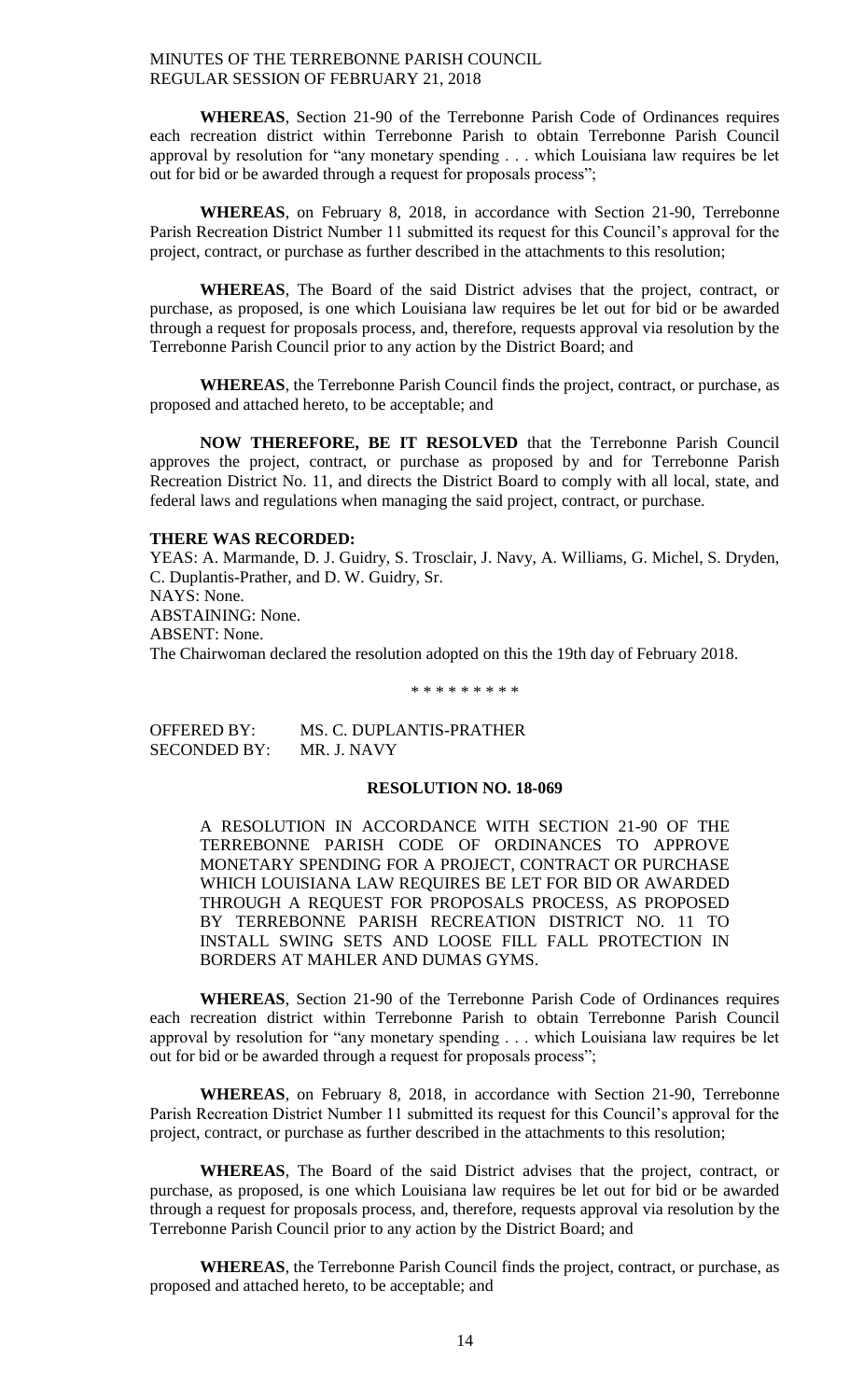**NOW THEREFORE, BE IT RESOLVED** that the Terrebonne Parish Council approves the project, contract, or purchase as proposed by and for Terrebonne Parish Recreation District No. 11, and directs the District Board to comply with all local, state, and federal laws and regulations when managing the said project, contract, or purchase.

#### **THERE WAS RECORDED:**

YEAS: A. Marmande, D. J. Guidry, S. Trosclair, J. Navy, A. Williams, G. Michel, S. Dryden, C. Duplantis-Prather, and D. W. Guidry, Sr. NAYS: None. ABSTAINING: None. ABSENT: None. The Chairwoman declared the resolution adopted on this the 19th day of February 2018.

\* \* \* \* \* \* \* \* \*

OFFERED BY: MS. C. DUPLANTIS-PRATHER SECONDED BY: MR. J. NAVY

# **RESOLUTION NO. 18-070**

A RESOLUTION IN ACCORDANCE WITH SECTION 21-90 OF THE TERREBONNE PARISH CODE OF ORDINANCES TO APPROVE MONETARY SPENDING FOR A PROJECT, CONTRACT OR PURCHASE WHICH LOUISIANA LAW REQUIRES BE LET FOR BID OR AWARDED THROUGH A REQUEST FOR PROPOSALS PROCESS, AS PROPOSED BY TERREBONNE PARISH RECREATION DISTRICT NO. 11 TO RENOVATE BASKETBALL COURT BEHIND WEST HOUMA GYM.

**WHEREAS**, Section 21-90 of the Terrebonne Parish Code of Ordinances requires each recreation district within Terrebonne Parish to obtain Terrebonne Parish Council approval by resolution for "any monetary spending . . . which Louisiana law requires be let out for bid or be awarded through a request for proposals process";

**WHEREAS,** on February 8, 2018, in accordance with Section 21-90, Terrebonne Parish Recreation District Number 11 submitted its request for this Council's approval for the project, contract, or purchase as further described in the attachments to this resolution;

**WHEREAS**, The Board of the said District advises that the project, contract, or purchase, as proposed, is one which Louisiana law requires be let out for bid or be awarded through a request for proposals process, and, therefore, requests approval via resolution by the Terrebonne Parish Council prior to any action by the District Board; and

**WHEREAS**, the Terrebonne Parish Council finds the project, contract, or purchase, as proposed and attached hereto, to be acceptable; and

**NOW THEREFORE, BE IT RESOLVED** that the Terrebonne Parish Council approves the project, contract, or purchase as proposed by and for Terrebonne Parish Recreation District No. 11, and directs the District Board to comply with all local, state, and federal laws and regulations when managing the said project, contract, or purchase.

### **THERE WAS RECORDED:**

YEAS: A. Marmande, D. J. Guidry, S. Trosclair, J. Navy, A. Williams, G. Michel, S. Dryden, C. Duplantis-Prather, and D. W. Guidry, Sr. NAYS: None. ABSTAINING: None. ABSENT: None. The Chairwoman declared the resolution adopted on this the 19th day of February 2018.

\* \* \* \* \* \* \* \* \*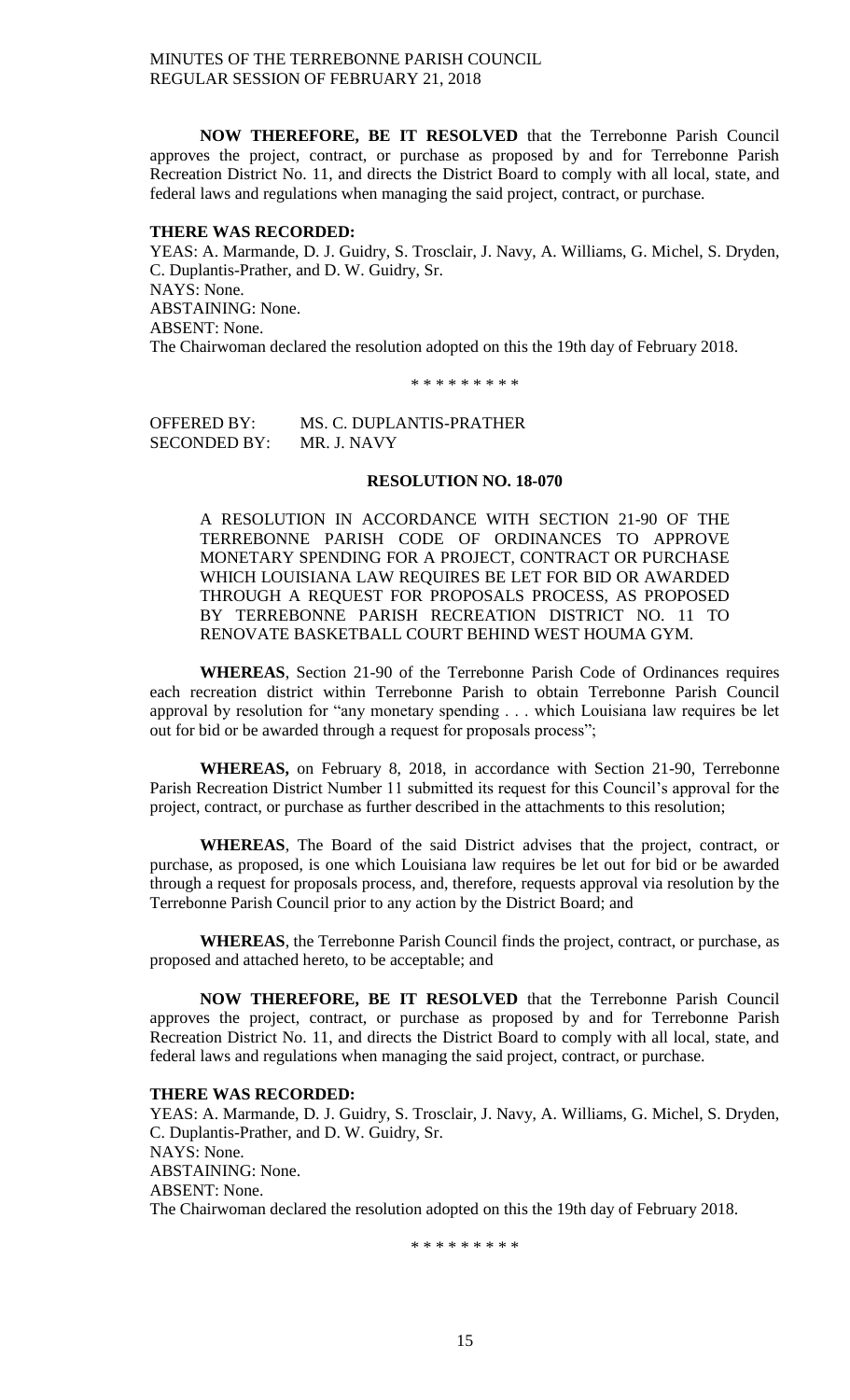OFFERED BY: MR. D. W. GUIDRY, SR. SECONDED BY: MR. A. MARMANDE

### **RESOLUTION NO. 18-071**

A RESOLUTION IN ACCORDANCE WITH SECTION 21-90 OF THE TERREBONNE PARISH CODE OF ORDINANCES TO APPROVE MONETARY SPENDING FOR A PROJECT, CONTRACT OR PURCHASE WHICH LOUISIANA LAW REQUIRES BE LET FOR BID OR AWARDED THROUGH A REQUEST FOR PROPOSALS PROCESS, AS PROPOSED BY TERREBONNE PARISH RECREATION DISTRICT NO. 9 INSTALL PLAYGROUND EQUIPMENT, CONCRETE PAD AND SAFETY SURFACE AT MULBERRY PARK.

**WHEREAS**, Section 21-90 of the Terrebonne Parish Code of Ordinances requires each recreation district within Terrebonne Parish to obtain Terrebonne Parish Council approval by resolution for "any monetary spending . . . which Louisiana law requires be let out for bid or be awarded through a request for proposals process";

**WHEREAS**, on February 9, 2018, in accordance with Section 21-90, Terrebonne Parish Recreation District Number 9 submitted its request for this Council's approval for the project, contract, or purchase as further described in the attachments to this resolution;

**WHEREAS**, The Board of the said District advises that the project, contract, or purchase, as proposed, is one which Louisiana law requires be let out for bid or be awarded through a request for proposals process, and, therefore, requests approval via resolution by the Terrebonne Parish Council prior to any action by the District Board; and

**WHEREAS**, the Terrebonne Parish Council finds the project, contract, or purchase, as proposed and attached hereto, to be acceptable; and

**NOW THEREFORE, BE IT RESOLVED** that the Terrebonne Parish Council approves the project, contract, or purchase as proposed by and for Terrebonne Parish Recreation District No. 9, and directs the District Board to comply with all local, state, and federal laws and regulations when managing the said project, contract, or purchase.

#### **THERE WAS RECORDED:**

YEAS: A. Marmande, D. J. Guidry, S. Trosclair, J. Navy, A. Williams, G. Michel, S. Dryden, C. Duplantis-Prather, and D. W. Guidry, Sr. NAYS: None. ABSTAINING: None. ABSENT: None. The Chairwoman declared the resolution adopted on this the 19th day of February 2018.

\* \* \* \* \* \* \* \* \*

| OFFERED BY:         | MR. D. W. GUIDRY, SR.    |
|---------------------|--------------------------|
| <b>SECONDED BY:</b> | MS. C. DUPLANTIS-PRATHER |

### **RESOLUTION NO. 18-072**

A RESOLUTION IN ACCORDANCE WITH SECTION 21-90 OF THE TERREBONNE PARISH CODE OF ORDINANCES TO APPROVE MONETARY SPENDING FOR A PROJECT, CONTRACT OR PURCHASE WHICH LOUISIANA LAW REQUIRES BE LET FOR BID OR AWARDED THROUGH A REQUEST FOR PROPOSALS PROCESS, AS PROPOSED BY TERREBONNE PARISH RECREATION DISTRICT NO. 9 TO INSTALL OUTSIDE FITNESS EQUIPMENT, CONCRETE PAD AND SAFETY SURFACE AT BAYOU BLACK COMMUNITY CENTER.

**WHEREAS**, Section 21-90 of the Terrebonne Parish Code of Ordinances requires each recreation district within Terrebonne Parish to obtain Terrebonne Parish Council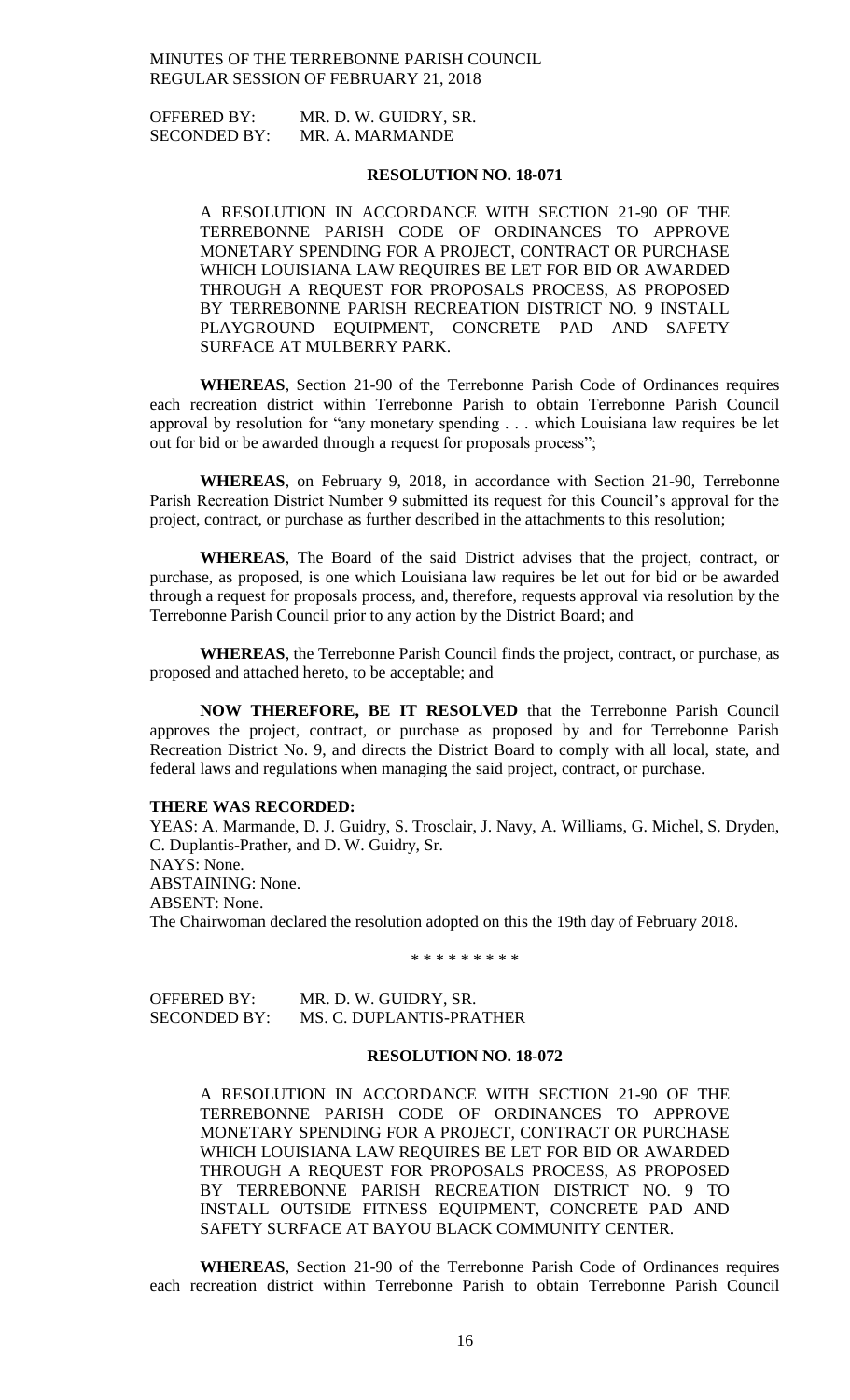approval by resolution for "any monetary spending . . . which Louisiana law requires be let out for bid or be awarded through a request for proposals process";

**WHEREAS**, on February 9, 2018, in accordance with Section 21-90, Terrebonne Parish Recreation District Number 9 submitted its request for this Council's approval for the project, contract, or purchase as further described in the attachments to this resolution;

**WHEREAS**, The Board of the said District advises that the project, contract, or purchase, as proposed, is one which Louisiana law requires be let out for bid or be awarded through a request for proposals process, and, therefore, requests approval via resolution by the Terrebonne Parish Council prior to any action by the District Board; and

**WHEREAS**, the Terrebonne Parish Council finds the project, contract, or purchase, as proposed and attached hereto, to be acceptable; and

**NOW THEREFORE, BE IT RESOLVED** that the Terrebonne Parish Council approves the project, contract, or purchase as proposed by and for Terrebonne Parish Recreation District No. 9, and directs the District Board to comply with all local, state, and federal laws and regulations when managing the said project, contract, or purchase.

# **THERE WAS RECORDED:**

YEAS: A. Marmande, D. J. Guidry, S. Trosclair, J. Navy, A. Williams, G. Michel, S. Dryden, C. Duplantis-Prather, and D. W. Guidry, Sr. NAYS: None. ABSTAINING: None. ABSENT: None. The Chairwoman declared the resolution adopted on this the 19th day of February 2018.

\* \* \* \* \* \* \* \* \*

| OFFERED BY:         | MR. D. W. GUIDRY, SR.    |
|---------------------|--------------------------|
| <b>SECONDED BY:</b> | MS. C. DUPLANTIS-PRATHER |

### **RESOLUTION NO. 18-073**

A RESOLUTION IN ACCORDANCE WITH SECTION 21-90 OF THE TERREBONNE PARISH CODE OF ORDINANCES TO APPROVE MONETARY SPENDING FOR A PROJECT, CONTRACT OR PURCHASE WHICH LOUISIANA LAW REQUIRES BE LET FOR BID OR AWARDED THROUGH A REQUEST FOR PROPOSALS PROCESS, AS PROPOSED BY TERREBONNE PARISH RECREATION DISTRICT NO. 9 FOR A WIRELESS OUTDOOR SCORE BOARD FOR BASEBALL AND FOOTBALL AT BAYOU BLACK COMMUNITY CENTER.

**WHEREAS**, Section 21-90 of the Terrebonne Parish Code of Ordinances requires each recreation district within Terrebonne Parish to obtain Terrebonne Parish Council approval by resolution for "any monetary spending . . . which Louisiana law requires be let out for bid or be awarded through a request for proposals process";

**WHEREAS**, on February 9, 2018, in accordance with Section 21-90, Terrebonne Parish Recreation District Number 9 submitted its request for this Council's approval for the project, contract, or purchase as further described in the attachments to this resolution;

**WHEREAS,** The Board of the said District advises that the project, contract, or purchase, as proposed, is one which Louisiana law requires be let out for bid or be awarded through a request for proposals process, and, therefore, requests approval via resolution by the Terrebonne Parish Council prior to any action by the District Board; and

**WHEREAS**, the Terrebonne Parish Council finds the project, contract, or purchase, as proposed and attached hereto, to be acceptable; and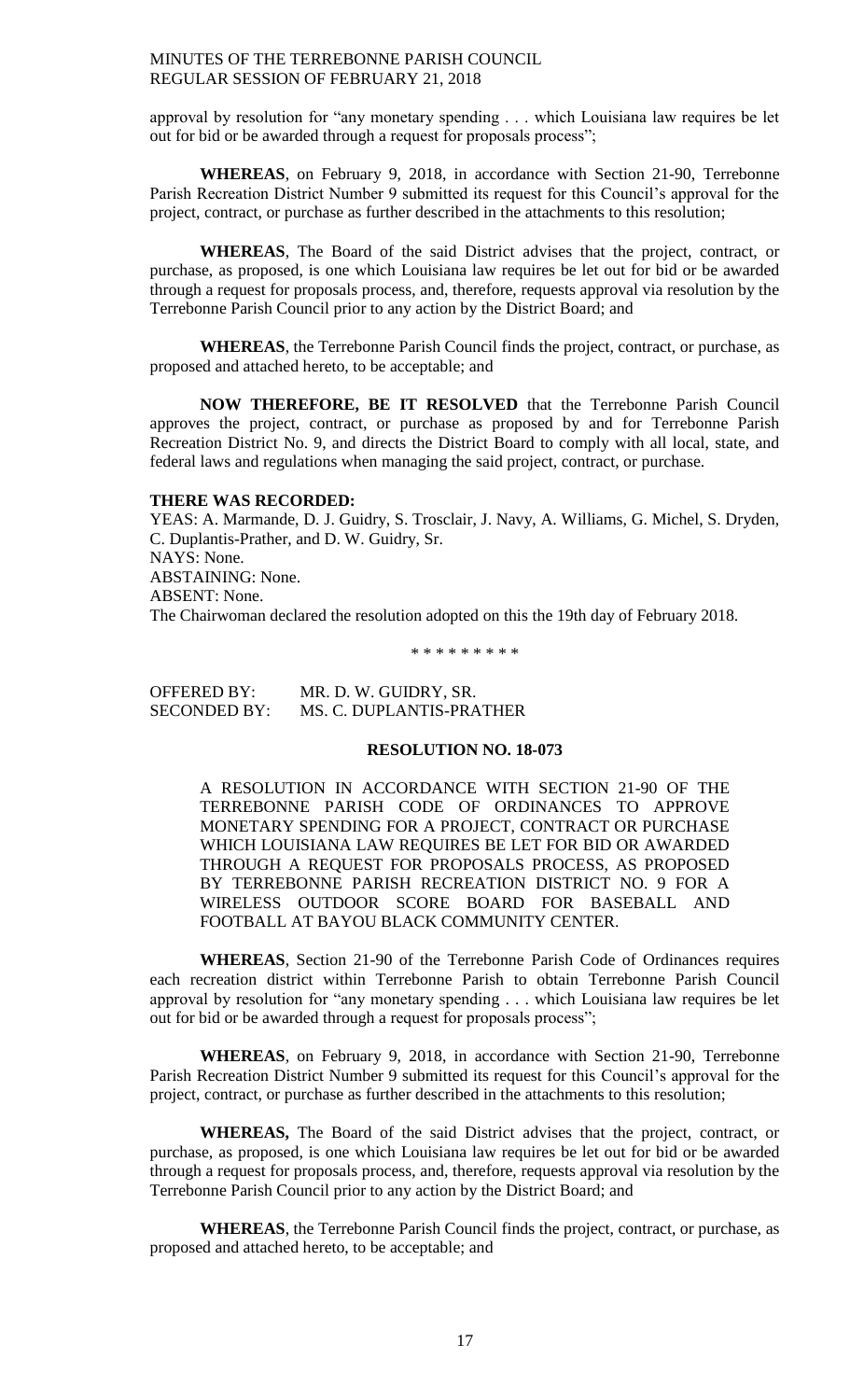**NOW THEREFORE, BE IT RESOLVED** that the Terrebonne Parish Council approves the project, contract, or purchase as proposed by and for Terrebonne Parish Recreation District No. 9, and directs the District Board to comply with all local, state, and federal laws and regulations when managing the said project, contract, or purchase.

#### **THERE WAS RECORDED:**

YEAS: A. Marmande, D. J. Guidry, S. Trosclair, J. Navy, A. Williams, G. Michel, S. Dryden, C. Duplantis-Prather, and D. W. Guidry, Sr. NAYS: None. ABSTAINING: None. ABSENT: None. The Chairwoman declared the resolution adopted on this the 19th day of February 2018.

\* \* \* \* \* \* \* \* \*

OFFERED BY: MR. D. W. GUIDRY, SR. SECONDED BY: MR. A. MARMANDE

### **RESOLUTION NO. 18-074**

A RESOLUTION IN ACCORDANCE WITH SECTION 21-90 OF THE TERREBONNE PARISH CODE OF ORDINANCES TO APPROVE MONETARY SPENDING FOR A PROJECT, CONTRACT OR PURCHASE WHICH LOUISIANA LAW REQUIRES BE LET FOR BID OR AWARDED THROUGH A REQUEST FOR PROPOSALS PROCESS, AS PROPOSED BY TERREBONNE PARISH RECREATION DISTRICT NO. 9 FOR A PARKING LOT AT THE BOAT LAUNCH AT BAYOU BLACK COMMUNITY CENTER.

**WHEREAS**, Section 21-90 of the Terrebonne Parish Code of Ordinances requires each recreation district within Terrebonne Parish to obtain Terrebonne Parish Council approval by resolution for "any monetary spending . . . which Louisiana law requires be let out for bid or be awarded through a request for proposals process";

**WHEREAS**, on February 9, 2018, in accordance with Section 21-90, Terrebonne Parish Recreation District Number 9 submitted its request for this Council's approval for the project, contract, or purchase as further described in the attachments to this resolution;

**WHEREAS,** The Board of the said District advises that the project, contract, or purchase, as proposed, is one which Louisiana law requires be let out for bid or be awarded through a request for proposals process, and, therefore, requests approval via resolution by the Terrebonne Parish Council prior to any action by the District Board; and

**WHEREAS**, the Terrebonne Parish Council finds the project, contract, or purchase, as proposed and attached hereto, to be acceptable; and

**NOW THEREFORE, BE IT RESOLVED** that the Terrebonne Parish Council approves the project, contract, or purchase as proposed by and for Terrebonne Parish Recreation District No. 9, and directs the District Board to comply with all local, state, and federal laws and regulations when managing the said project, contract, or purchase.

### **THERE WAS RECORDED:**

YEAS: A. Marmande, D. J. Guidry, S. Trosclair, J. Navy, A. Williams, G. Michel, S. Dryden, C. Duplantis-Prather, and D. W. Guidry, Sr. NAYS: None. ABSTAINING: None. ABSENT: None. The Chairwoman declared the resolution adopted on this the 19th day of February 2018.

\* \* \* \* \* \* \* \* \*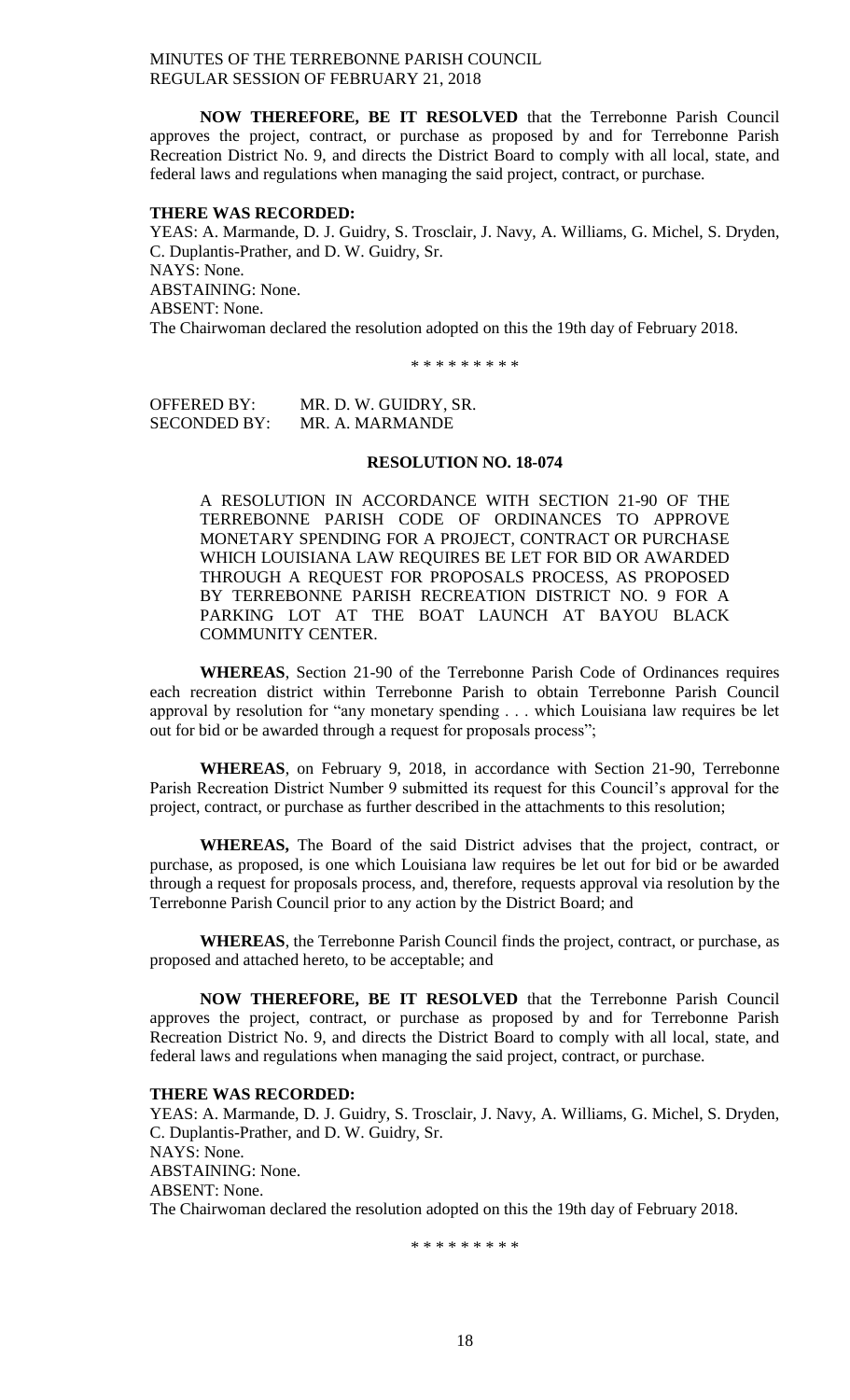OFFERED BY: MR. D. W. GUIDRY, SR. SECONDED BY: MR. A MARMANDE

### **RESOLUTION NO. 18-075**

A RESOLUTION IN ACCORDANCE WITH SECTION 21-90 OF THE TERREBONNE PARISH CODE OF ORDINANCES TO APPROVE MONETARY SPENDING FOR A PROJECT, CONTRACT OR PURCHASE WHICH LOUISIANA LAW REQUIRES BE LET FOR BID OR AWARDED THROUGH A REQUEST FOR PROPOSALS PROCESS, AS PROPOSED BY TERREBONNE PARISH RECREATION DISTRICT NO. 9 FOR A CONCESSION STAND AT THE BOAT LAUNCH AT BAYOU BLACK COMMUNITY CENTER.

**WHEREAS**, Section 21-90 of the Terrebonne Parish Code of Ordinances requires each recreation district within Terrebonne Parish to obtain Terrebonne Parish Council approval by resolution for "any monetary spending . . . which Louisiana law requires be let out for bid or be awarded through a request for proposals process";

**WHEREAS,** on February 9, 2018, in accordance with Section 21-90, Terrebonne Parish Recreation District Number 9 submitted its request for this Council's approval for the project, contract, or purchase as further described in the attachments to this resolution;

**WHEREAS**, The Board of the said District advises that the project, contract, or purchase, as proposed, is one which Louisiana law requires be let out for bid or be awarded through a request for proposals process, and, therefore, requests approval via resolution by the Terrebonne Parish Council prior to any action by the District Board; and

**WHEREAS**, the Terrebonne Parish Council finds the project, contract, or purchase, as proposed and attached hereto, to be acceptable; and

**NOW THEREFORE, BE IT RESOLVED** that the Terrebonne Parish Council approves the project, contract, or purchase as proposed by and for Terrebonne Parish Recreation District No. 9, and directs the District Board to comply with all local, state, and federal laws and regulations when managing the said project, contract, or purchase.

#### **THERE WAS RECORDED:**

YEAS: A. Marmande, D. J. Guidry, S. Trosclair, J. Navy, A. Williams, G. Michel, S. Dryden, C. Duplantis-Prather, and D. W. Guidry, Sr. NAYS: None. ABSTAINING: None. ABSENT: None. The Chairwoman declared the resolution adopted on this the 19th day of February 2018.

\* \* \* \* \* \* \* \* \*

Mr. G. Michel moved, seconded by Mr. D. J. Guidry, "THAT, the Budget & Finance Committee introduce an ordinance to amend the 2018 Adopted Operating Budget and the 5- Year Capital Outlay Budget of the Terrebonne Parish Consolidated Government for the following items and to provide for related matters"

Oyster Bed Surge Protection System, \$209,540 Bonanza Drainage Pump Station, \$487,043 Mental Health Unit, \$15,000

and call a public hearing on said matter on Wednesday, March 14, 2018 at 6:30 p.m."

The Chairwoman called for the vote on the motion offered by Mr. G. Michel. THERE WAS RECORDED: YEAS: A. Marmande, D. J. Guidry, S. Trosclair, J. Navy, A. Williams, G. Michel, S. Dryden, C. Duplantis-Prather and D. W. Guidry, Sr. NAYS: None.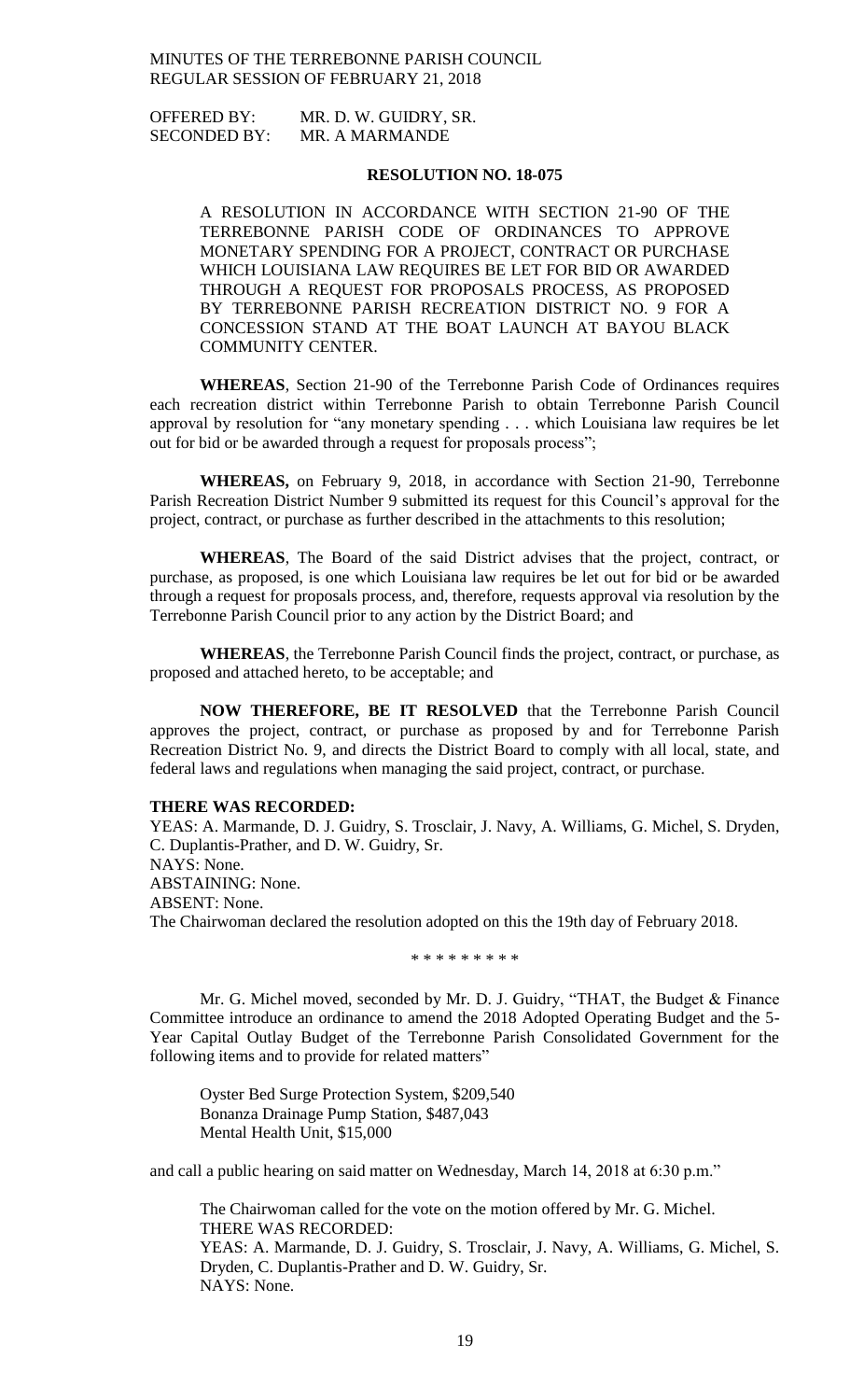ABSENT: None. The Chairwoman declared the motion adopted.

Mr. J. Navy moved, seconded by Ms. C. Duplantis-Prather, "THAT, there being no further business to come before the Budget & Finance Committee, the meeting be adjourned."

The Chairwoman called for the vote on the motion offered by Mr. J. Navy. THERE WAS RECORDED: YEAS: A. Marmande, D. J. Guidry, S. Trosclair, J. Navy, A. Williams, G. Michel, S. Dryden, C. Duplantis-Prather and D. W. Guidry, Sr. NAYS: None. ABSENT: None. The Chairwoman declared the motion adopted and the meeting was adjourned at 5:49 p.m.

Arlanda J. Williams, Chairwoman

Tammy E. Triggs, Minute Clerk

Ms. A. Williams moved, seconded by Mr. A. Marmande, "THAT the Council accept and ratify the minutes of the Budget and Finance Committee meeting held on 2/19/18."

The Chairman called for a vote on the motion offered by Ms. A. Williams. THERE WAS RECORDED: YEAS: A. Marmande, D. J. Guidry, S. Trosclair, J. Navy, A. Williams, G. Michel, S. Dryden, C. Duplantis-Prather, and D. W. Guidry, Sr. NAYS: None. ABSENT: None. The Chairman declared the motion adopted.

Council Member A. Marmande asked if the amount of surplus properties owned by the Parish would be sufficient to hold a public auction for said properties in a manner timely enough to prevent any deterioration of the properties.

Parish President G. Dove stated that Administration would investigate the matter and agreed that timely auctions could provide additional revenue for the Parish.

The Chairman called for a report on the Policy, Procedure, and Legal Committee meeting held on 2/19/18, whereupon the Committee Chairman rendered the following:

# **POLICY, PROCEDURE, & LEGAL COMMITTEE**

#### **FEBRUARY 19, 2018**

The Chairman, Darrin W. Guidry, Sr., called the Policy, Procedure, & Legal Committee meeting to order at 5:52 p.m. in the Terrebonne Parish Council Meeting Room with an Invocation offered by Committee Member A. Marmande and the Pledge of Allegiance led by Committee Member D. J. Guidry. Upon roll call, Committee Members recorded as present were: A. Marmande, D. J. Guidry, S. Trosclair, J. Navy, A. Williams, G. Michel, S. Dryden, C. Duplantis-Prather and D. W. Guidry, Sr. A quorum was declared present.

Ms. A. Williams moved, seconded by Mr. J. Navy, "THAT, the Policy, Procedure, & Legal Committee approve the co-sponsorship request from the Terrebonne Parish NAACP Youth Council's 4<sup>th</sup> Annual NAACP Youth Ball on June 9, 2018 at the Dumas Auditorium."

The Chairman called for the vote on the motion offered by Ms. A. Williams. THERE WAS RECORDED: YEAS: A. Marmande, D. J. Guidry, S. Trosclair, J. Navy, A. Williams, G. Michel, S. Dryden, C. Duplantis-Prather and D. W. Guidry, Sr. NAYS: None. ABSENT: None.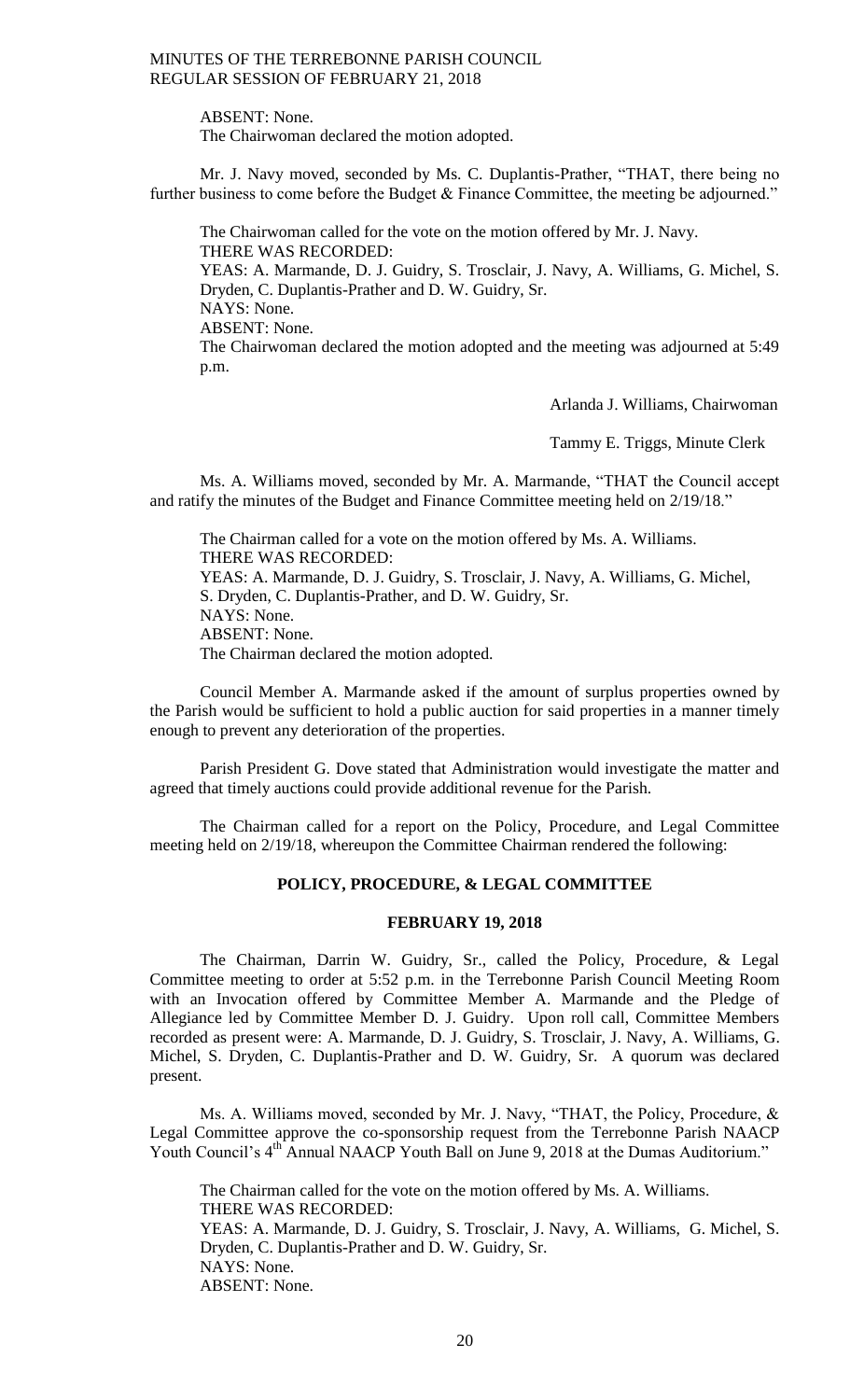The Chairman declared the motion adopted.

Ms. C. Duplantis-Prather moved, seconded by Mr. D. J. Guidry, "THAT, the Policy, Procedure, & Legal Committee approve the co-sponsorship request from ALS Association for an ALS Association Garage Sale to be held on March 23, 24, & 25, 2018 at the Municipal Auditorium."

The Chairman called for the vote on the motion offered by Ms. C. Duplantis-Prather. THERE WAS RECORDED: YEAS: A. Marmande, D. J. Guidry, S. Trosclair, J. Navy, A. Williams, G. Michel, S. Dryden, C. Duplantis-Prather and D. W. Guidry, Sr. NAYS: None. ABSENT: None. The Chairman declared the motion adopted.

Mr. S. Trosclair moved, seconded by Ms. A. Williams, "THAT, there being no further business to come before the Policy, Procedure, & Legal Committee, the meeting be adjourned."

The Chairman called for the vote on the motion offered by Mr. S. Trosclair. THERE WAS RECORDED: YEAS: A. Marmande, D. J. Guidry, S. Trosclair, J. Navy, A. Williams, G. Michel, S. Dryden, C. Duplantis-Prather and D. W. Guidry, Sr. NAYS: None. ABSENT: None.

The Chairman declared the motion adopted and the meeting was adjourned at 5:54 p.m.

Darrin W. Guidry, Sr., Chairman

Tammy E. Triggs, Minute Clerk

Mr. D. W. Guidry, Sr. moved, seconded by Mr. D. J. Guidry, "THAT the Council accept and ratify the minutes of the Policy, Procedure, and Legal Committee meeting held on 2/19/18."

The Chairman called for a vote on the motion offered by Mr. D. W. Guidry, Sr. THERE WAS RECORDED: YEAS: A. Marmande, D. J. Guidry, S. Trosclair, J. Navy, A. Williams, G. Michel, S. Dryden, C. Duplantis-Prather, and D. W. Guidry, Sr. NAYS: None.

ABSENT: None.

The Chairman declared the motion adopted.

The Chairman called for a report on the Community Development and Planning Committee meeting held on 2/19/18, whereupon the Committee Chairman rendered the following:

### **COMMUNITY DEVELOPMENT & PLANNING COMMITTEE**

#### **FEBRUARY 19, 2018**

The Chairman, Dirk J. Guidry, called the Community Development & Planning Committee meeting to order at 5:56 p.m. in the Terrebonne Parish Council Meeting Room with an Invocation offered by Committee Member A. Williams who asked for a moment of silence to honor the memory of former Clerk of Court I. Robert Boudreaux, who passed away on today, and the Pledge of Allegiance led by Committee Member A. Marmande. Upon roll call, Committee Members recorded as present were: A. Marmande, D. J. Guidry, S. Trosclair, J. Navy, A. Williams, G. Michel, S. Dryden, C. Duplantis-Prather and D. W. Guidry, Sr. A quorum was declared present.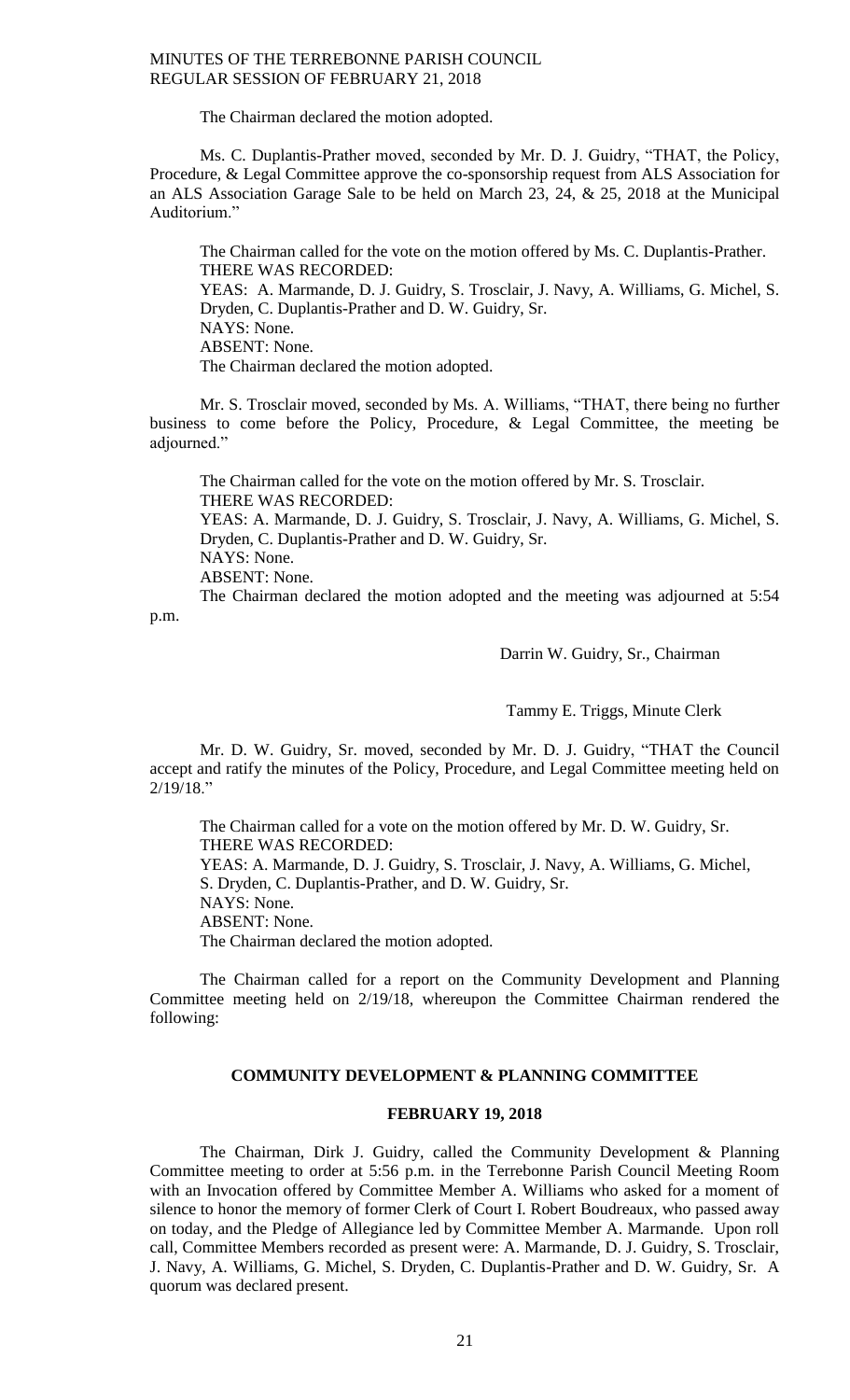Committee Member D. W. Guidry, Sr. asked that Agenda Item No. 1 - Discussion and possible action regarding designating a "Bird and Habitat Conservation Area" along the south bank of Lake Houma along Hollywood Road, from St. Louis Canal and Williams Avenue to protect a pair of nesting limpkin birds, know for eating he invasive apple snails – be placed on the agenda after being contacted by one of his constituents with information pertaining to the sighting of this rare species of birds being found in Terrebonne Parish.

Ms. Kathy Rhodes, Vice-President of the Terrebonne Bird Club, explained that this is the second sighting of a limpkin bird ever being seen in Louisiana. She stated that the rarity of these birds being found in Louisiana may help save the rare species; and noted that the birds main diet includes clams and apple snails, which has a large infestation problem in Terrebonne Parish. Ms. Rhodes further explained that they are hopeful that the limpkin may colonize in the area and help control the apple snail infestation problem.

Committee Member D. W. Guidry, Sr. asked that Council Clerk V. Chauvin draft a resolution declaring the aforementioned area, for a period of ninety (90) days, as a "Bird and Habitat Conservation Area to bring about public awareness."

Committee Member C. Duplantis-Prather thanked Ms. Rhodes for bring awareness of this "rare" sighting to the Council and the citizens of Terrebonne Parish; noting that in the future this may inspire the idea of a bird sanctuary.

Committee Member J. Navy asked that Agenda Item No. 2 - Discussion and possible action relative to requesting Administration to designate staff to advise and provide monitoring oversight of projects in Recreation District No. 11 – be placed on the agenda to insure that all major projects in this recreation district are completed and on task. He explained that previous projects in this recreation district were not completed on time and he is asking for a six (6) month oversight from Administration.

Several Committee members explained that Recreation District No. 11 is already under Parish management and stated that there is no need to hire an additional person to oversee projects; and noted that the parish may be able to utilize an intern from the Terrebonne Jump Start Summer Program to help with this matter. Some Committee members explained that Council action is not needed to have monitoring over recreation projects, according to the current ordinance.

Upon questioning, Parish Manager M. Toups explained that at this time there is no additional staff member and/or floater available to oversee the projects in Recreation District No. 11.

Assistant Parish Attorney M. Neil explained that in Section 21-89, Sub-Part D, the Parish President has the authority to appoint or designate a parish official, director or employee to be present at any recreation facility for the purpose of assisting and managing the daily operations of that recreation district; and added that a motion is not necessarily needed.

Mr. J. Navy moved, seconded by Ms. A. Williams, "THAT, the Community Development and Planning Committee request Administration to designate staff to advise and provide monitoring oversight of projects in Recreation District No. 11 for a six (6) month period, as allowed by the current ordinance possibly considering utilizing an intern from the Jump Start Summer Program the parish engages in."

The Chairman called for the vote on the motion offered by Mr. J. Navy. THERE WAS RECORDED: YEAS: A. Marmande, D. J. Guidry, S. Trosclair, J. Navy, A. Williams, S. Dryden, C. Duplantis-Prather and D. W. Guidry, Sr. NAYS: None. ABSENT: None. ABSTAINING: G. Michel. The Chairman declared the motion adopted.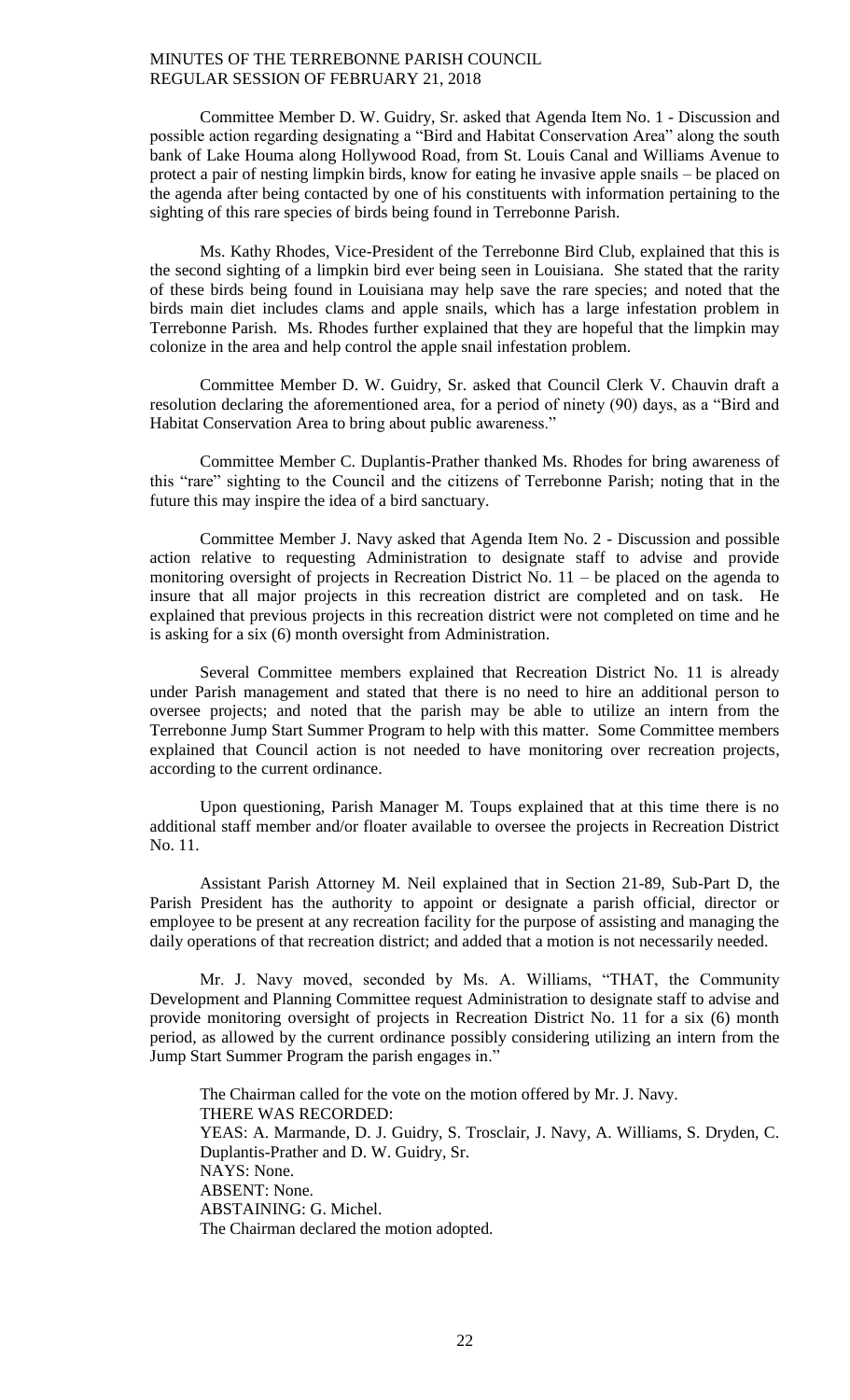Ms. A. Williams moved, seconded by Mr. J. Navy, "THAT, there being no further business to come before the Community Development & Planning Committee, the meeting be adjourned."

The Chairman called for the vote on the motion offered by Ms. A. Williams. THERE WAS RECORDED: YEAS: A. Marmande, D. J. Guidry, S. Trosclair, J. Navy, A. Williams, G. Michel, S. Dryden, C. Duplantis-Prather and D. W. Guidry, Sr. NAYS: None. ABSENT: None.

The Chairman declared the motion adopted and the meeting was adjourned at 6:19 p.

m.

Dirk J. Guidry, Chairman

Tammy E. Triggs, Minute Clerk

Mr. D. J. Guidry moved, seconded by Mr. D. W. Guidry, Sr., "THAT the Council accept and ratify the minutes of the Community Development and Planning Committee meeting held on 2/19/18, and that a resolution designating a "bird and habitat conservation area" be adopted after the minutes are accepted."

The Chairman called for a vote on the motion offered by Mr. D. J. Guidry. THERE WAS RECORDED: YEAS: A. Marmande, D. J. Guidry, S. Trosclair, J. Navy, A. Williams, G. Michel, S. Dryden, C. Duplantis-Prather, and D. W. Guidry, Sr. NAYS: None. ABSENT: None. The Chairman declared the motion adopted.

OFFERED BY: MR. D.W. GUIDRY, SR. SECONDED: UNANIMOUSLY

# **RESOLUTION NO. 18-076**

A RESOLUTION DESIGNATING A "BIRD AND HABITAT CONSERVATION AREA" FOR A PERIOD OF 90 DAYS, ALONG THE SOUTH BANK OF LAKE HOUMAS ALONG HOLLYWOOD ROAD, FROM ST. LOUIS CANAL ROAD AND WILLIAMS AVENUE

**WHEREAS,** the limpkin bird is more commonly found in the tropics of South America, and typically found in the United States in Florida and sometimes Georgia, and

**WHEREAS,** bird enthusiasts were excited to find out that a nesting pair of limpkins were spotted in Terrebonne Parish, and

**WHEREAS,** the limpkin birds are known for eating the invasive apple snail, and

**WHEREAS,** since their arrival there have been many bird enthusiasts, both local and out of town, excited to see this rare bird sighting, and

**NOW, THEREFORE BE IT RESOLVED,** in an attempt to provide protection for these rare nesting birds, the Terrebonne Parish Council, on behalf of the Parish President and the Terrebonne Parish Consolidated Government, does hereby designate a "Bird and Habitat Conservation Area" for a period of 90 days, along the south bank of Lake Houmas, along Hollywood Road, from St. Louis Canal Road and Williams Avenue.

# **THERE WAS RECORDED:**

YEAS: A. Marmande, D. J. Guidry, S. Trosclair, J. Navy, A. Williams, G. Michel, S. Dryden, C. Duplantis-Prather, and D. W. Guidry, Sr.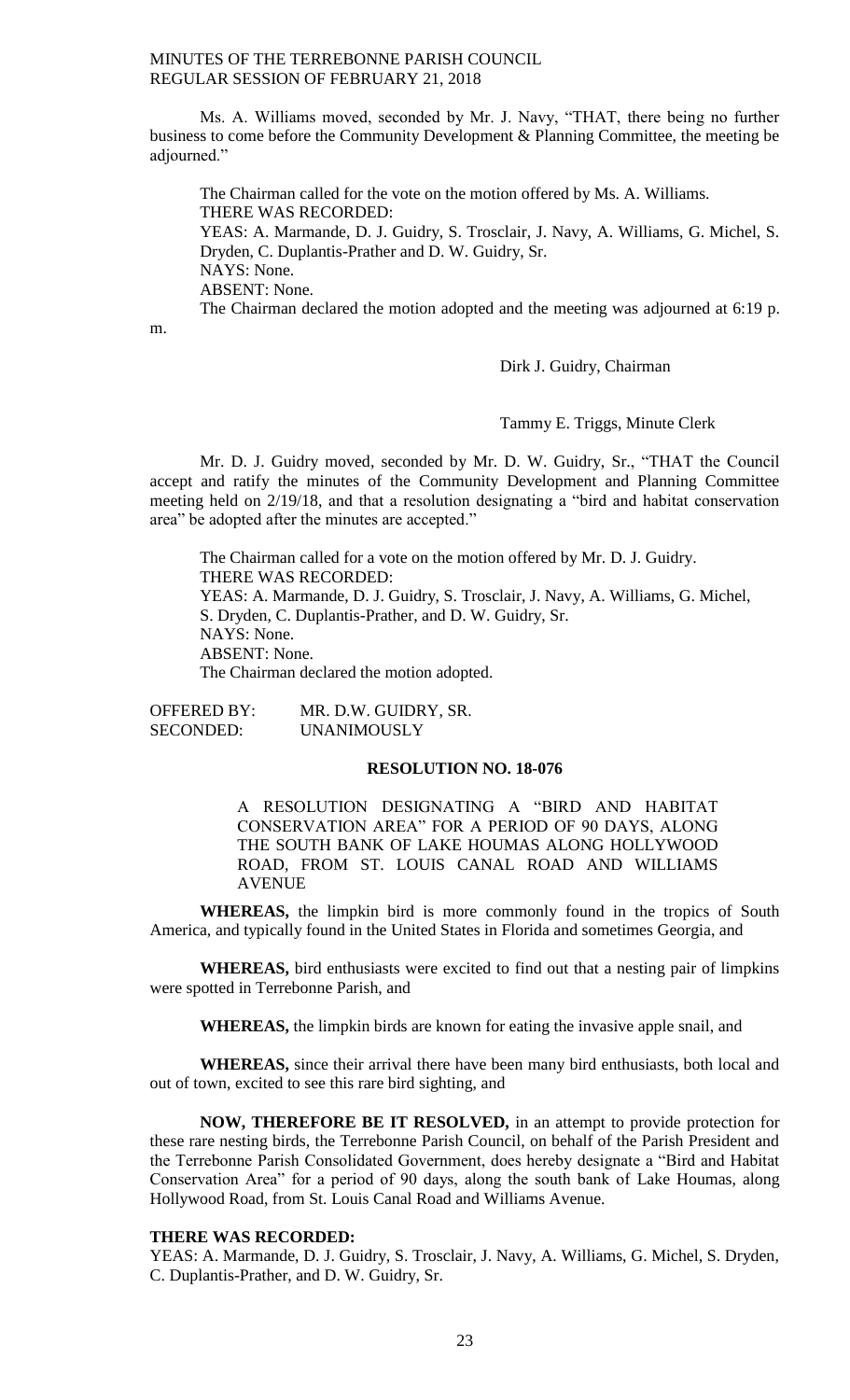NAYS: None. ABSTAINING: None. ABSENT: None. The Chairman declared the resolution adopted on this the 19th day of February 2018.

\* \* \* \* \* \* \* \* \*

Mr. D. J. Guidry moved, seconded by A. Williams, "THAT, the Council deviate from the agenda to allow Parish President G. Dove to speak on a topic."

The Chairman called for a vote on the motion offered by Mr. D. J. Guidry. THERE WAS RECORDED: YEAS: A. Marmande, D. J. Guidry, S. Trosclair, J. Navy, A. Williams, G. Michel, S. Dryden, C. Duplantis-Prather, and D. W. Guidry, Sr. NAYS: None. ABSENT: None. The Chairman declared the motion adopted.

The Chairman recognized Parish President G. Dove, who gave a brief review concerning a recent discovery regarding a number of electric-powered drainage pump stations without functional backup generators that would not operate at all during severe weather events should a loss of power occur. He then stated that backup generators have begun being purchased over the past months to be installed and clarified that the money for purchasing the generators would be drawn from a federal surplus which would not affect the general fund.

Upon request, Parish President G. Dove clarified that backup generators are in place for the smaller sewerage pumps throughout the Parish, just not for those pump stations being discussed.

Several Council Members thanked Parish President G. Dove, Parish Manager Mike Toups, and the rest of Administration for their proactive efforts in addressing the issue once it was discovered in order to prevent other serious issues in the future.

Ms. C. Duplantis-Prather moved, seconded by D. W. Guidry, Sr., "THAT, it now being 6:40 p.m., the Council open public hearings."

The Chairman called for a vote on the motion offered by Ms. C. Duplantis-Prather. THERE WAS RECORDED:

YEAS: A. Marmande, D. J. Guidry, S. Trosclair, J. Navy, A. Williams, G. Michel, S. Dryden, C. Duplantis-Prather, and D. W. Guidry, Sr. NAYS: None.

ABSENT: None.

The Chairman declared the motion adopted.

The Chairman recognized the public for comments on the following:

A. A proposed ordinance to amend the 2018 Adopted Operating Budget, the 5-Year Capital Outlay Budget, and Budgeted Positions of the Terrebonne Parish Consolidated Government for the following items and to provide for related matters.

- I. General Fund-Office of Emergency Preparedness-2017 Cities Readiness Initiative, \$19,657
- II. Houma Fire Department, \$1,037
- III. Transfer Positions
	- a. Sewerage Department, \$50,308
	- b. Road and Bridge Division, (\$50,308)
- IV. Lake Boudreaux Diversion, \$20,000

There were no comments from the public on the proposed ordinance.

Mr. D. J. Guidry moved, seconded by Mr. D. W. Guidry, Sr., "THAT the Council close the aforementioned public hearing."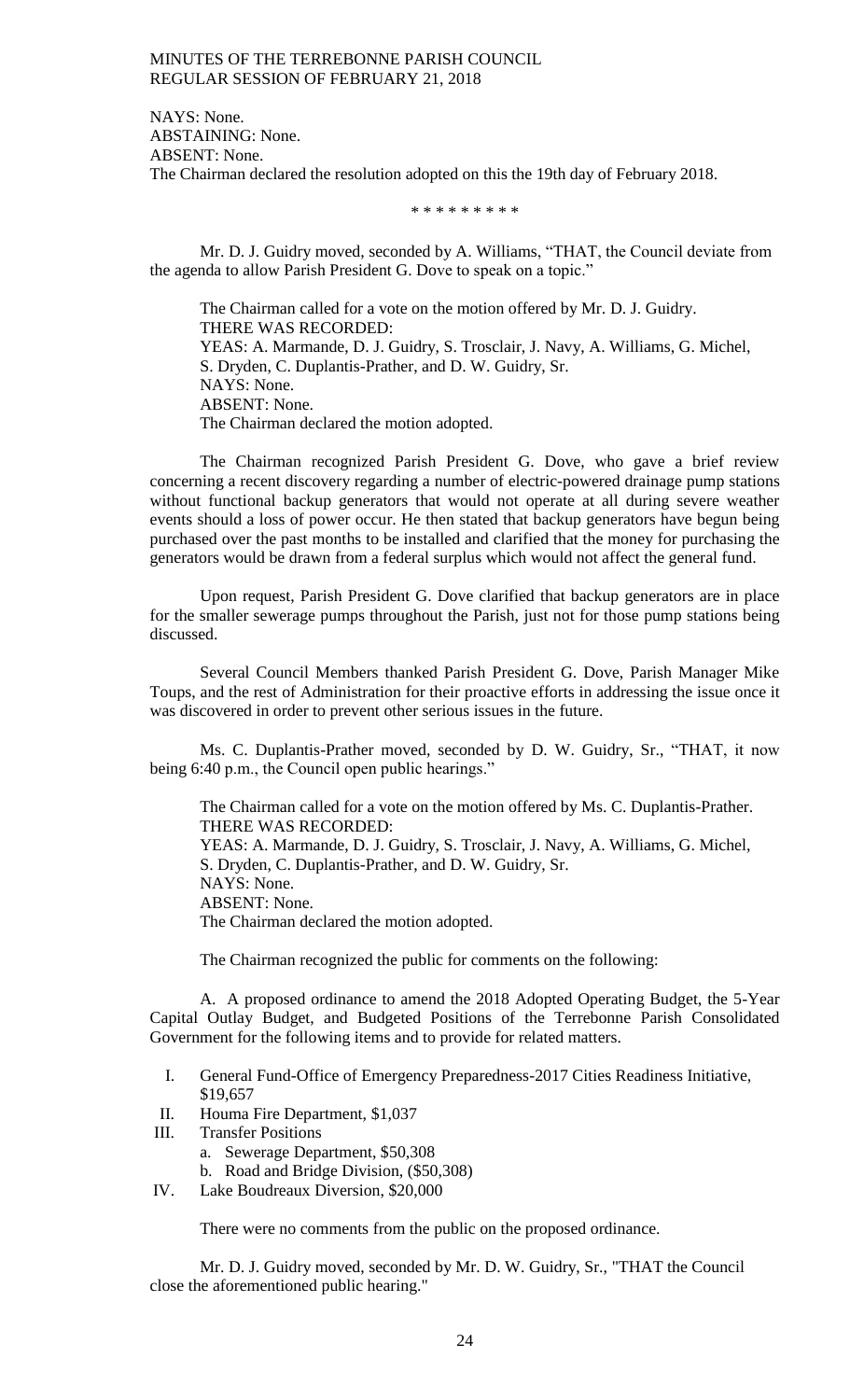The Chairman called for a vote on the motion offered by Mr. D. J. Guidry. THERE WAS RECORDED: YEAS: A. Marmande, D. J. Guidry, S. Trosclair, J. Navy, A. Williams, G. Michel, S. Dryden, C. Duplantis-Prather, and D. W. Guidry, Sr. NAYS: None. ABSENT: None. The Chairman declared the motion adopted.

OFFERED BY: MR. D.J. GUIDRY SECONDED BY: MR. D.W. GUIDRY, SR.

# **ORDINANCE NO. 8929**

AN ORDINANCE TO AMEND THE 2018 ADOPTED OPERATING BUDGET, THE 5- YEAR CAPITAL OUTLAY BUDGET, AND BUDGETED POSITIONS OF THE TERREBONNE PARISH CONSOLIDATED GOVERNMENT FOR THE FOLLOWING ITEMS AND TO PROVIDE FOR RELATED MATTERS.

- **I.** General Fund-Office of Emergency Preparedness-2017 Cities Readiness Initiative, \$19,657
- **II.** Houma Fire Department, \$1,037
- **III.** Transfer Positions
	- **a.** Sewerage Department, \$50,308
	- **b.** Road and Bridge Division, (\$50,308)
- **IV.** Lake Boudreaux Diversion, \$20,000

# **SECTION I**

**WHEREAS**, the Louisiana Department of Health and Hospitals, Office of Public Health has requested to participate in contracts with designated Parishes for the purpose of aiding cities and increasing their capacity to deliver medication and medical supplies during a large scale public health emergency, and

**WHEREAS**, this initiative focuses on a very specific element of preparedness, the ability to provide antibiotics to the entire population within forty-eight hours of the decision to do so, and

**WHEREAS**, Terrebonne Parish is one of the designated Parishes with whom the Office of Public Health has contracted to fulfill the grant requirements of the Public Health Emergency Preparedness (PHEP) Program for \$19,657.

**NOW, THEREFORE BE IT ORDAINED**, by the Terrebonne Parish Council, on behalf of the Terrebonne Parish Consolidated Government, that the 2018 Adopted Operating Budget be amended to recognize the funding for the 2018 Cities Readiness Initiative Budget. (Attachment A)

# **SECTION II**

**WHEREAS**, the Houma Fire Department received \$1,037 from the sale of recycled items, and

**WHEREAS**, the funds will be placed in the Travel and Training account.

**NOW, THEREFORE BE IT FURTHER ORDAINED**, by the Terrebonne Parish Council, on behalf of the Terrebonne Parish Consolidated Government, that the 2018 Adopted Operating Budget be amended to recognize the funds received by the Houma Fire Department. (Attachment B)

# **SECTION III**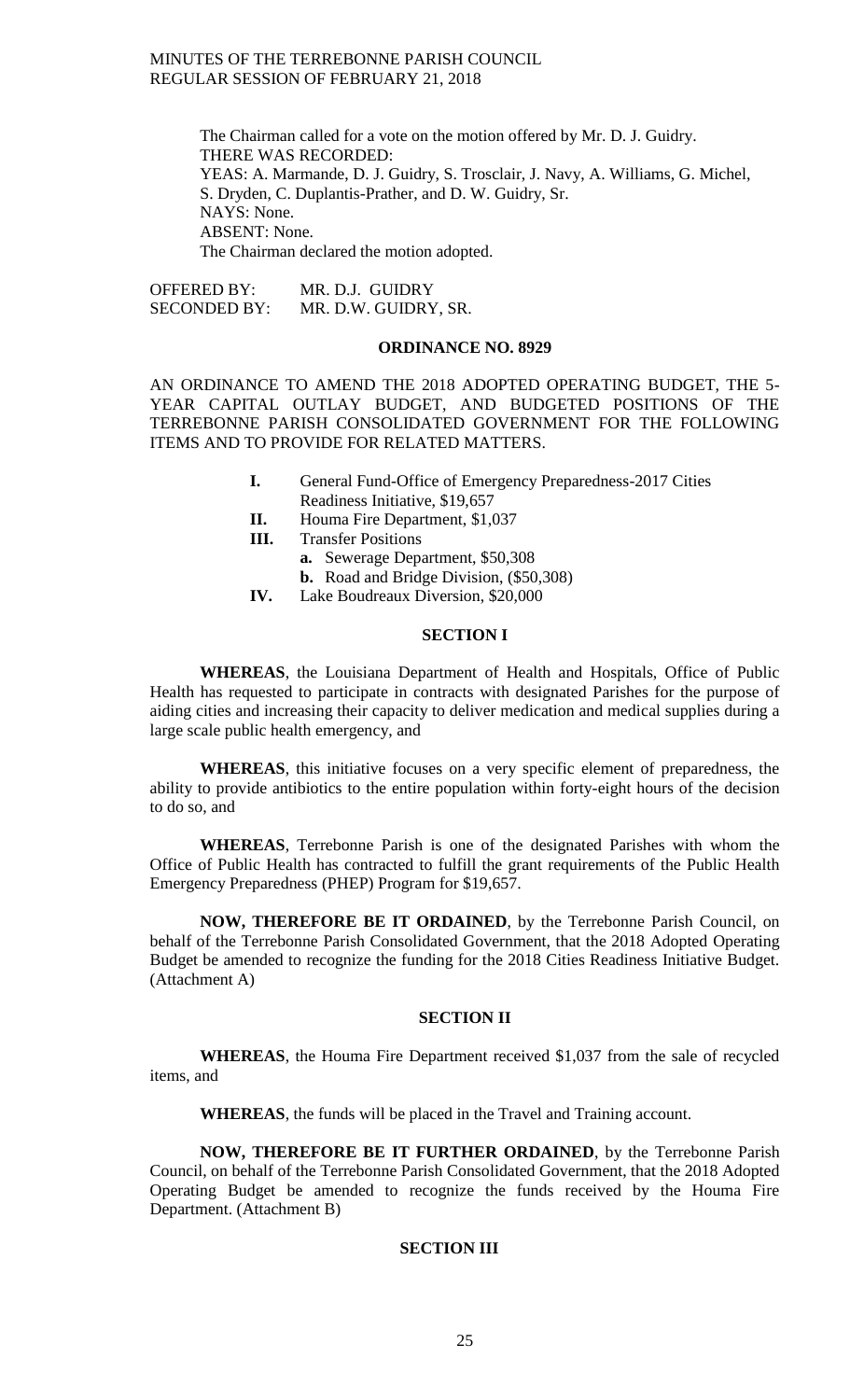**WHEREAS**, Administration is requesting to transfer the Engineering Technical budgeted position from Road and Bridge to the Sewerage Division, and

**WHEREAS**, the budgeted dollars for this transfer will be charged to the Road and Bridge for \$50,308.

**NOW, THEREFORE BE IT FURTHER ORDAINED**, by the Terrebonne Parish Council, on behalf of the Terrebonne Parish Consolidated Government, that the 2018 Adopted Operating Budget and budgeted positions be amended to recognize the necessary transfer for the Sewerage Division from Road and Bridge for equipment and budgeted positions. (Attachment C)

# **SECTION IV**

**WHEREAS**, funding is needed for the Lake Boudreaux Diversion Project, and

**WHEREAS**, the funding source is from the Atchafalaya Long Distance Sediment Pipeline Project for \$20,000.

**NOW, THEREFORE BE IT FURTHER ORDAINED**, by the Terrebonne Parish Council, on behalf of the Terrebonne Parish Consolidated Government, that the 2018 Adopted Operating Budget and 5-Year Capital Outlay Budget be amended to recognize the funding of the Lake Boudreaux Diversion Project. (Attachment D)

# **SECTION V**

If any word, clause, phrase, section or other portion of this ordinance shall be declared null, void, invalid, illegal, or unconstitutional, the remaining words, clauses, phrases, sections and other portions of this ordinance shall remain in full force and effect, the provisions of this ordinance hereby being declared to be severable.

### **SECTION VI**

This ordinance shall become effective upon approval by the Parish President or as otherwise provided in Section 2-13(b) of the Home Rule Charter for a Consolidated Government for Terrebonne Parish, whichever occurs sooner.

This ordinance, having been introduced and laid on the table for at least two weeks, was voted upon as follows:

THERE WAS RECORDED: YEAS: A. Marmande, D.J. Guidry, S. Trosclair, J. Navy, A. Williams, G. Michel, S. Dryden, C. Duplantis-Prather and D.W. Guidry, Sr. NAYS: None. NOT VOTING: None. ABSTAINING: None. ABSENT: None. The Chairman declared the ordinance adopted on this, the 21st day of February 2018.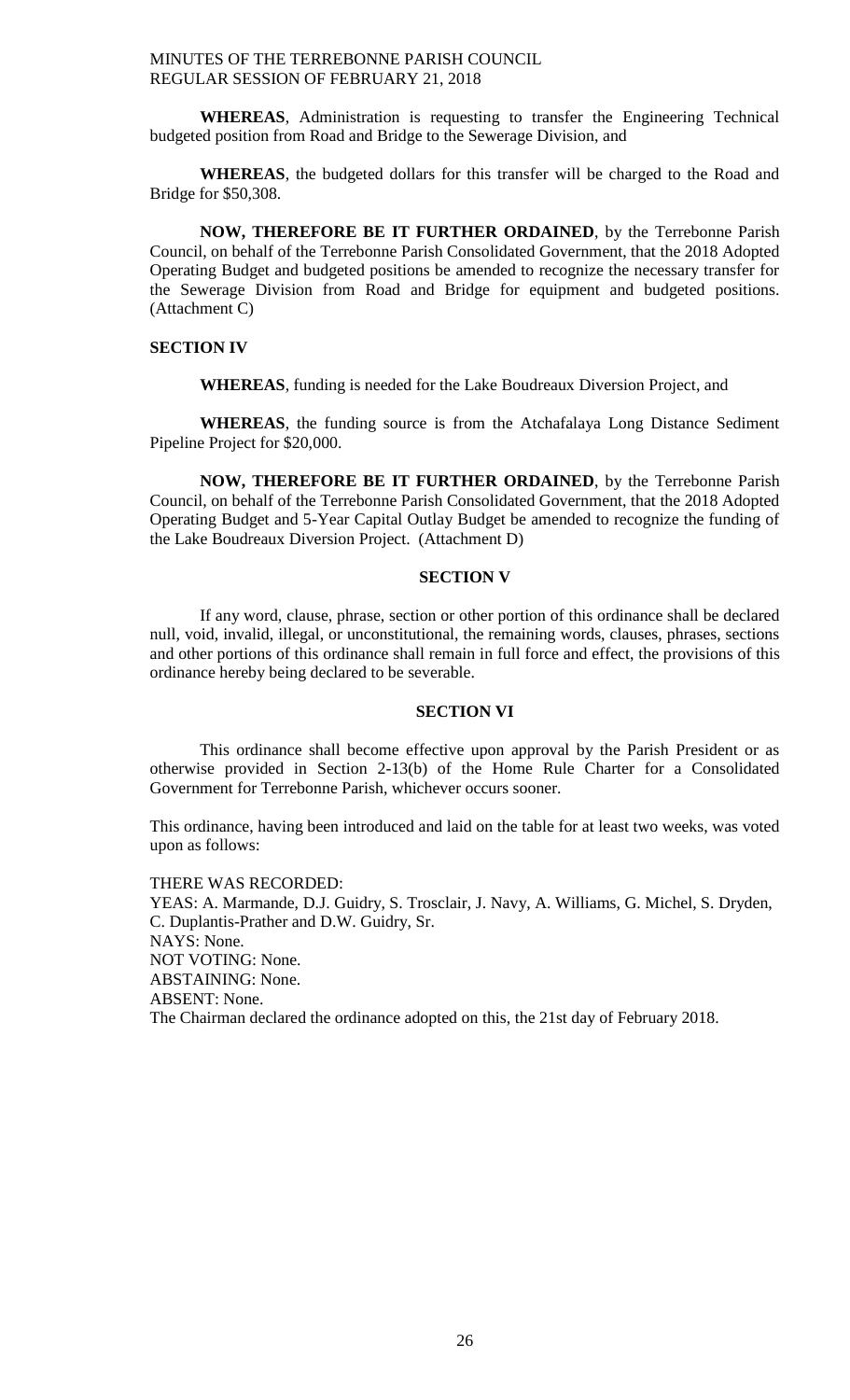# **ATTACHMENT A - Office of Emergency Preparedness**

|                                        |                               | 2018                |                     |
|----------------------------------------|-------------------------------|---------------------|---------------------|
|                                        | <b>Adopted</b>                | <b>Change</b>       | Amended             |
| OPH - CRI (OEP)<br><b>CRI Supplies</b> | $\overline{\phantom{0}}$<br>- | (19, 657)<br>19,657 | (19, 657)<br>19,657 |

# **ATTACHMENT B - Houma Fire Dept.**

|                     |                          | 2018          |         |
|---------------------|--------------------------|---------------|---------|
|                     | <b>Adopted</b>           | <b>Change</b> | Amended |
|                     |                          |               |         |
| Miscellaneous-Other | $\overline{\phantom{a}}$ | (1,037)       | (1,037) |
| Travel & Training   | 12,000                   | 1,037         | 13,037  |

# **ATTACHMENT C - Sewerage/Road & Bridge**

|                             |                | 2017      |                |
|-----------------------------|----------------|-----------|----------------|
|                             | <b>Adopted</b> | Change    | <b>Amended</b> |
| Salaries & Wages            | 306,716        | 27,246    | 333,962        |
| <b>FICA</b>                 | 19,574         | 1,689     | 21,263         |
| Medicare                    | 4,578          | 395       | 4,973          |
| Pension                     | 23,679         | 2,043     | 25,722         |
| Unemployment Compensation   | 4,736          | 409       | 5,145          |
| <b>Workers Compensation</b> | 6,830          | 1,384     | 8,214          |
| Group Insurance             | 82,100         | 17,142    | 99,242         |
| Transfer from Road & Bridge |                | (50, 308) | (50, 308)      |
| Salaries & Wages            | 1,472,139      | (27, 246) | 1,444,893      |
| <b>FICA</b>                 | 113,171        | (1,689)   | 111,482        |
| Medicare                    | 26,467         | (395)     | 26,072         |
| Pension                     | 136,900        | (2,043)   | 134,857        |
| Unemployment Compensation   | 27,380         | (409)     | 26,971         |
| <b>Workers Compensation</b> | 92,739         | (1, 384)  | 91,355         |
| Group Insurance             | 657,300        | (17, 142) | 640,158        |
| <b>Transfer to Sewerage</b> |                | 50,308    | 50,308         |

# **ATTACHMENT C - Sewerage**

| .                   |        | --------<br>2018 |   |       |            |            |            |
|---------------------|--------|------------------|---|-------|------------|------------|------------|
|                     | Adopte | Chang<br>Amende  |   |       |            |            |            |
|                     |        | е                | d | Level | <b>MIN</b> | <b>MID</b> | <b>MAX</b> |
|                     |        |                  |   |       |            |            |            |
| Engineering<br>Tech |        |                  |   | 107   | 29,73      | 37,16<br>3 | 44,59<br>5 |
|                     |        |                  |   |       |            |            |            |

# **ATTACHMENT C - Road & Bridge**

|             |        | 2018            |  |       |            |             |            |
|-------------|--------|-----------------|--|-------|------------|-------------|------------|
|             | Adopte | Chang<br>Amende |  |       |            |             |            |
|             |        | е               |  | Level | <b>MIN</b> | <b>MID</b>  | <b>MAX</b> |
|             |        |                 |  |       |            |             |            |
|             |        |                 |  |       |            |             |            |
| Engineering |        |                 |  |       |            | 29,73 37,16 | 44,59      |
| Tech        |        | (1)             |  | 107   |            | 3           | 5          |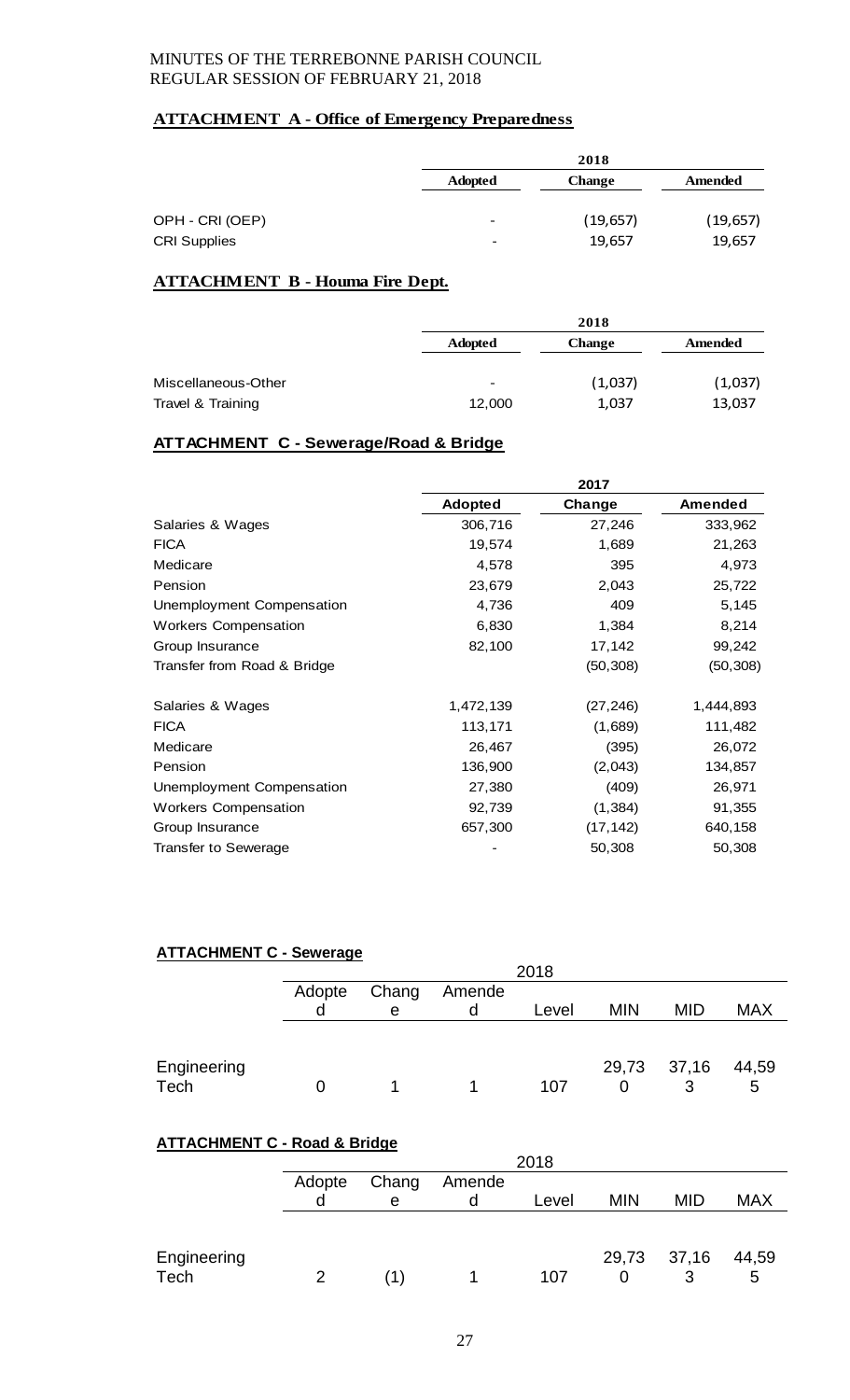# **ATTACHMENT D - Lake Boudreaux Diversion Project**

|                                    | 2018           |               |         |
|------------------------------------|----------------|---------------|---------|
|                                    | <b>Adopted</b> | <b>Change</b> | Amended |
|                                    |                |               |         |
| Lake Boudreaux Diversion CPRA      | 149.408        | 20,000        | 169.408 |
| Atchafalaya Long Distance Sediment | 169,934        | (20,000)      | 149.934 |

Ms. A. Williams moved, seconded by Mr. D. W. Guidry, Sr., "THAT, the Council approve the following street light list:

# **STREET LIGHT LIST 2-21-18**

MOVE EXISTING STREET LIGHT AT 205 VENTURE BOULEVARD APPROXIMATELY 40 FEET SOUTH TOWARD VALHI BOULEVARD; SLECA; RLD #2; DARRIN W. GUIDRY, SR.; DISTRICT 6

ENERGIZE THE STREET LIGHTS IN NEWLY ACCEPTD SUBIVISION PARKWOOD PLACE SUBDIVISION, AS PER ORDINANCE NO. 8928, TPCG UTILITIES; RLD #3A; JOHN NAVY, DISTRICT 1

INSTALL 175 WATT HPS STREET LIGHT AT 111 COMPANY CANAL ROAD IN BOURG; RLD #5; ENTERGY; STEVE TROSCLAIR; DISTRICT 9."

The Chairman called for a vote on the motion offered by Ms. A. Williams. THERE WAS RECORDED: YEAS: A. Marmande, D. J. Guidry, S. Trosclair, J. Navy, A. Williams, G. Michel, S. Dryden, C. Duplantis-Prather, and D. W. Guidry, Sr. NAYS: None. ABSENT: None. The Chairman declared the motion adopted.

Mr. D. J. Guidry moved, seconded by Ms. C. Duplantis-Prather, "THAT the Council approve the attendance to the Louisiana Association of Municipal Secretaries and Assistants (LAMSA), March 21-23, 2018, in Marksville, LA per the current Travel Policy."

The Chairman called for a vote on the motion offered by Mr. D. J. Guidry. THERE WAS RECORDED: YEAS: A. Marmande, D. J. Guidry, S. Trosclair, J. Navy, A. Williams, G. Michel, S. Dryden, C. Duplantis-Prather, and D. W. Guidry, Sr. NAYS: None. ABSENT: None. The Chairman declared the motion adopted.

Ms. A. Williams moved, seconded by Mr. G. Michel, "THAT the Council open nominations for the three expired terms on the Fire District No. 9 Board, nominate Mr. Riley Gros, Mr. Lynn Giroir, and Mr. Michael Armit, close nominations, and re-appoint Mr. Gros, Mr. Giroir, and Mr. Armit to serve on the aforementioned board."

The Chairman called for a vote on the motion offered by Ms. A. Williams. THERE WAS RECORDED: YEAS: A. Marmande, D. J. Guidry, S. Trosclair, J. Navy, A. Williams, G. Michel, S. Dryden, C. Duplantis-Prather, and D. W. Guidry, Sr. NAYS: None. ABSENT: None. The Chairman declared the motion adopted.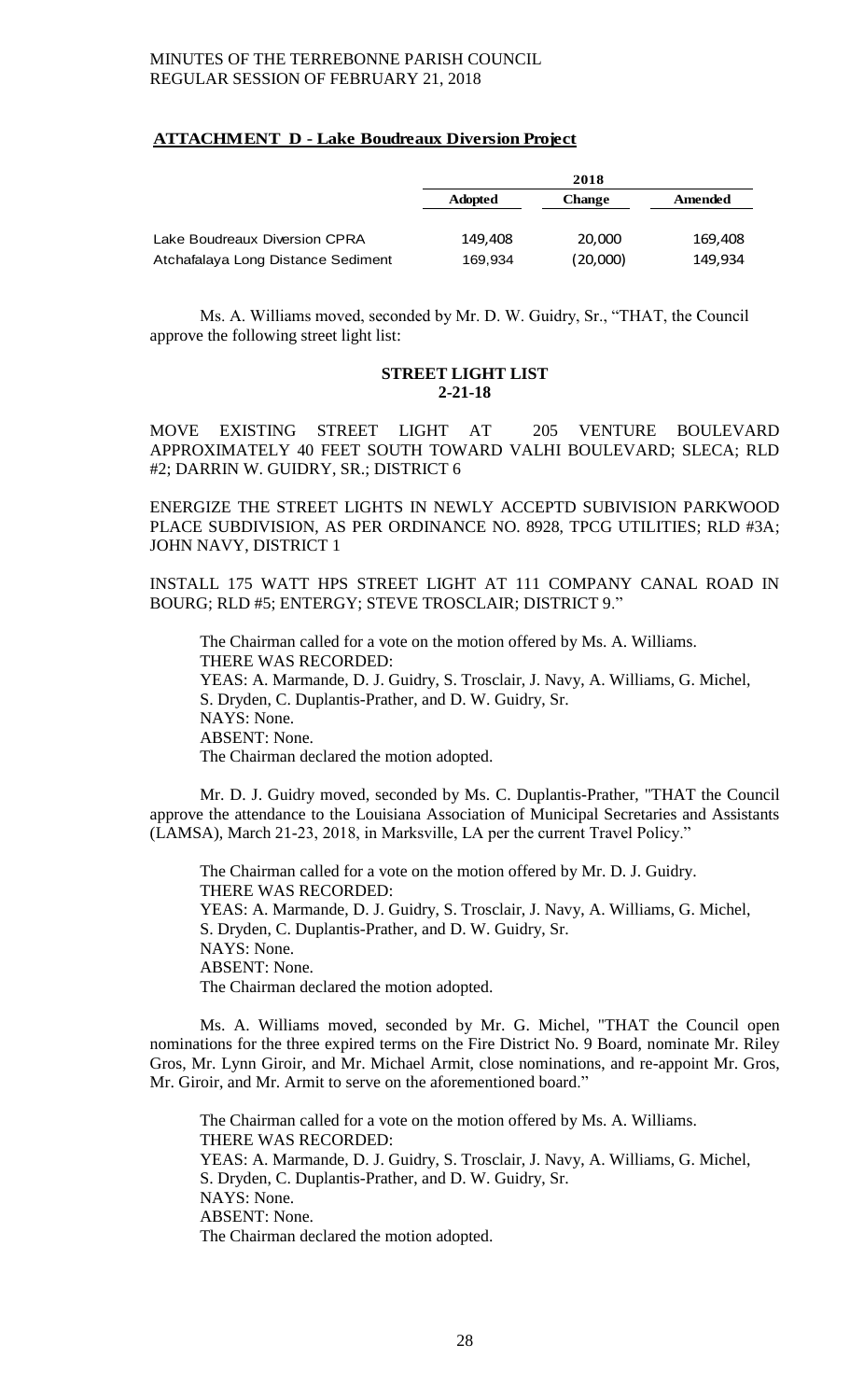Ms. C. Duplantis-Prather moved, seconded by Mr. A. Marmande, "THAT the Council hold nominations open for three weeks for the one unexpired term on the Recreation District #3 Board."

The Chairman called for a vote on the motion offered by Ms. C. Duplantis-Prather. THERE WAS RECORDED: YEAS: A. Marmande, D. J. Guidry, S. Trosclair, J. Navy, A. Williams, G. Michel, S. Dryden, C. Duplantis-Prather, and D. W. Guidry, Sr. NAYS: None. ABSENT: None. The Chairman declared the motion adopted.

Mr. D. J. Guidry moved, seconded by Mr. S. Dryden, "THAT the Council hold nominations open for three weeks for the one expired term on the Recreation District No. 6 Board."

The Chairman called for a vote on the motion offered by Mr. D. J. Guidry. THERE WAS RECORDED: YEAS: A. Marmande, D. J. Guidry, S. Trosclair, J. Navy, A. Williams, G. Michel, S. Dryden, C. Duplantis-Prather, and D. W. Guidry, Sr. NAYS: None. ABSENT: None. The Chairman declared the motion adopted.

Mr. G. Michel moved, seconded by Mr. A. Marmande, "THAT the Council open nominations for the one expired term on the Houma-Terrebonne Public Trust Finance Board, nominate Mr. John Aubrey Campbell and Ms. Apryll Wallis, close nominations, and that a voice vote of the Council be taken to determine who will fill said Council appointment vacancy."

The Chairman called for a vote on the motion offered by Mr. G. Michel. THERE WAS RECORDED: YEAS: A. Marmande, D. J. Guidry, S. Trosclair, J. Navy, A. Williams, G. Michel, S. Dryden, C. Duplantis-Prather, and D. W. Guidry, Sr. NAYS: None. ABSENT: None. The Chairman declared the motion adopted.

Voting to appoint Mr. John Aubrey Campbell A. Marmande D. J. Guidry S. Trosclair J. Navy A. Williams G. Michel S. Dryden C. Duplantis-Prather D. W. Guidry, Sr.

Voting to appoint Ms. Apryll Wallis (There were no votes recorded.)

Minute Clerk K. Hampton announced the votes tallied for the one expired term on the Houma-Terrebonne Public Trust Finance Board and they were recorded as follows: nine (9) votes for Mr. John Aubrey Campbell and zero (0) votes for Ms. Apryll Wallis.

The Chairman stated, "THAT, as per the above voice vote, Mr. John Aubrey Campbell is appointed to serve on the Houma-Terrebonne Public Trust Finance Board."

The Chairman recognized Council Clerk V. Chauvin, who reported that three of the four applicants for the Houma Area Convention and Visitors' Bureau appointment had nominations submitted by non-profit organizations per requirements and that a nomination was not received for Ms. Apryll Wallis.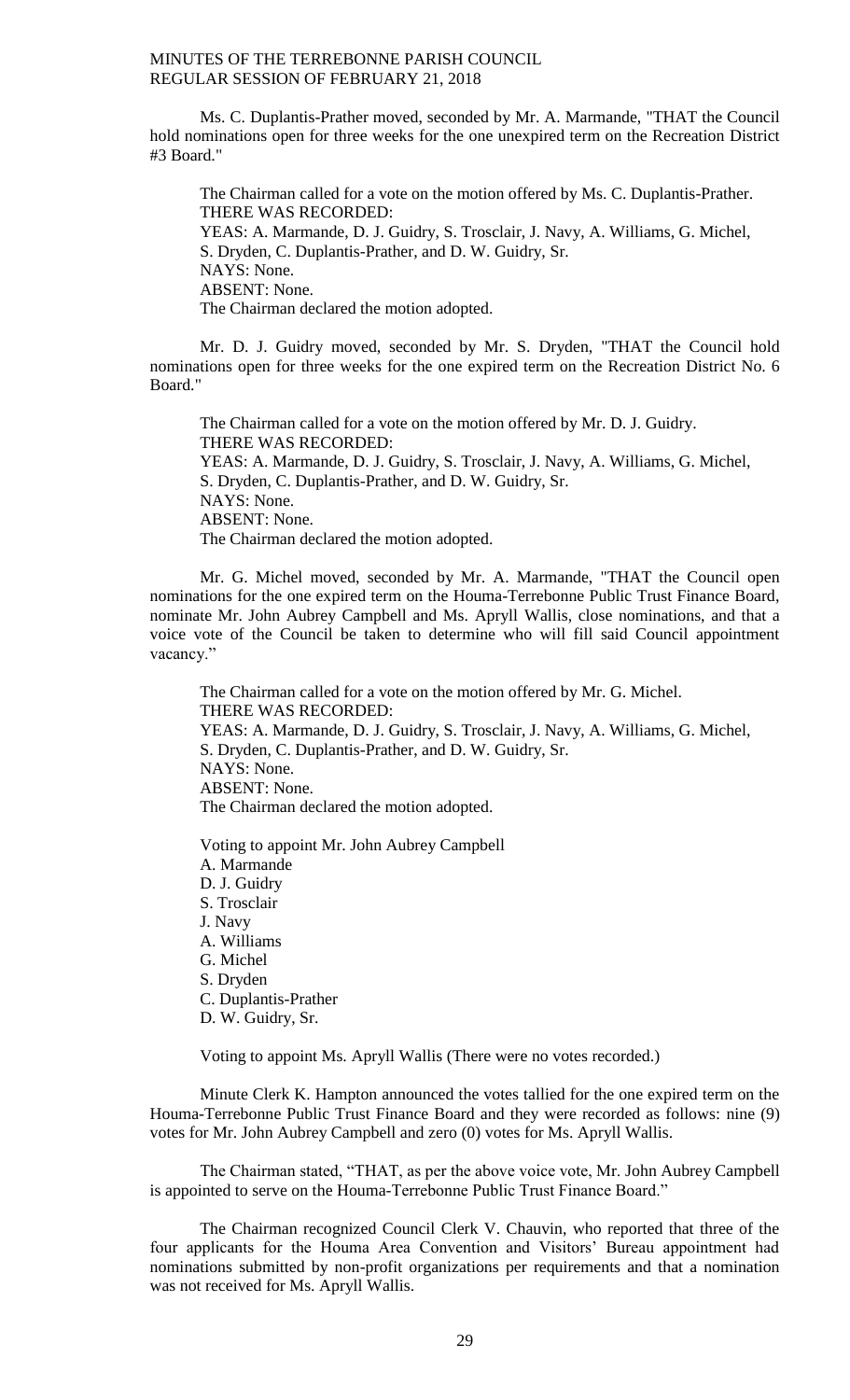Mr. D. J. Guidry moved, seconded by Mr. D. W. Guidry, Sr., "THAT the Council open nominations for the one expired term on the Houma Area Convention and Visitors' Bureau, nominate Mr. Billy Gaston, Ms. Julie Falgout, and Mr. John Campbell, close nominations, and that a voice vote of the Council be taken to determine who will fill said Council appointment vacancy.

The Chairman called for a vote on the motion offered by Mr. D. J. Guidry. THERE WAS RECORDED: YEAS: A. Marmande, D. J. Guidry, S. Trosclair, J. Navy, A. Williams, G. Michel, S. Dryden, C. Duplantis-Prather, and D. W. Guidry, Sr. NAYS: None. ABSENT: None. The Chairman declared the motion adopted.

Voting to appoint Mr. Billy Gaston Mr. G. Michel Mr. D. W. Guidry, Sr. Mr. D. J. Guidry Mr. S. Trosclair

Voting to appoint Ms. Julie Falgout Mr. S. Dryden Ms. C. Duplantis-Prather Mr. A. Marmande

Voting to appoint Mr. John Campbell Mr. J. Navy Ms. A. Williams

Minute Clerk K. Hampton announced the votes tallied for the one expired term on the Houma Area Convention and Visitors' Bureau and they were recorded as follows: four (4) votes for Mr. Billy Gaston, three (3) votes for Ms. Julie Falgout, and two (2) votes for Mr. John Campbell.

The Chairman called for a runoff voice vote to be taken between Mr. Billy Gaston and Ms. Julie Falgout for the one expired term on the Houma Area Convention and Visitor's Bureau.

Voting to appoint Mr. Billy Gaston Mr. G. Michel Mr. D. W. Guidry, Sr. Mr. D. J. Guidry Mr. S. Trosclair

Voting to appoint Ms. Julie Falgout Mr. J. Navy Ms. A. Williams Mr. S. Dryden Ms. C. Duplantis-Prather Mr. A. Marmande

Minute Clerk K. Hampton announced the votes tallied for the one expired term on the Houma Area Convention and Visitors' Bureau and they were recorded as follows: four (4) votes for Mr. Billy Gaston and five (5) votes for Ms. Julie Falgout.

The Chairman stated, "THAT, as per the above voice vote, Ms. Julie Falgout is appointed to serve on the Houma Area Convention and Visitors' Bureau."

Ms. A. Williams moved, seconded by Mr. D. J. Guidry, "THAT the Council hold nominations open for three weeks for all of the vacancies on the Terrebonne Parish Youth Advisory Council Board."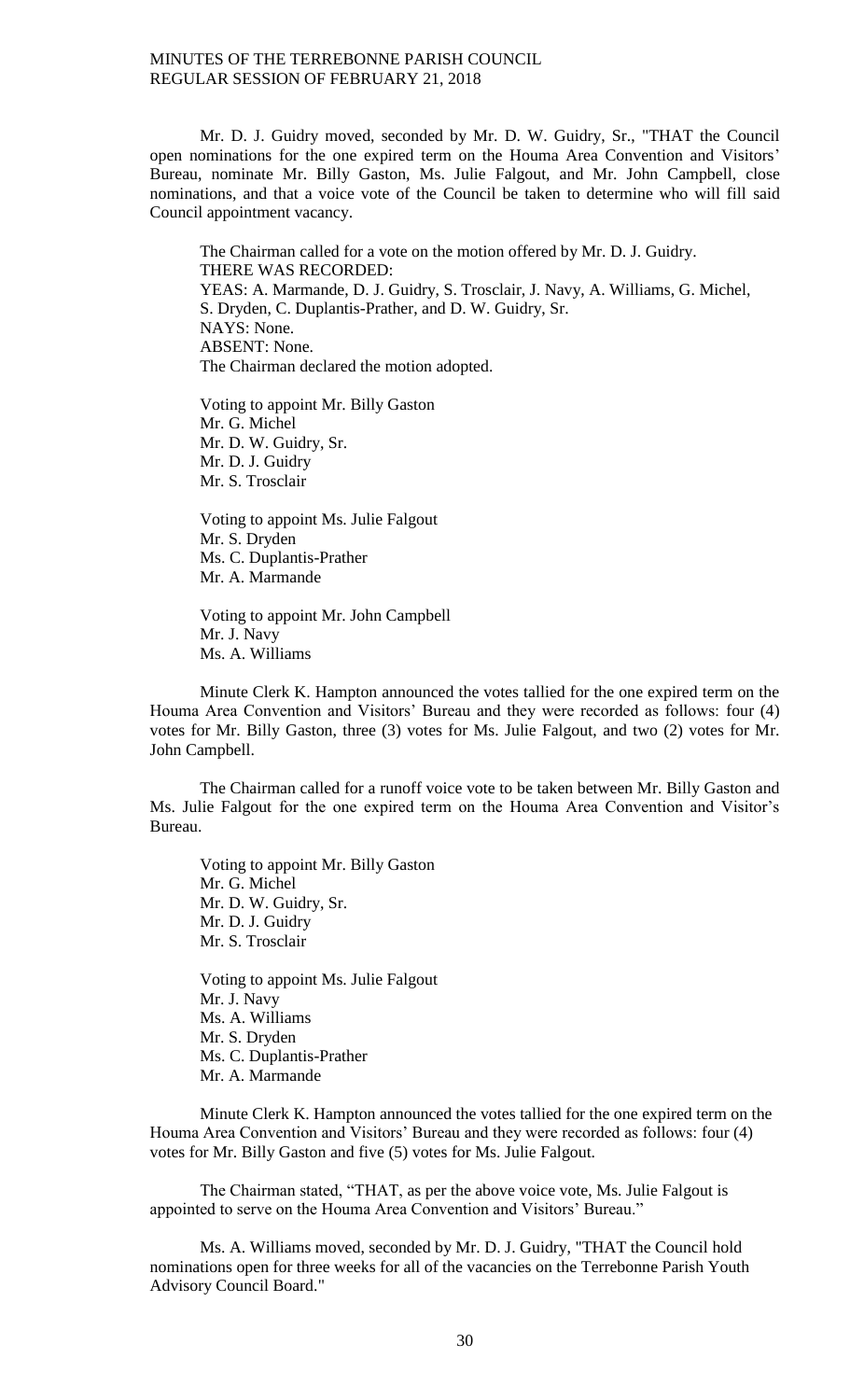The Chairman called for a vote on the motion offered by Ms. A. Williams. THERE WAS RECORDED: YEAS: A. Marmande, D. J. Guidry, S. Trosclair, J. Navy, A. Williams, G. Michel, S. Dryden, C. Duplantis-Prather, and D. W. Guidry, Sr. NAYS: None. ABSENT: None. The Chairman declared the motion adopted.

Mr. G. Michel moved, seconded by Ms. C. Duplantis-Prather, "THAT the Council open nominations for the one vacancy for Alternate Position on the Houma Board of Zoning Adjustments, nominate Mr. Matthew John Chatagnier and Ms. Apryll Wallis, close nominations, and that a voice vote of the Council be taken to determine who will fill said Council appointment vacancy."

The Chairman called for a vote on the motion offered by Mr. G. Michel. THERE WAS RECORDED: YEAS: A. Marmande, D. J. Guidry, S. Trosclair, J. Navy, A. Williams, G. Michel, S. Dryden, C. Duplantis-Prather, and D. W. Guidry, Sr. NAYS: None. ABSENT: None. The Chairman declared the motion adopted.

Voting to appoint Mr. Matthew Chatagnier A. Marmande D. J. Guidry S. Trosclair G. Michel S. Dryden C. Duplantis-Prather D. W. Guidry, Sr.

Voting to appoint Ms. Apryll Wallis J. Navy A. Williams

Minute Clerk K. Hampton announced the votes tallied for the one vacancy for Alternate Position on the Houma Board of Zoning Adjustments and they were recorded as follows: seven (7) votes for Mr. Matthew Chatagnier and two (2) votes for Ms. Apryll Wallis.

The Chairman stated, "THAT, as per the above voice vote, Mr. Matthew Chatagnier is appointed to the Alternate Position on the Houma Board of Zoning Adjustments."

The Chairman recognized Mr. Matthew Chatagnier, Houma resident, who thanked the Council for the opportunity to serve on the board and shared his confidence in performing the duties required by the position. Several Council Members thanked Mr. Chatagnier for his initiative in offering his services to the Parish.

Mr. D. J. Guidry moved, seconded by Mr. G. Michel, "THAT the Council open nominations for the one expired term on the Village East Fire Protection District board, nominate Mr. Roy J. Desmore, close nominations, and appoint Mr. Desmore to serve on the aforementioned board."

The Chairman called for a vote on the motion offered by Mr. D. J. Guidry. THERE WAS RECORDED: YEAS: A. Marmande, D. J. Guidry, S. Trosclair, J. Navy, A. Williams, G. Michel, S. Dryden, C. Duplantis-Prather, and D. W. Guidry, Sr. NAYS: None. ABSENT: None. The Chairman declared the motion adopted.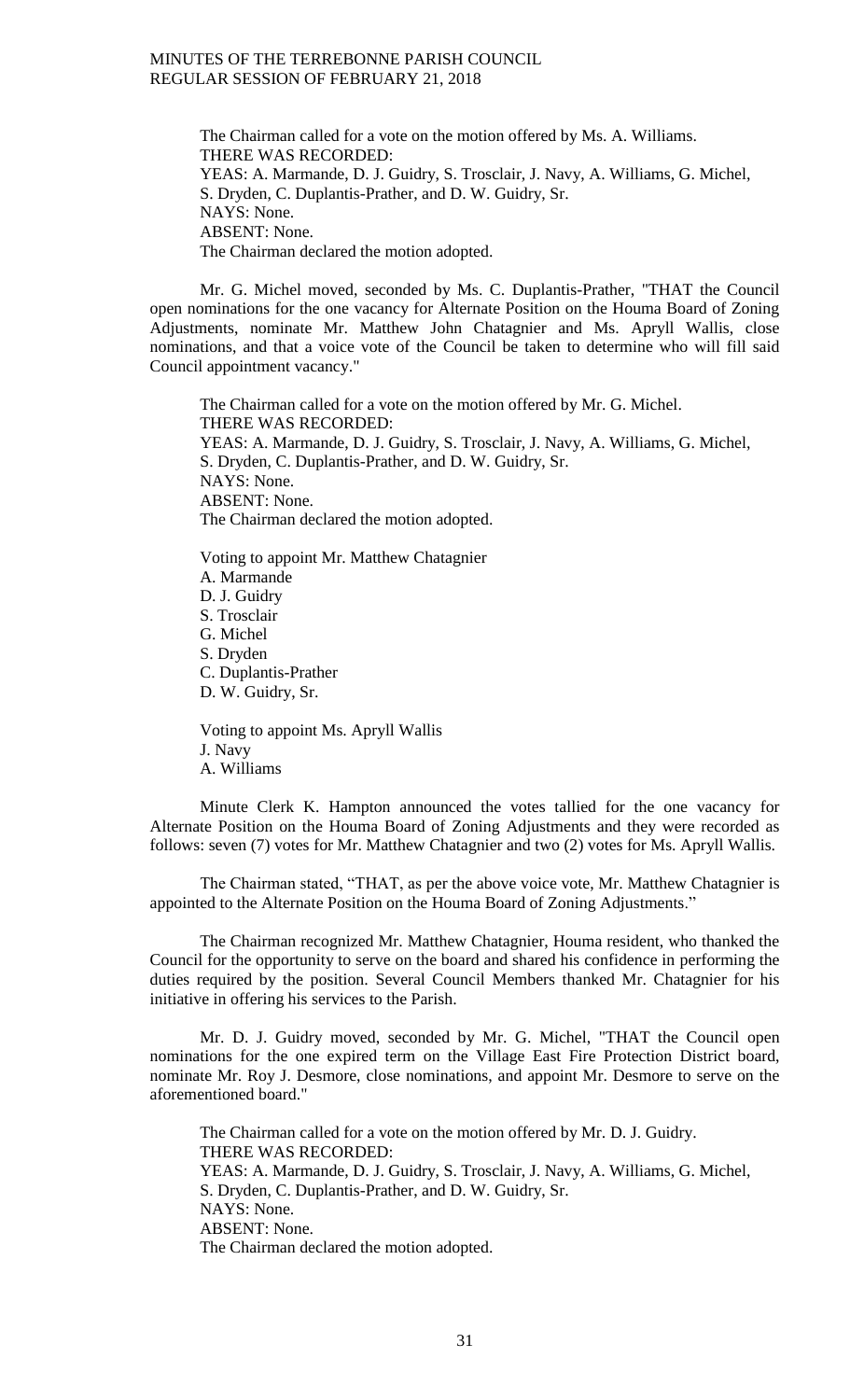Ms. A. Williams moved, seconded by Mr. D. J. Guidry, "THAT the Council open nominations for the one expiring term on the Library Board of Control, nominate Ms. Gwen Talbot and Ms. Apryll Wallis, close nominations, and that a voice vote of the Council be taken to determine who will fill said Council appointment vacancy."

The Chairman called for a vote on the motion offered by Ms. A. Williams. THERE WAS RECORDED: YEAS: A. Marmande, D. J. Guidry, S. Trosclair, J. Navy, A. Williams, G. Michel, S. Dryden, C. Duplantis-Prather, and D. W. Guidry, Sr. NAYS: None. ABSENT: None. The Chairman declared the motion adopted.

Voting to appoint Ms. Gwen Talbot A. Marmande D. J. Guidry S. Trosclair J. Navy A. Williams G. Michel S. Dryden C. Duplantis-Prather D. W. Guidry, Sr.

Voting to appoint Ms. Apryll Wallis

Minute Clerk K. Hampton announced the votes tallied for the one expired term on the Library Board of Control and they were recorded as follows: nine (9) votes for Ms. Gwen Talbot and zero (0) votes for Ms. Apryll Wallis.

The Chairman stated, "THAT, as per the above voice vote, Ms. Gwen Talbot is appointed to serve on the Library Board of Control."

The Chairman announced that there would be two vacancies due to resignation on the Recreation District No. 6 Board.

The Chairman recognized Councilperson A. Williams who gave a brief overview of a potential "regional health center" and other health facilities to be established in association with Teche Action Clinic and Louisiana Regional Public Health in Terrebonne Parish.

Councilperson J. Navy moved, seconded unanimously, "THAT, the Council requests Parish Administration to continue discussion with Teche Action Clinic and Louisiana Regional Public Health regarding the construction of a potential "regional public health facility" in Terrebonne Parish." **\*(MOTION VOTED ON AFTER DISCUSSION)**

Councilperson J. Navy clarified that funding for the project would be drawn from a millage specifically appropriated for the maintenance or construction of facilities, not the general fund of Terrebonne Parish.

Councilperson C. Duplantis-Prather voiced her support for the project and shared her optimism for the potential benefits of the facility being relocated from Thibodaux to Houma and the possible relief on local hospitals with regards to addressing non-emergency issues with emergency staff and resources.

Upon request, Councilperson J. Navy clarified that the facility would be a new construction to house the Louisiana Regional Public Health and other offices and there were efforts for other programs including medical outreach for the elderly.

A discussion ensued relative to the state of limited mental health facilities and services as supported by Terrebonne Parish. Several Council Members voiced their support for the potential project and offered suggestions for finding additional assistance by including additional programs or locating similar facilities closer together.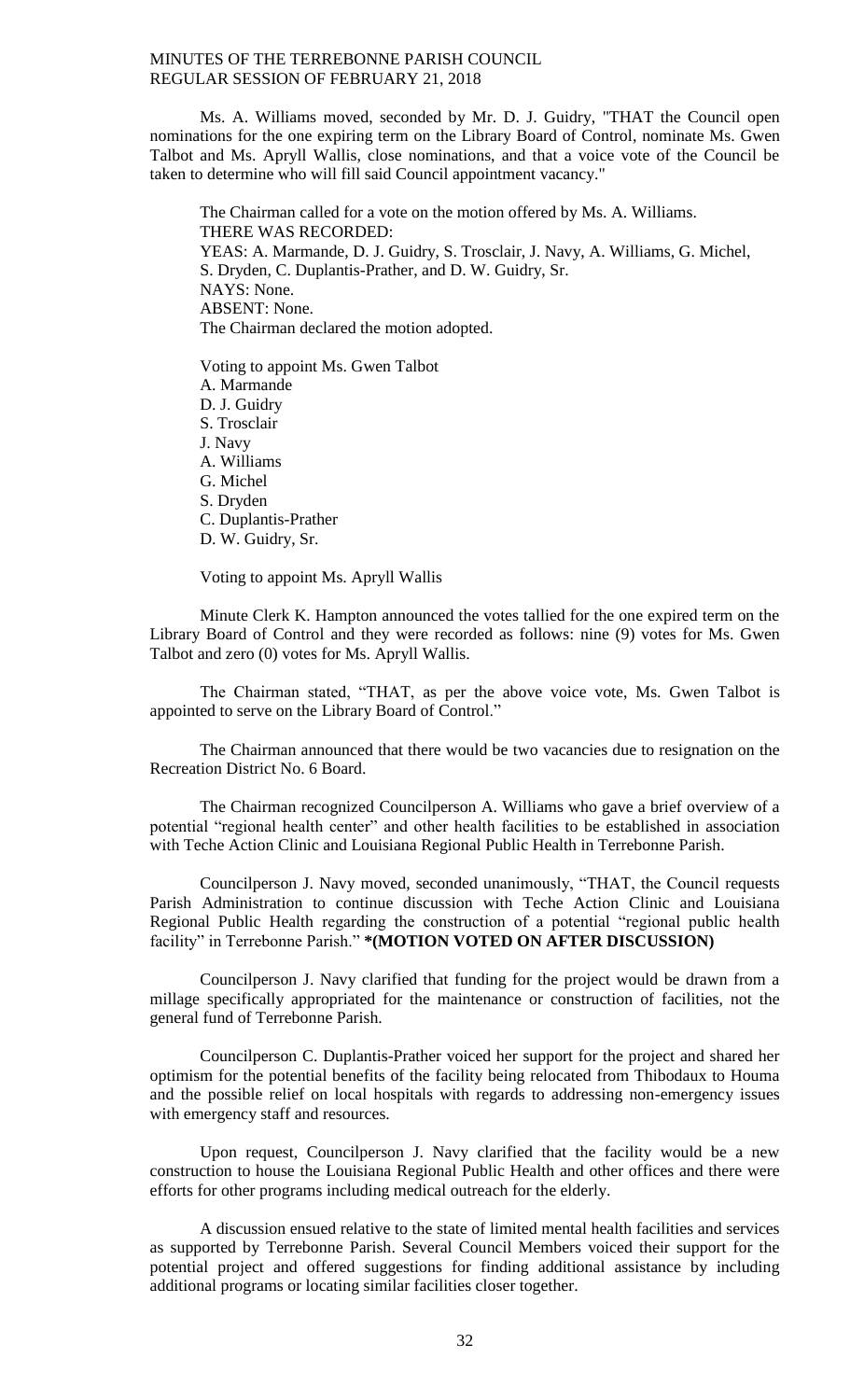Upon request, Councilperson J. Navy clarified that the property to be used is owned by Teche Action Clinic and the facility would be located near to the clinic as well.

**\*The Chairman called for a vote on the motion offered by Mr. J. Navy.** THERE WAS RECORDED: YEAS: A. Marmande, D. J. Guidry, S. Trosclair, J. Navy, A. Williams, G. Michel, S. Dryden, C. Duplantis-Prather, and D. W. Guidry, Sr. NAYS: None. ABSENT: None. The Chairman declared the motion adopted.

Councilperson D. W. Guidry, Sr. led a discussion relative to the one-year warranties on roads and utilities dedicated to the Parish for maintenance. He shared some of his experiences with problematic roads and asked if the Parish could require longer warranty periods for roadway construction and maintenance.

Councilperson A. Marmande shared similar concerns for the quality of roadwork construction that is only apparent after a period of time and use longer than one year and suggested that a period of three to five years for construction warranties would be more beneficial to the Parish.

Councilperson J. Navy shared his support for an expansion of warranty period as an effort to reduce costs incurred by the Parish for improper construction that is not readily apparent after one year.

Mr. Christopher Pulaski, Planning and Zoning Director, read a brief excerpt from the Terrebonne Parish Code of Ordinances, specifying that the warranty period for projects dedicated to the Parish is to be at least 365 days. He then suggested that the Planning Commissions' Sub-division Review Committee be allowed to meet with developers and local public to discuss potential impacts of extended warranty periods for roadwork or other projects.

Several Council Members shared their concerns regarding some current roadway projects and recently completed developments and their related issues.

Upon request, Mr. Pulaski explained that there are many inspections required before a development is to be accepted by the Parish, including an inspection after the one-year warranty period has expired.

Several Council Members then shared their optimism with an expanded warranty period and offered suggestions for ensuring a higher quality of work in road development without the public having to incur higher costs to compensate.

Mr. D. W. Guidry, Sr. moved, seconded by Mr. J. Navy, "THAT, the Council requests Parish Administration and the Legal Department to review potential options for expanded warranty periods for roads and utilities dedicated to the Parish for maintenance."

The Chairman called for a vote on the motion offered by Mr. J. Navy. THERE WAS RECORDED: YEAS: A. Marmande, D. J. Guidry, S. Trosclair, J. Navy, A. Williams, G. Michel, S. Dryden, C. Duplantis-Prather, and D. W. Guidry, Sr. NAYS: None. ABSENT: None. The Chairman declared the motion adopted.

Councilperson J. Navy reported on an Attorney General Opinion received by the Council regarding Recreation Districts. He then asked the Council Clerk to place on next Regular Council Meeting's agenda an item to allow the Parish Attorney to explain the A. G. Opinion regarding authority over recreation districts, distribute the opinion to all of the recreation district board members, and invite the board members to attend the meeting should they have any questions which would be answered by the Parish Attorney. He then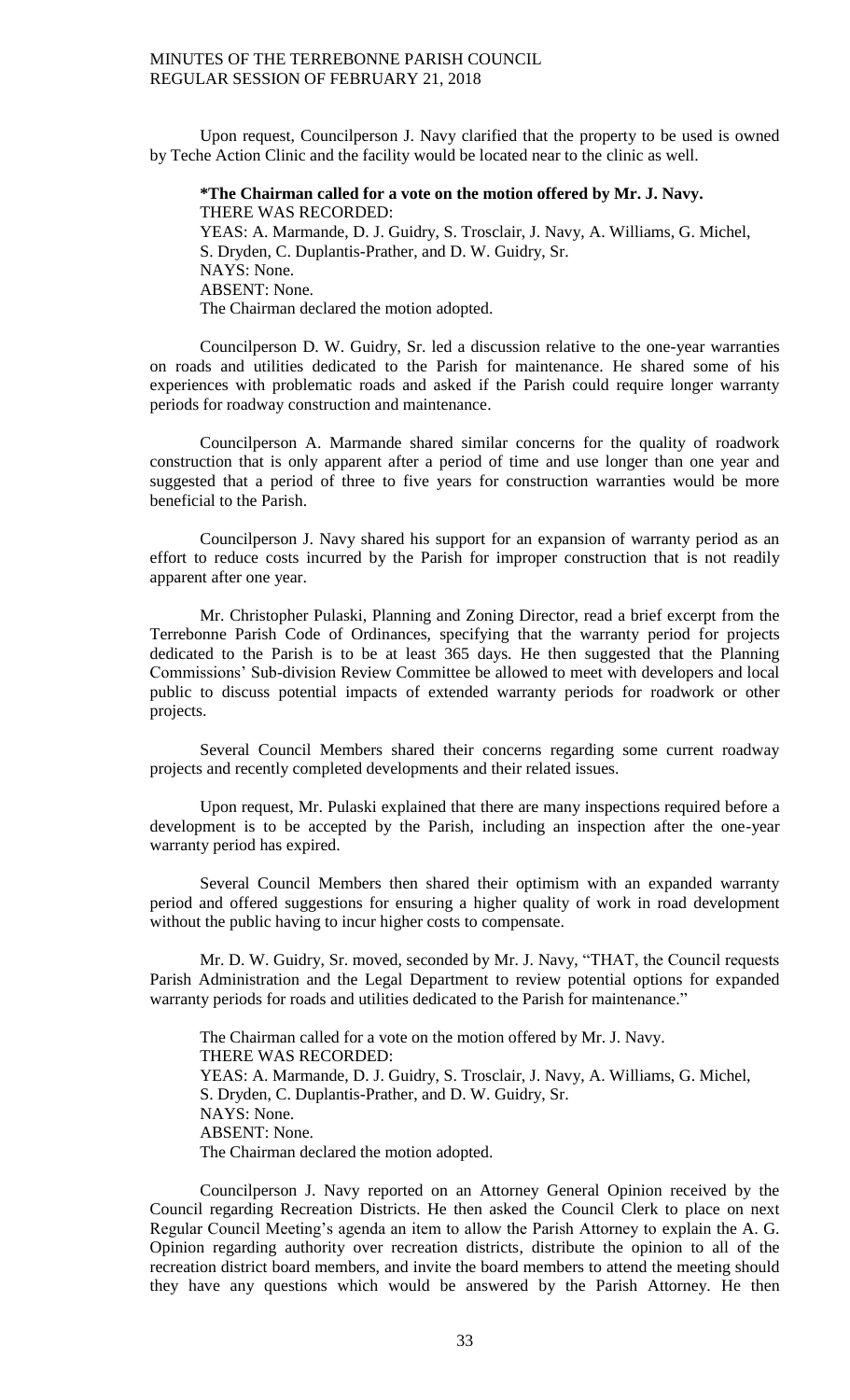encouraged the public to be more aware of the backgrounds of those who operate around the children of the Parish.

Councilperson C. Duplantis-Prather concurred with Councilperson J. Navy with regards to promoting the safety of local children via technology and shared her experiences in dealing with mental health issues. She then encouraged the public to have their pets spayed or neutered to help control the pet population.

Councilperson A. Marmande read aloud a message he received from a school teacher that offered suggestions for addressing and reporting bullying in schools in order to provide care for those victims of bullying. The message also suggested additional safety measures that could be considered to provide additional security for young students.

It was at this time (7:25 p.m.) that Councilperson G. Michel was recorded as leaving the proceedings.

The Chairman suggested that the school teacher could forward the previous message to the school superintendent. He encouraged the public to keep law enforcement, military, and first responder personnel in their thoughts and prayers.

The Chairman recognized Parish President G. Dove who reported that the overlaying equipment for asphalt was in place for Lafayette Street and that the project should be completed soon and thanked the public for their patience.

The Chairman announced that contractor for the Country Drive project should begin work Thursday and the project should be completed within forty-five days.

Councilperson C. Duplantis-Prather thanked the Parish President and Parish Administration for their speed in addressing and repairing road damage in high traffic areas especially during the recent Mardi Gras holiday celebrations.

The Chairman recognized Parish President G. Dove who shared the Parish's commitment to providing for roads and that the Parish has committed \$500,000.00 toward road panels to provide for the changing soil conditions in the parish that inevitably cause problems with the roadways.

Councilperson J. Navy announced that there would be a community meeting on Thursday, February 22, 2018 at 7:00 p.m. at the Mechanicville Community Center with Recreation District No. 11 regarding Authement Park and encouraged members of the public to attend and share their input.

Mr. D. J. Guidry moved, seconded by Ms. A. Williams, "THAT, the Council approve the following Monthly Engineering Reports:

A. Providence Engineering and Design, LLC

The Chairman called for a vote on the motion offered by Mr. D. J. Guidry. THERE WAS RECORDED: YEAS: A. Marmande, D. J. Guidry, S. Trosclair, J. Navy, A. Williams, S. Dryden, C. Duplantis-Prather, and D. W. Guidry, Sr. NAYS: None. ABSENT: G. Michel. The Chairman declared the motion adopted.

Mr. D. J. Guidry moved, seconded by Ms. A. Williams, "THAT, there being no further business to come before the Council, the meeting be adjourned."

The Chairman called for a vote on the motion offered by Mr. D. J. Guidry. THERE WAS RECORDED: YEAS: A. Marmande, D. J. Guidry, S. Trosclair, J. Navy, A. Williams, S. Dryden, C. Duplantis-Prather, and D. W. Guidry, Sr. NAYS: None.